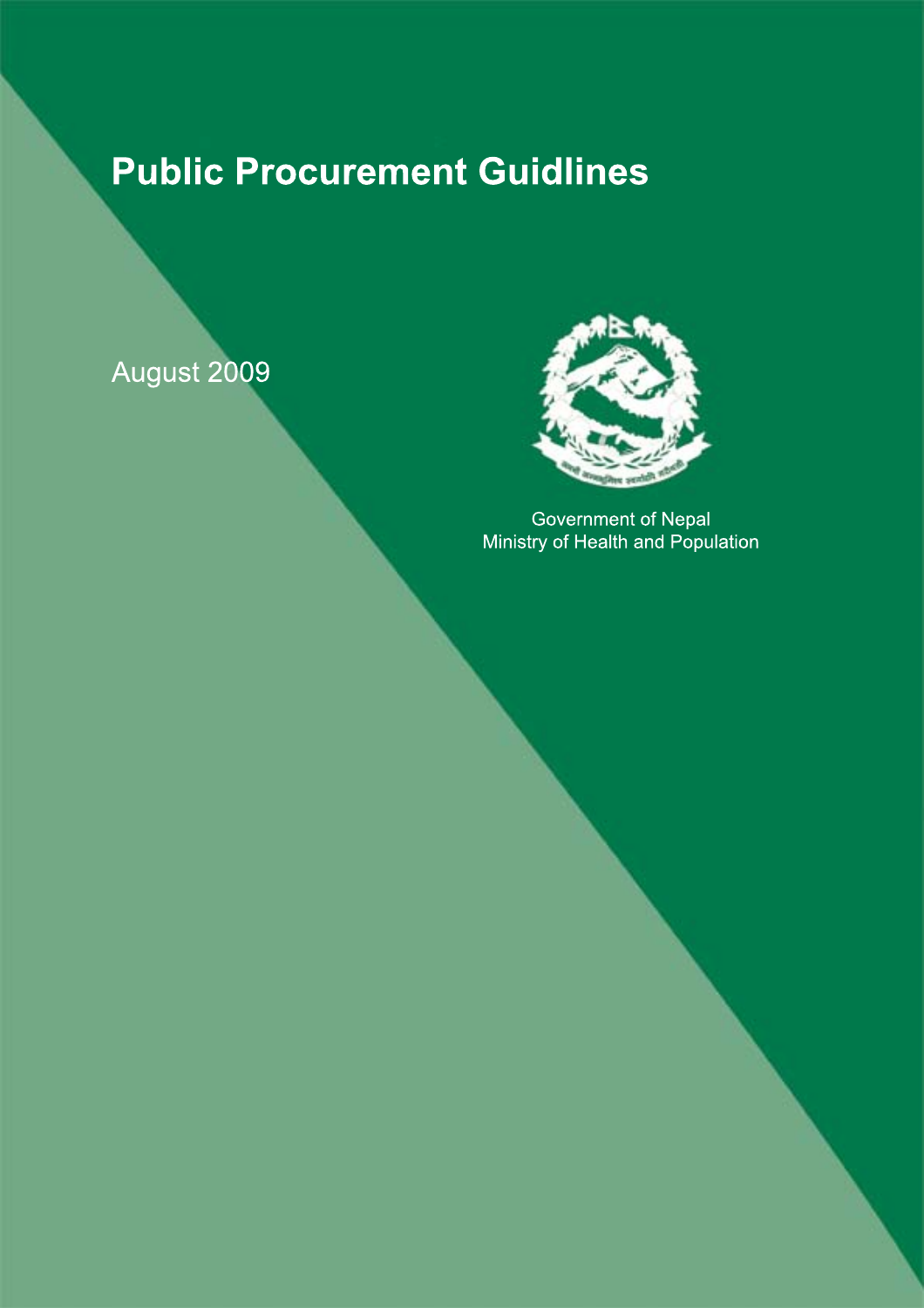Government of Nepal Ministry of Health & Population NEPAL HEALTH SECTOR PROGRAMME

**Public Procurement Guidelines** 

*Prepared by* 

Health Sector Reform Unit (HeSRU), PPICD, MoHP

Kathmandu, Nepal

With technical support form HSRSP/RTI International

**August 2009**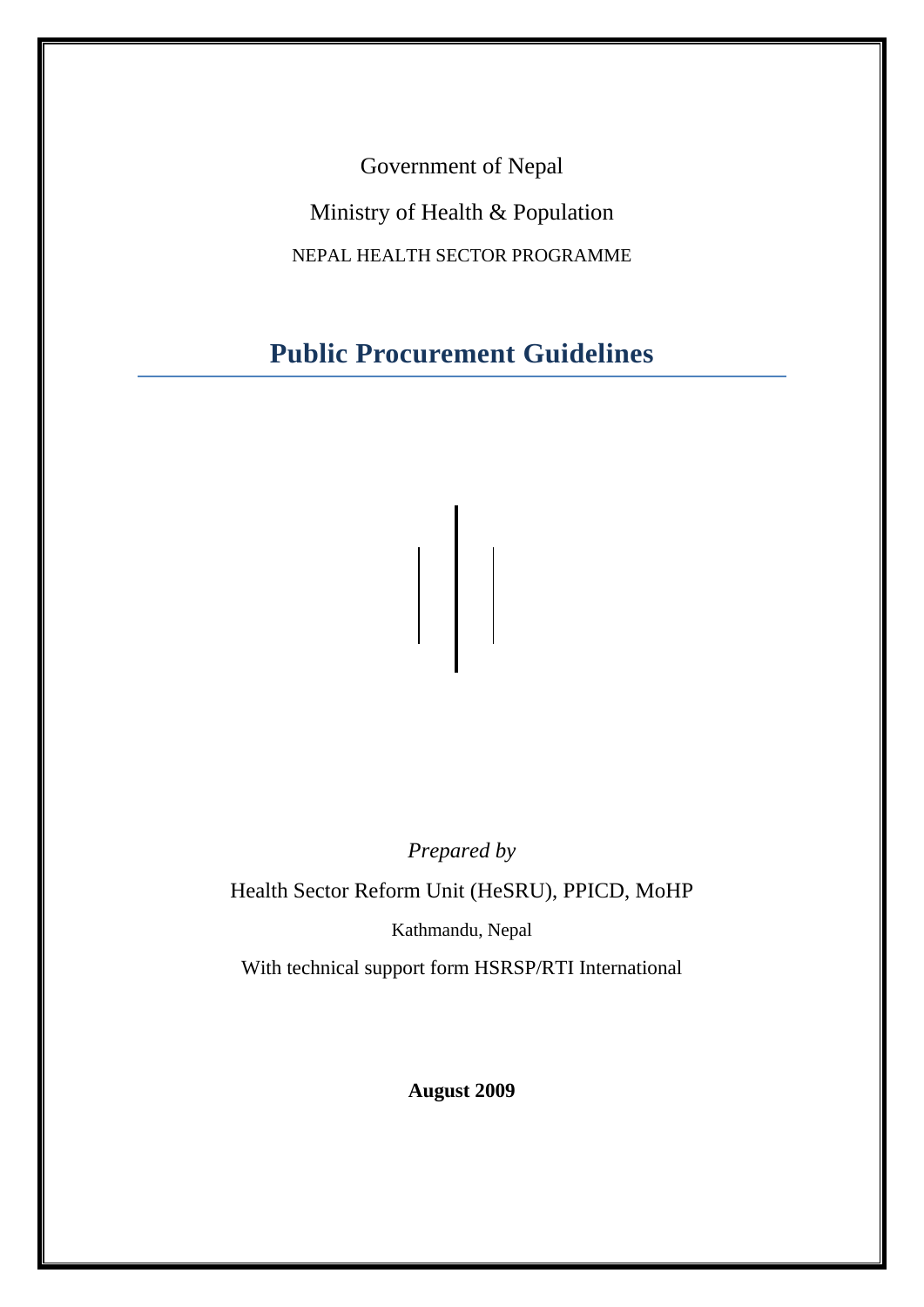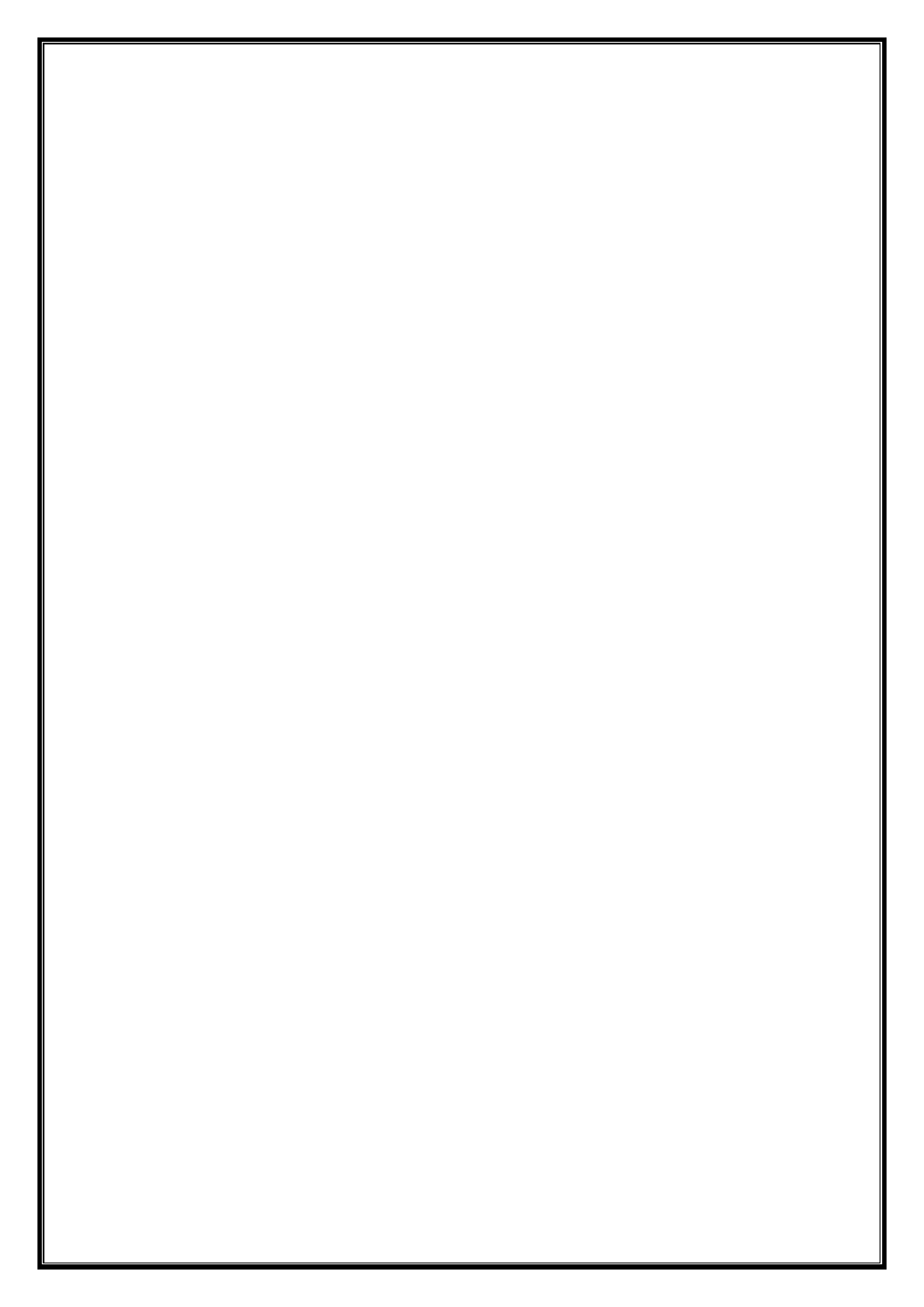# **Contents**

| 5. Background Information: Legal and Institutional Arrangement for Public |
|---------------------------------------------------------------------------|
| 5.1 Function of Procurement Unit (Sub-article 3, Article 7; Rule 16)3     |
|                                                                           |
| 5.3 Procurement Cycle, Procurement Stages and Steps, Public Procurement   |
|                                                                           |
|                                                                           |
|                                                                           |
|                                                                           |
|                                                                           |
|                                                                           |
|                                                                           |
|                                                                           |
|                                                                           |
|                                                                           |
|                                                                           |
|                                                                           |
|                                                                           |
| 6.4.1 Qualification of Bidder/Proposer (Article 10) 15                    |
| 6.4.2 Criteria for qualification of Bidder for Construction works (Rule   |
| 6.4.3 Qualification Criteria (Technical and Financial) for Bidders        |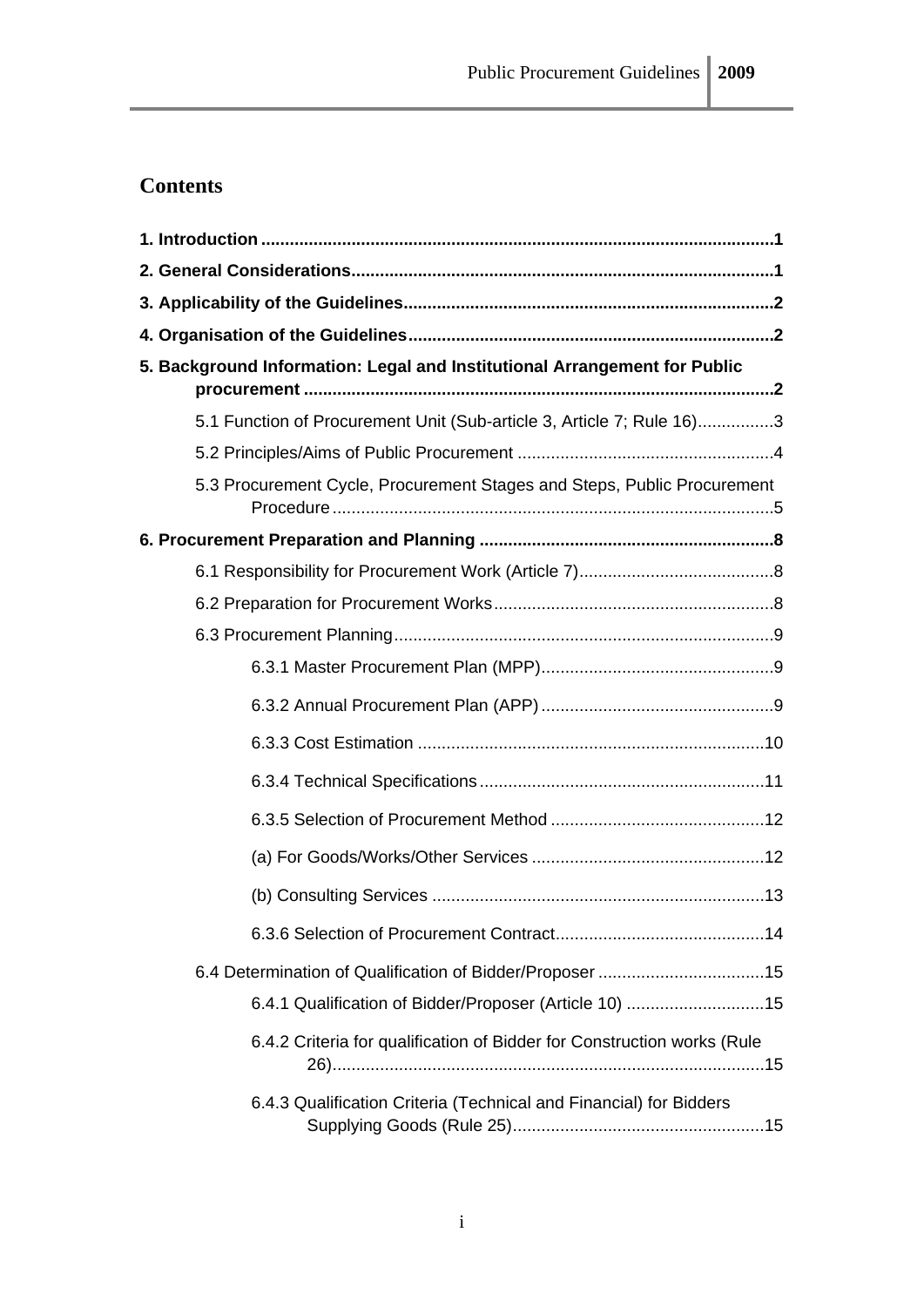| 6.4.4 Qualification Criteria for Proposer of Consulting Services (Rule     |
|----------------------------------------------------------------------------|
| 6.4.5 Qualification Criteria for Joint Venture (Rule 28) 18                |
| 6.4.6 Documents showing Economic and Financial Capability (Rule            |
| 6.4.7 Provision Concerning Sub-contracting Works (Rule 30)  18             |
| 6.4.8 Matters to be Stated in the PQ documents (Rule 32)18                 |
| 6.4.9 Pre-qualification Criteria to be approved by Departmental Head       |
| 6.4.10 Pre-qualification Documents to be Made Available (Rule 34) .18      |
| 6.4.11 Selection of the Qualified Applicant (Rule 35)18                    |
| 6.4.12 Evaluation Report of Pre-qualification to be submitted by           |
| 6.4.13 Discrimination not to be made (Rule 38) 18                          |
| 6.4.14Details of local agent to be stated in case of foreign bidder (Rule  |
| 6.4.15 Criteria and Document relating to Bidder's eligibility to be stated |
|                                                                            |
| 6.4.17 Matters to be stated in Technical Specifications of goods (Rule     |
| 6.4.18 Matters to be stated in Technical Specifications of construction    |
| 6.4.19 Matters to be stated in Specifications of other services (Rule      |
| 6.4.20 Documents to be included in Bidding documents (Rule 45)18           |
| 6.4.21 Instruction to Prepare and Submit the Bid (Rule 46) 18              |
| 6.4.22 Bidding Documents to be approved by Chief of Public Entity          |
|                                                                            |
|                                                                            |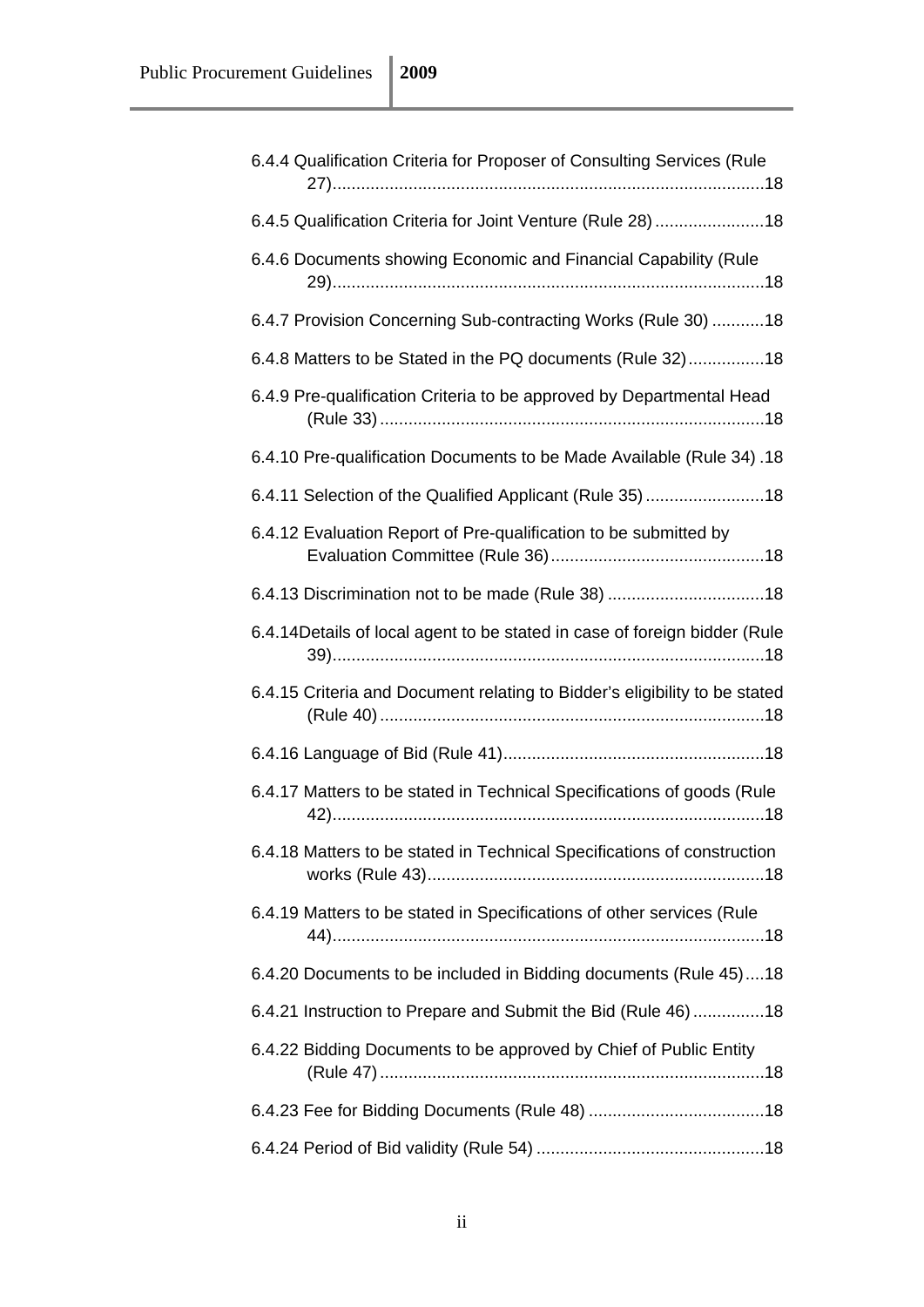| 6.4.25 Details to be mentioned in Bid document (Rule 37, PPR)19                                                                                    |
|----------------------------------------------------------------------------------------------------------------------------------------------------|
|                                                                                                                                                    |
|                                                                                                                                                    |
|                                                                                                                                                    |
|                                                                                                                                                    |
|                                                                                                                                                    |
| 7.4 Invitation for Tender/Pre-qualification (Article 14, Rule 50)19                                                                                |
| 7.5 Tender/Bid Invitation upon preparation of Bid documents for procurement<br>exceeding NRs. 1 Million (Article 15, Rule 31) 19                   |
| 7.6 Time period for submitting Tender/Bid/Pre-qualification Proposal (Article<br>14-(4)) – minimum 30 days for National Competitive Bidding and 45 |
| 7.7 Conditions for Invitation for International Bidding (Article 15) 19                                                                            |
| 7.8 Information to be mentioned in the notice for invitation for Bid/tender/ Pre-                                                                  |
| 7.9 Requirement for Performance/Bid Bond/Ernest Money and Condition for                                                                            |
|                                                                                                                                                    |
| 7.11 Clarification of Tender or PQ documents in relation to any unclear matter                                                                     |
| 7.12 Deadline for submission of Tenders or PQ proposals (Article 17) 20                                                                            |
|                                                                                                                                                    |
|                                                                                                                                                    |
|                                                                                                                                                    |
| 7.16 Bid Issuance/ Sales & Registration Book to be maintained and receipt to                                                                       |
|                                                                                                                                                    |
| 7.18 Return of Bid Document and Amendment (Article 19, Rule 58)20                                                                                  |
|                                                                                                                                                    |
|                                                                                                                                                    |
|                                                                                                                                                    |
|                                                                                                                                                    |
|                                                                                                                                                    |
| 7.24 Rejection of Tenders or cancellation of procurement proceedings (Article                                                                      |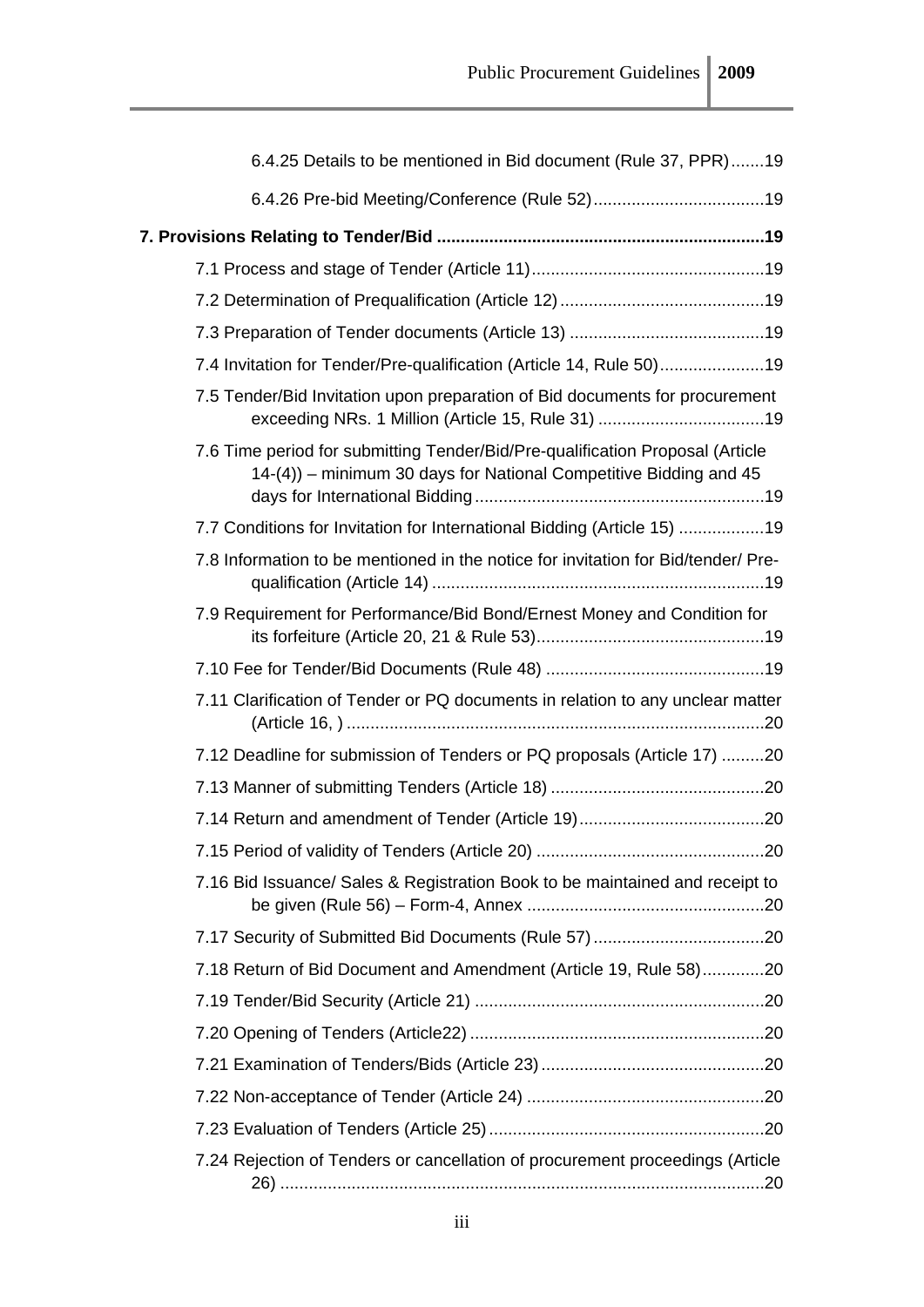| 7.25 Acceptance of Tender and Procurement (Article 27) 20                                                                                                             |  |
|-----------------------------------------------------------------------------------------------------------------------------------------------------------------------|--|
|                                                                                                                                                                       |  |
|                                                                                                                                                                       |  |
| 7.28 Details of local agent to be mentioned by Foreign Bidder (Article 14.10,                                                                                         |  |
|                                                                                                                                                                       |  |
|                                                                                                                                                                       |  |
|                                                                                                                                                                       |  |
|                                                                                                                                                                       |  |
|                                                                                                                                                                       |  |
| 8.5 Special Evaluation of Bids of Construction Works (Rule 65)21                                                                                                      |  |
| 8.6 Evaluation Report of Bids with recommendation to be submitted (Rule 66)                                                                                           |  |
|                                                                                                                                                                       |  |
| 8.8 Rejection of Tenders or Cancellation of the Procurement process                                                                                                   |  |
|                                                                                                                                                                       |  |
| 8.10 Bid Approval and Procurement Contract Agreement (Article 27)22                                                                                                   |  |
| 8.11 Arrangement regarding Sealed Quotation (Article 40, Rule 84)22                                                                                                   |  |
| 8.12 Evaluation and recommendation of Sealed Quotation (Article 40,                                                                                                   |  |
| 8.13 Approval and Contract Agreement of Sealed Quotation (Article 40,                                                                                                 |  |
|                                                                                                                                                                       |  |
|                                                                                                                                                                       |  |
|                                                                                                                                                                       |  |
| 9.2.1 Consultant to Avoid Conflict of Interest (Rule 138)22                                                                                                           |  |
| 9.2.2 Open Letter of Intent/Expression of Interest<br>(National/International) through short-listing for amounts<br>exceeding NRs. 1 Million (Article 30, Rule 70) 22 |  |
| 9.2.3 Preparation of Standing List (Rule 18 & Rule 72) for amounts                                                                                                    |  |
| 9.2.4 Details to be mentioned while inviting Proposals 23                                                                                                             |  |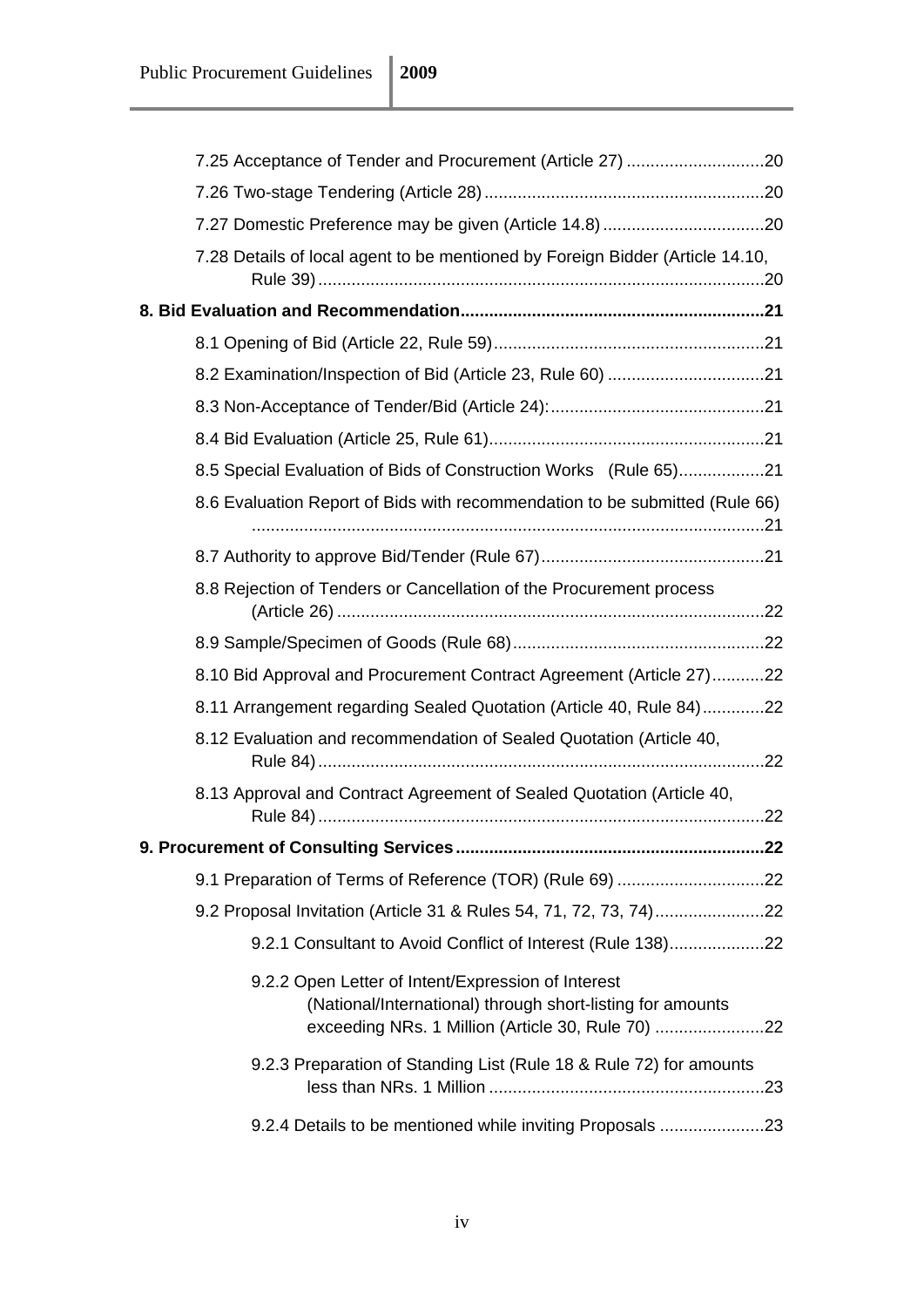| 9.2.5 Weights to be assigned to Technical and Financial Proposal for       |
|----------------------------------------------------------------------------|
| 9.2.6 Technical Evaluation and Criteria with Marking Weights23             |
| 9.2.7 Registration book of Proposals to be maintained and security of      |
| 9.2.8 Return and Amendment of Proposal (Rule 56, 57) 24                    |
|                                                                            |
| 9.3.1 Opening of Technical Proposal (Article 32, Rule 75)24                |
| 9.3.2 Evaluation of Technical Proposal (Article 33, Rule 76) 24            |
| 9.3.3 Evaluation Report of Technical Proposal (Rule 77)24                  |
| 9.3.4 Notification for opening Financial Proposal to Consultants           |
| 9.3.5 Opening of Financial Proposal (Article 34, Rule 79)24                |
| 9.3.6 Evaluation of Financial Proposal (Article 35, Rule 80) (Form-9,      |
| 9.3.7 Selection of Proposer (Article 35, Rule 81) 24                       |
| 9.3.8 Non-approval of Proposal or cancelling the procurement process       |
| 9.3.9 Negotiation with Proposer (Article 37, Rule 81(5)) 25                |
| 9.4 Proposal Approval and Contract Agreement (Article 38) 26               |
| 9.5 Procurement of Consulting Service through Direct Negotiation (Rule 82) |
| 9.6 Provisions for Direct Procurement (Article 41; Rule 85, 86)26          |
| 9.7 Architectural/ Town Planning Design Procurement through Competition    |
|                                                                            |
|                                                                            |
| 10.1 Procurement Contract and Conditions thereof (Article 52)29            |
|                                                                            |
| 10.3 Performance Bond to be submitted for Agreement (Rule 110) 29          |
| 10.4 Provision concerning execution of Contract (Rule 111) 29              |
|                                                                            |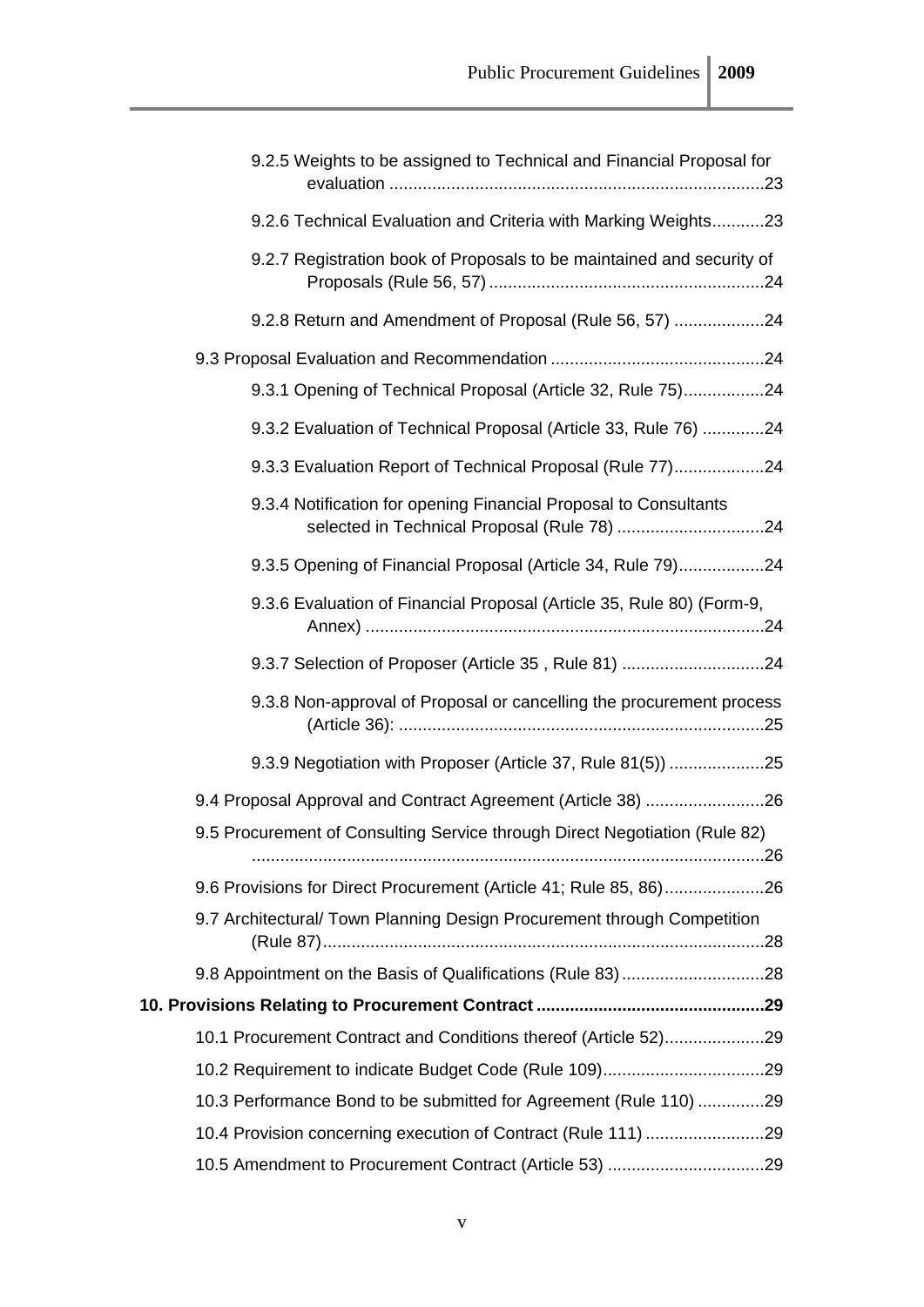| 10.6 Time Extension of Procurement Contract (Rule 120)29                                                                                    |  |
|---------------------------------------------------------------------------------------------------------------------------------------------|--|
| 10.7 Provision for Advance Payment and Reconciliation (Rule 113)29                                                                          |  |
| 10.8 Appointment of Client's Representative for Pre-shipment Inspection                                                                     |  |
|                                                                                                                                             |  |
| 10.10 Auction of Goods and Appropriation of Dues (Rule 116) 29                                                                              |  |
|                                                                                                                                             |  |
|                                                                                                                                             |  |
| 10.13 Price Adjustment in Procurement Agreement (Article 55; Rule 119) 30                                                                   |  |
| 10.14 Provision and Procedure for Time Extension of Contract period (Article                                                                |  |
|                                                                                                                                             |  |
| 10.16 Payment of Bill or Invoice (Article 57; Rule 123)30                                                                                   |  |
|                                                                                                                                             |  |
| 10.18 Due Payment upon Termination of Contract by Public Entity for Public                                                                  |  |
|                                                                                                                                             |  |
| 10.20 Mechanism for Dispute Resolution (Article 58; Rules 129 - 135)30                                                                      |  |
| 10.21 Termination of Procurement Contract and Remedies (Article 59; Rule                                                                    |  |
| 10.22 Remedies Available upon Breach of Procurement Contract (Rule 128)                                                                     |  |
| 10.23 Public Notice of Procurement Contract (Article 60)31                                                                                  |  |
| 11. Provisions Relating to Procurement Proceedings or Review of Decision                                                                    |  |
| 11.1 Details to be mentioned in the Application to be submitted to the Head of                                                              |  |
| 11.2 Details to be mentioned in the Application to be submitted to the Review<br>Committee for Review of Procurement Contract (Rule 103) 32 |  |
| 11.3 Nature of the Review Committee's Decision (Article 50)32                                                                               |  |
| 11.4 Security Money to Be Deposited for Review (Article 50; Rule 104) 32                                                                    |  |
| 11.5 Suspension of Procurement Proceedings (Article 51)32                                                                                   |  |
| 11.6 Method of Sending Application for Review (Rule 105)32                                                                                  |  |
|                                                                                                                                             |  |
| 12.1 Definition/ Categorization of Public Entity (Article 2 "Kha") 32                                                                       |  |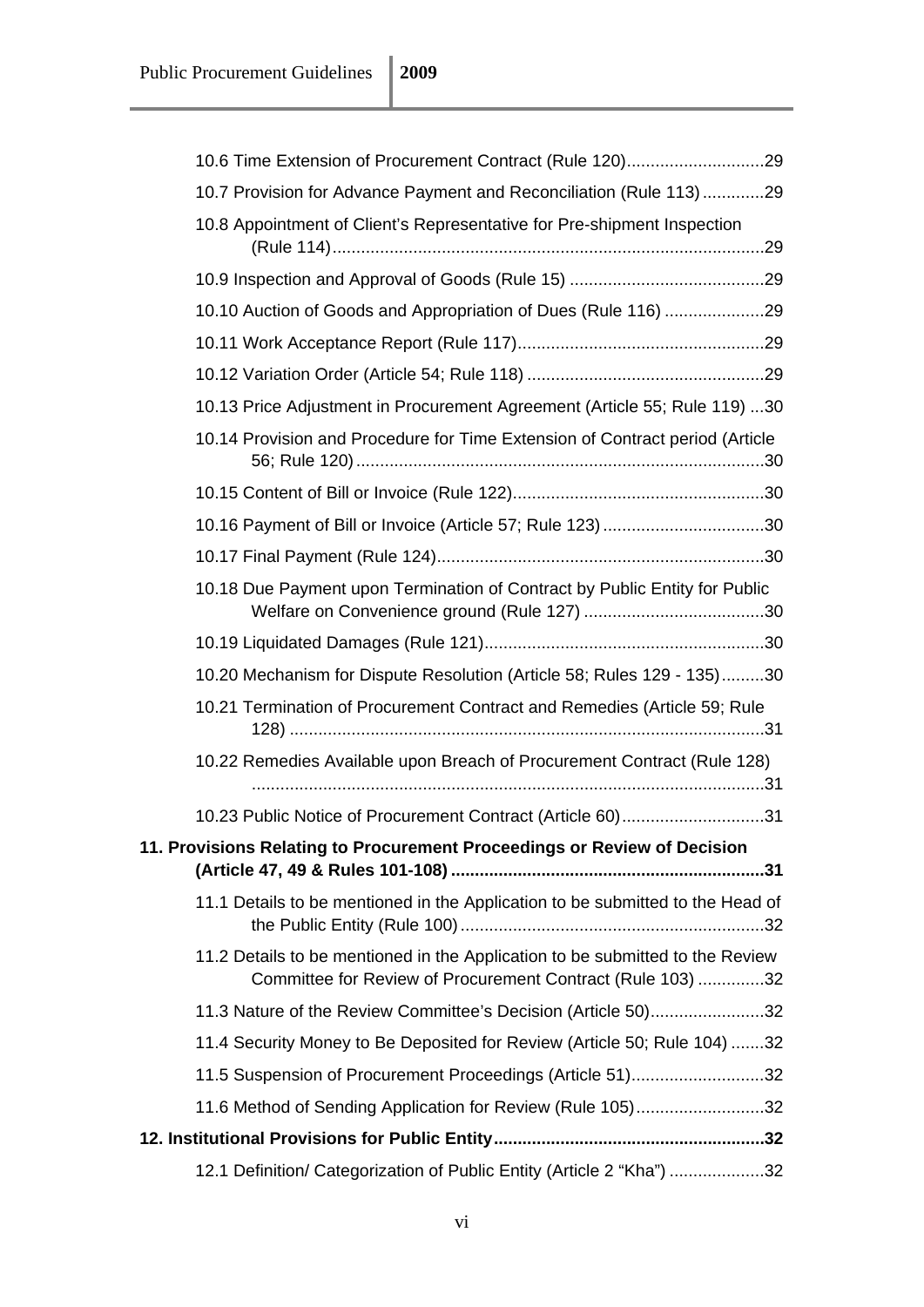| 12.3 Rate Fixation Committee (District) and Composition (Rule 148)32                                                                                                                                                          |
|-------------------------------------------------------------------------------------------------------------------------------------------------------------------------------------------------------------------------------|
| 12.4 Evaluation Committee and Composition (Article 71; Rule 147) 32                                                                                                                                                           |
| 12.5 Review Committee and Composition (Article 48)32                                                                                                                                                                          |
| 12.6 Public Procurement Monitoring Office (Article 64, 65) 32                                                                                                                                                                 |
| 12.6.1 Functions, Duties and Powers of the Public Procurement                                                                                                                                                                 |
| 13. Provisions Relating to Transparency and Conduct (Articles 61-63)32                                                                                                                                                        |
| 13.1 Documents Relating to Procurement Proceedings to be made Available                                                                                                                                                       |
| 13.2 Public Notice of Procurement Contract (Rule 137) 32                                                                                                                                                                      |
| 13.3 Information of Inducement, Corruption or Fraudulent Practice (Rule 139)                                                                                                                                                  |
| 13.4 Supervision and Examination May be Made (Rule 140) 33                                                                                                                                                                    |
| 13.5 Blacklisting of Bidder, Proposer, Consultant, Service Provider, Other<br>Person(s), Firm, Organisation/Company (Rule 141, 142, 143) 33                                                                                   |
|                                                                                                                                                                                                                               |
|                                                                                                                                                                                                                               |
| 14.3.1 Procurement through Electronic Communication (Article 69)33                                                                                                                                                            |
| 14.3.2 Legal Documents to Be Posted at Website (Article 70)33                                                                                                                                                                 |
|                                                                                                                                                                                                                               |
| 14.4 Record of Procurement Proceedings (Article 72)33                                                                                                                                                                         |
|                                                                                                                                                                                                                               |
| 15. Main Provision Related to Procurement in Annex 3 of the Development<br>Financing Agreement, 2004 (Health Sector Programme) between the<br>Government of Nepal and International Development Association (IDA),            |
| 16. Provisions Related to House/Land Renting and Service Contract 34                                                                                                                                                          |
|                                                                                                                                                                                                                               |
| 16.2 Procedure Relating to Service Contract to operate day to day works<br>such as office security, dispatch of letters, sanitation, operation and<br>supervision of telephones, electricity, water supply, etc. (Rule 95) 34 |
| 16.3 Procedure of Repair and Maintenance of Goods (Rule 96) 34                                                                                                                                                                |
| 16.4 Procedures of Carrying Out Work through Users' Committee or                                                                                                                                                              |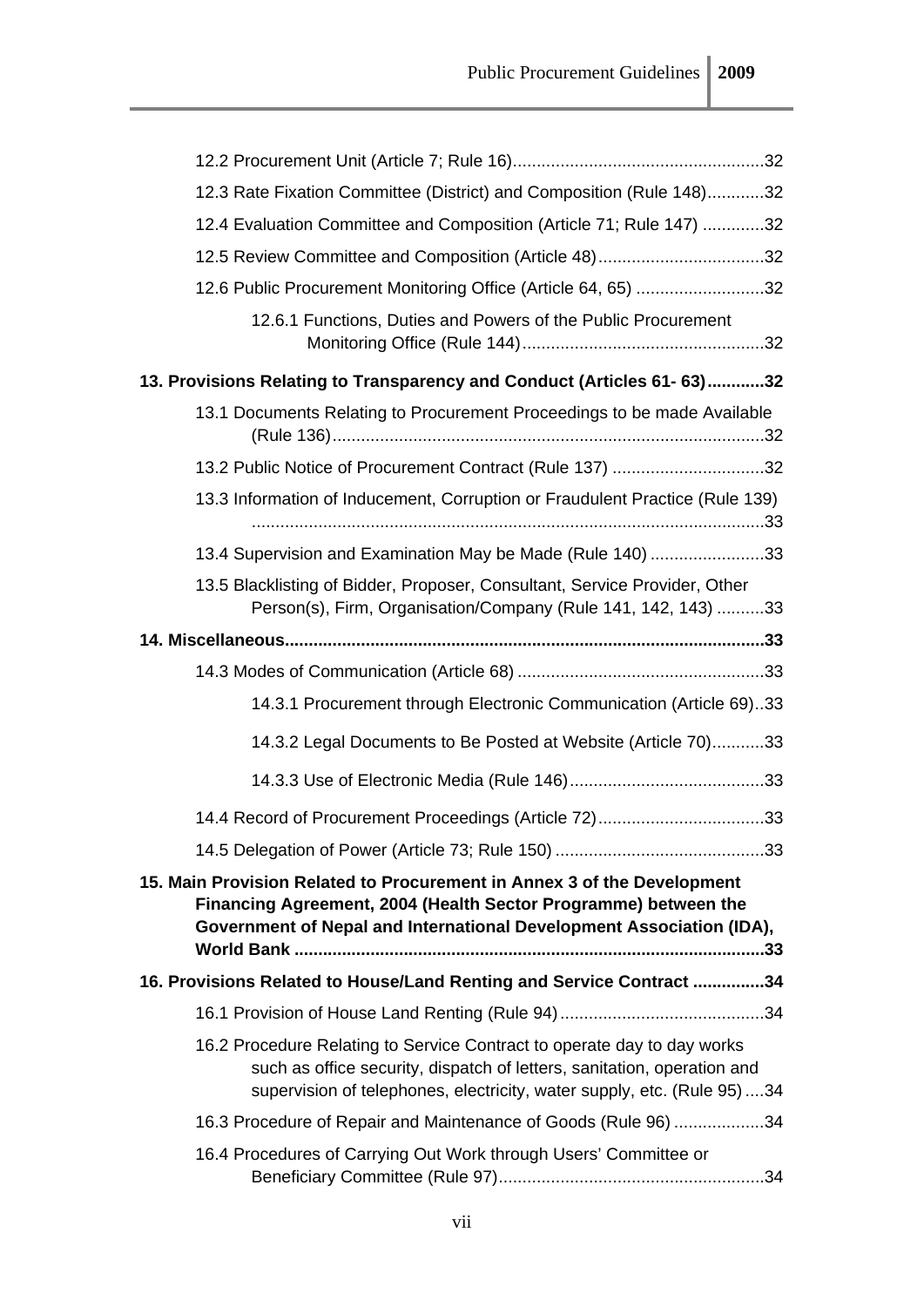|                                                          | 16.5 Construction Work through Force Account (Rule 98)34               |     |  |
|----------------------------------------------------------|------------------------------------------------------------------------|-----|--|
|                                                          | 16.6 Provision Related to carry Out Work from Non-Governmental         |     |  |
| Annex 35                                                 |                                                                        |     |  |
| Form 1:                                                  |                                                                        | .35 |  |
| Form 2:                                                  | Annual Procurement Plan of Goods/Others Services 36                    |     |  |
| Form 3:                                                  | Annual Procurement Plan for Consultants' Services 37                   |     |  |
|                                                          | Form 4: Tender/Sealed Quotation Registration Book Sample Form38        |     |  |
|                                                          | Form 5: Attendance Record of Applicants or Representatives Submitting  | .39 |  |
|                                                          |                                                                        |     |  |
| Form 7: Checklist Form for Legal Status and Completion41 |                                                                        |     |  |
| Form 8: Checklist Form for Substantial Responsiveness 43 |                                                                        |     |  |
|                                                          |                                                                        |     |  |
|                                                          | Form 10: Technical Proposal Evaluation Form for Consulting Services 45 |     |  |
|                                                          |                                                                        |     |  |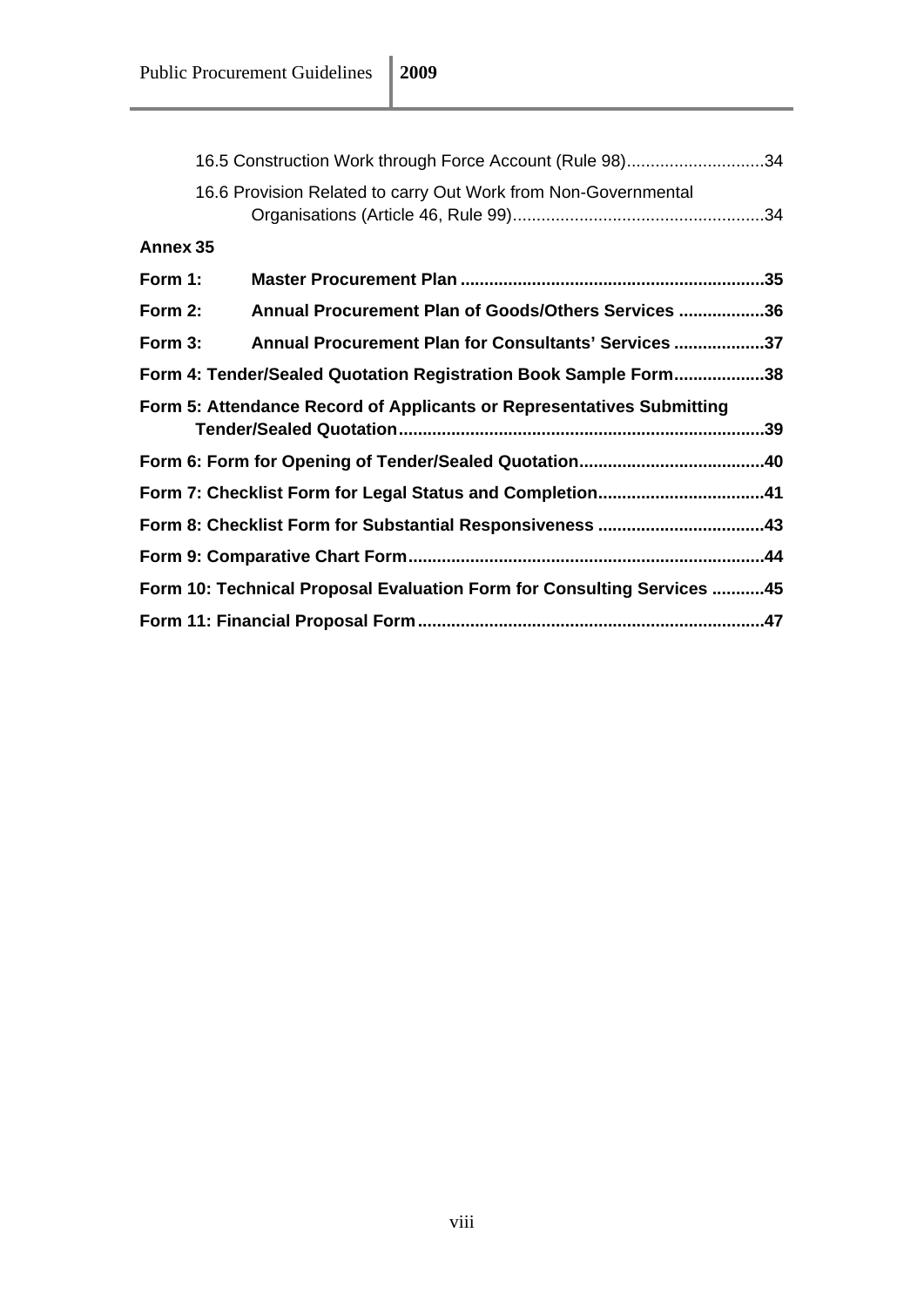# **Acronyms**

| APP            | <b>Annual Procurement Plan</b>                    |
|----------------|---------------------------------------------------|
| Eval           | Evaluation                                        |
| <b>FBS</b>     | <b>Fix Budget Selection</b>                       |
| G/W/S          | Goods/Works/Services                              |
| <b>GMP</b>     | <b>Good Manufacturing Practice</b>                |
| GoN            | Government of Nepal                               |
| <b>ICB</b>     | <b>International Competitive Bidding</b>          |
| <b>IDA</b>     | International Development Association, World Bank |
| <b>LCS</b>     | <b>Least Cost Selection</b>                       |
| <b>MoHP</b>    | Ministry of Health & Population                   |
| <b>MPP</b>     | <b>Master Procurement Plan</b>                    |
| <b>NCB</b>     | <b>National Competitive Bidding</b>               |
| <b>NHSP</b>    | Nepal Health Sector Programme                     |
| NRs.           | <b>Nepalese Rupees</b>                            |
| <b>O&amp;M</b> | <b>Operation and Maintenance</b>                  |
| <b>PAN</b>     | <b>Personal Account Number</b>                    |
| <b>PIC</b>     | <b>Pharmaceutical Inspection Convention</b>       |
| <b>PPA</b>     | <b>Public Procurement Act 2006</b>                |
| <b>PPMO</b>    | <b>Public Procurement Monitoring Office</b>       |
| <b>PPR</b>     | <b>Public Procurement Rules 2007</b>              |
| PQ             | Prequalification                                  |
| QA             | <b>Quality Assurance</b>                          |
| QBS            | <b>Quality Based Selection</b>                    |
| <b>QCBS</b>    | <b>Quality and Cost Based Selection</b>           |
| <b>RA</b>      | <b>Regulating Authority</b>                       |
| <b>TOR</b>     | <b>Terms of Reference</b>                         |
| US\$           | <b>United States Dollar</b>                       |
| VAT            | Value Added Tax                                   |
| WB             | <b>World Bank</b>                                 |
| <b>WHO</b>     | World Health Organization                         |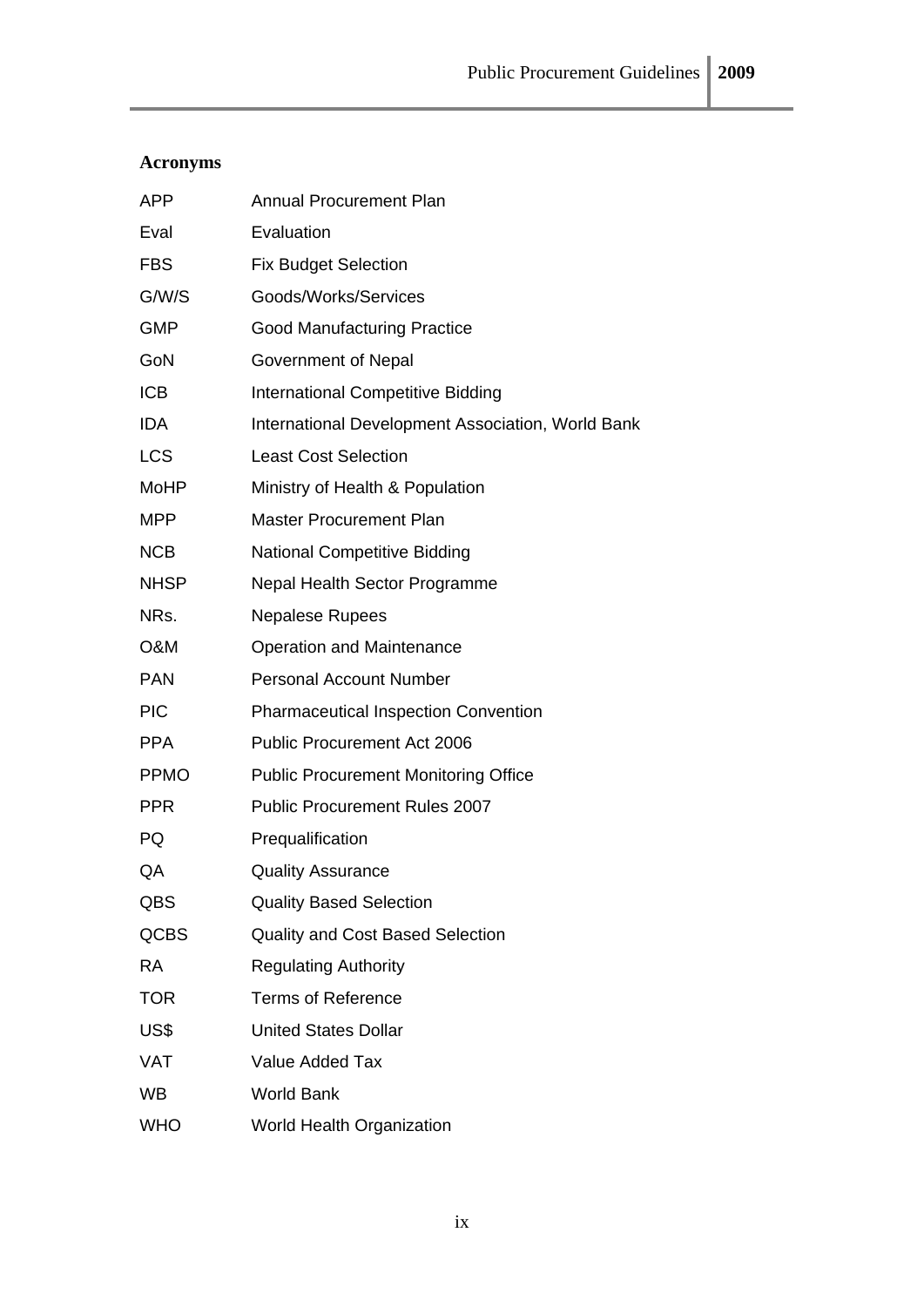| <b>Public Procurement Guidelines</b> | $\vert 2009$ |
|--------------------------------------|--------------|
|--------------------------------------|--------------|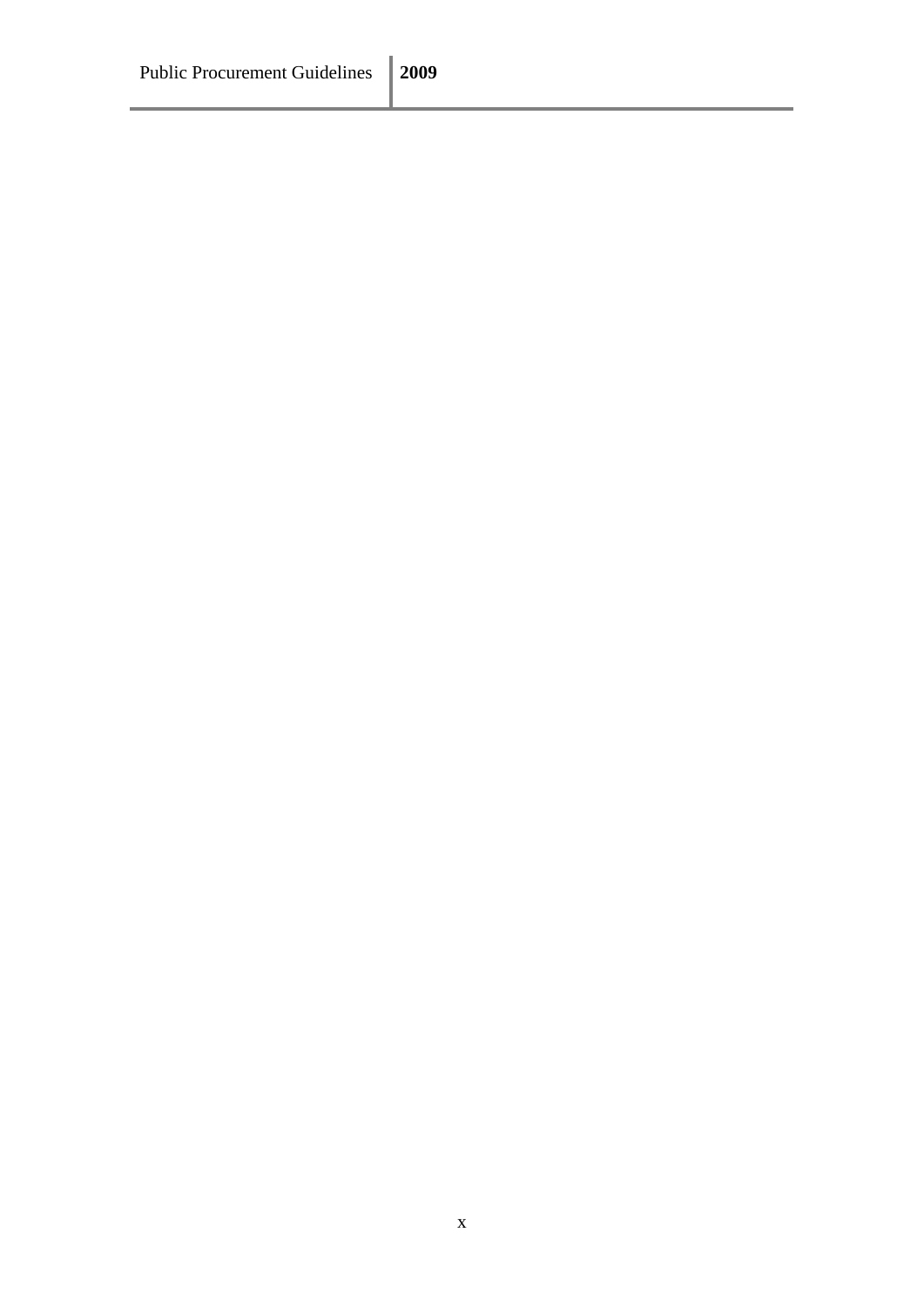# **1. Introduction**

Procurement is one of several elements of the drug (and medical equipment/health infrastructure) management cycle. It is an important step in efficient health management and supply. A substantial portion of the national health budget in many developing countries (20 to 50 percent) is used for the purchase of pharmaceutical products/drugs.

Many health professionals have neither the time nor the penchant for perusing the plethora of legal articles and rules needed to acquaint themselves with the public procurement process, even though they are often compelled to be involved in the procurement process sometime or other during their professional career. This set of concise guidelines is meant to provide an overview of the procurement process and to provide specific insight into commonly applicable articles and rules in order to enable health professionals to ascertain if the process has been followed properly prior to reaching a decision.

The further purpose of these guidelines is to inform those concerned at the Ministry of Health and Population (MoHP) and the departments under its umbrella about the procedures that need to be followed in the course of procuring goods, services, and works in accordance with the Public Procurement Act (PPA) of 2006 and the Public Procurement Regulations (PPR) of 2007.

#### **2. General Considerations**

This set of guidelines, being concise in content, does not cover all aspects or provisions of the procurement process exhaustively. In addition to perusing the relevant articles and rules of the PPA and PPR as indicated in the guidelines, the use of the guidelines needs to be supplemented by referring to the Standard Bidding Documents in practice at the Department of Health Services, Logistic Management Division and/or the Management Division/ Department of Urban Development and Building Construction, depending on the nature of the procurement work, in conjunction with such standard documents as issued by the Public Procurement Monitoring Office (PPMO) and the World Bank, for completeness.

In preparing the Guidelines, recourse has been taken to the presentations made by the officials of the Public Procurement Monitoring Office (PPMO) during the public procurement training held for MoHP officials at Nepal Staff College in June 2008, for which due appreciation and gratefulness is expressed.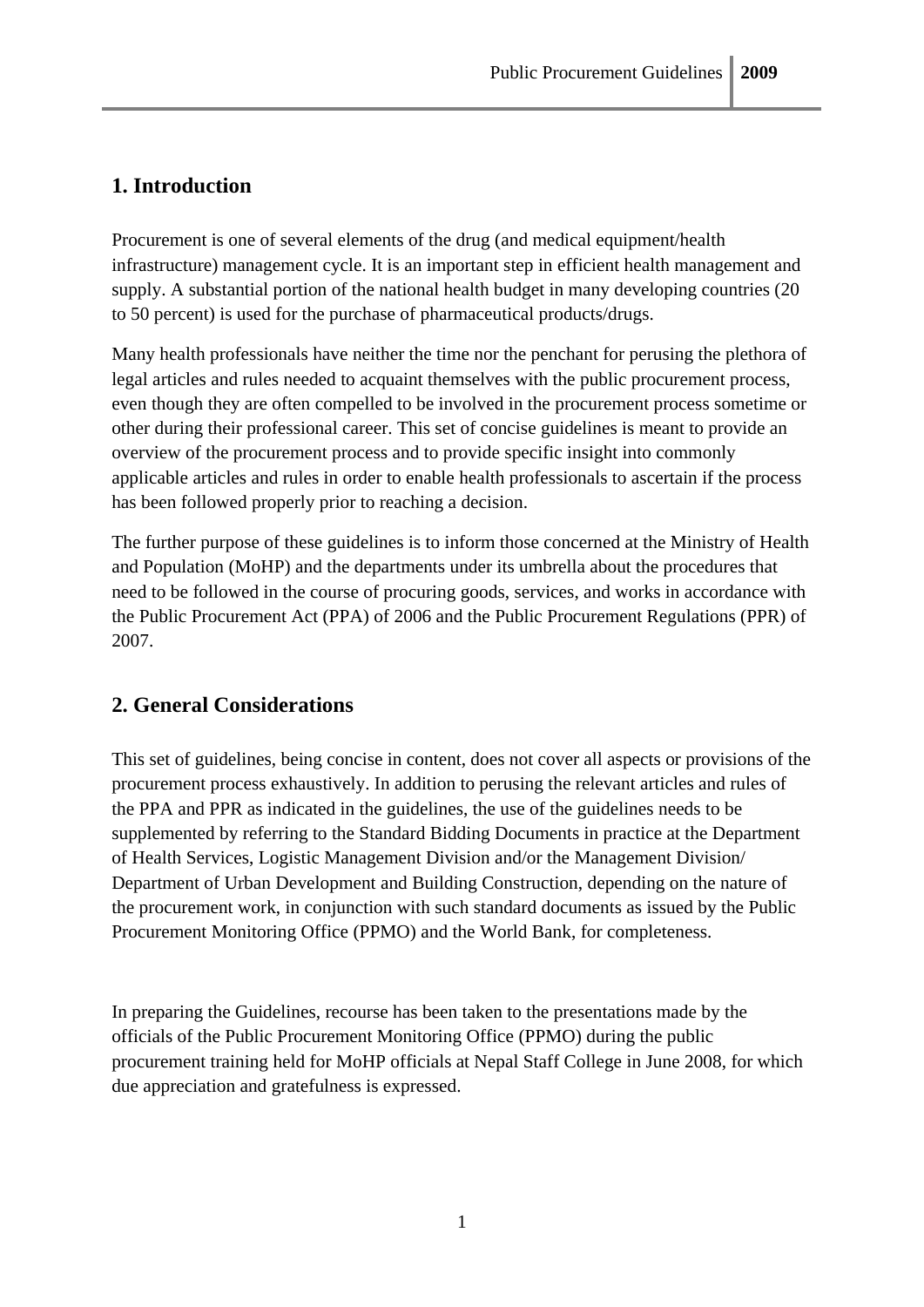#### **3. Applicability of the Guidelines**

This Public Procurement Guidelines, in its concise form, is applicable primarily to health sector procurement, even though the articles within the PPA and the PPR are commonly applicable to all public sector procurement work. Public sector entities comprise all government entities, public sector hospitals, and government academic institutions for which the PPA and the PPR are applicable.

Each procurement process can be expected to be unique. Therefore, while preparing the procurement documents, the legal and regulatory provisions indicated here together with the provisions of the relevant standard bid documents need to be adapted to satisfy the particular procurement needs, as well as the appropriate technical specifications.

#### **4. Organisation of the Guidelines**

The Guidelines are made up of 18 sections: Introduction, General Considerations, Applicability of the Guidelines, Background Information, Technical Specifications and Methods of Procurement, Public Procurement Procedure, Bid Evaluation and Recommendation, Procurement of Consulting Services, Provisions Relating to Procurement Contract, Blacklisting of Bidder etc., Provisions Relating to Review of Decision, Institutional Provisions, Miscellaneous, Main Provision Related to Development Financing Agreement between GoN and IDA, and Provisions Related to House/Land Renting and service Contract.

# **5. Background Information: Legal and Institutional Arrangement for Public procurement**

Procurement is the acquisition of goods, works, or services by public or private entities. Our concern at present is with public procurement. Public procurement in Nepal is governed by the Public Procurement Act (PPA) of 2006 and Public Procurement Regulations (PPR) of 2007. The Act provides institutional measures for public procurement. The government has established the Public Procurement Monitoring Office (PPMO), under the Office of the Prime Minister and the Cabinet, for the purpose of, among other things, offering the necessary advice, promulgating the necessary guidelines, facilitating public procurement by preparing standardized examples of bid/tender documents, monitoring the process of public procurement, and submitting an annual report. Every public entity is required to establish a Procurement Unit for the purpose of public procurement. The Act also provides for the following committees in respect to public procurement: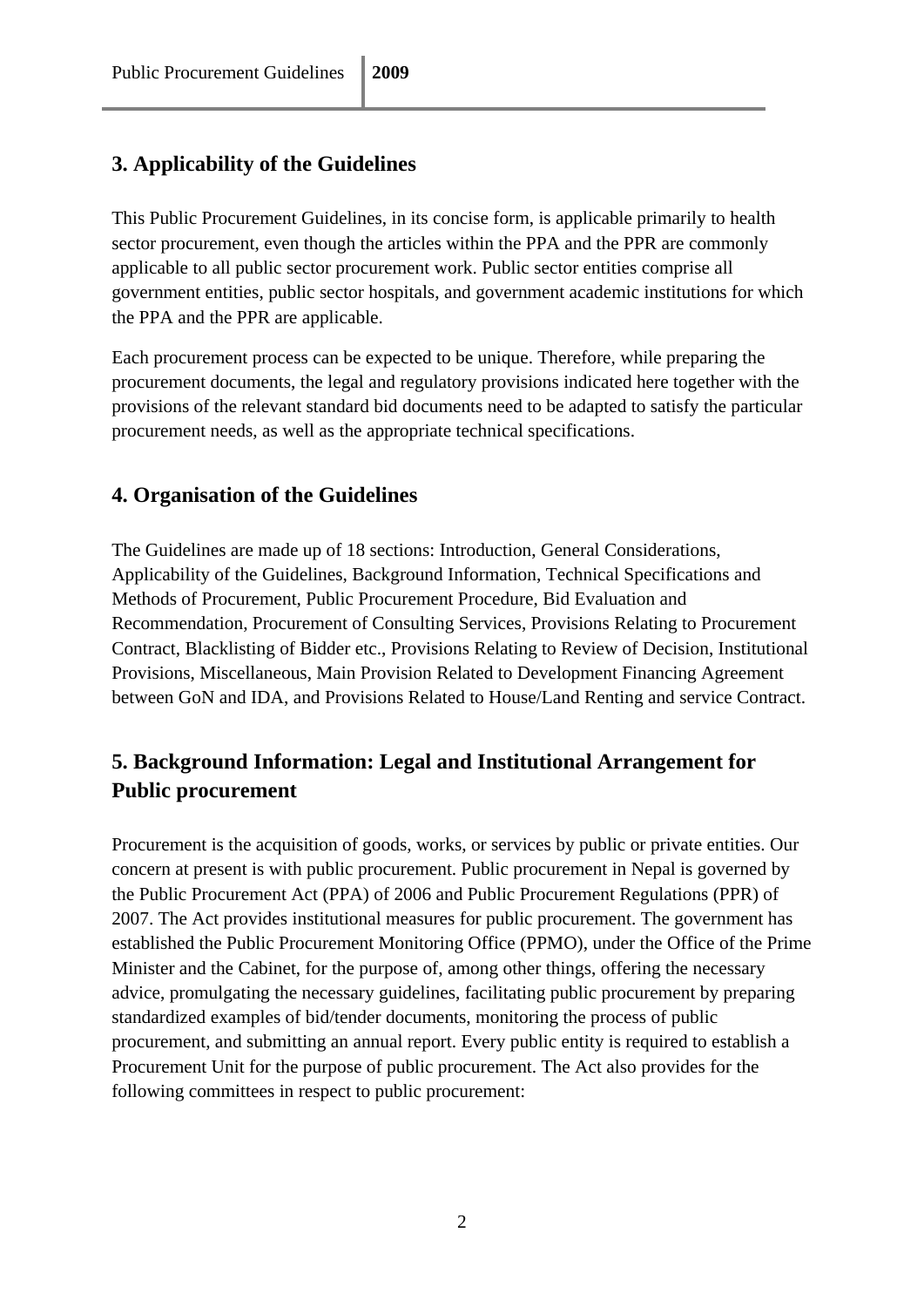- Rate Fixation Committee: In every district, pursuant to Rule 148, under the Chair of the Chief District Officer for determining the rates of construction materials and labour rates
- Tender/Bid Evaluation Committee: This committee is to be constituted as necessary by the public entity for the examination and evaluation of prequalification proposals, tenders, letters of intent, or proposals for consultancy service or sealed quotations, pursuant to Article 71 and Rule 147.

The Evaluation Committee shall be comprised of the following:

- a. The Chief of the Public Entity or a Senior Officer designated by the Chief (a technical staff member, as far as practicable) – Chairperson
- b. Chief of the Financial Administration Section of the concerned Public Entity Member
- c. Technical Expert concerned with the subject (Officer level, as far as possible) Member
- d. Legal Officer of the concerned Public Entity (where such position exists) Member
- e. Chief of the Procurement Unit Secretary

The Evaluation Committee may, with the approval of the Chief of the Public Entity, invite to its meeting the subject Expert from the governmental or non-governmental sector. If the Evaluation Committee requires the assistance of a Consultant, the Public Entity may, subject to the approved programme and budget, appoint a Consultant by application of the procedure set forth in the Act and Regulations. The Committee may form a Sub-Committee for rendering assistance to it in the work of evaluation of quotation, bid or proposal. The secretary of the Evaluation Committee shall have to prepare and keep the *muchulka* (minutes) of the meeting and keep a file of all the agenda discussed in the meeting. The Evaluation Committee may determine its procedure by itself. It shall have to submit, as referred to in the Regulations, an evaluation report to the Chief of the Public Entity.

Public Procurement Review Committee constituted, pursuant to Article 48, in case of complaints filed for procurement exceeding NRs.30 million as per Rule 101.

#### **5.1 Function of Procurement Unit (Sub-article 3, Article 7; Rule 16)**

- Preparing a procurement plan
- Preparing prequalification documents, tender documents and procurement contract related documents by making necessary alterations in the standard bidding documents, standard prequalification documents and standard contract documents prepared by the PPMO;
- Preparing documents relating to proposals for consultant services by making necessary alterations in the Standard Request for Proposals prepared by PPMO;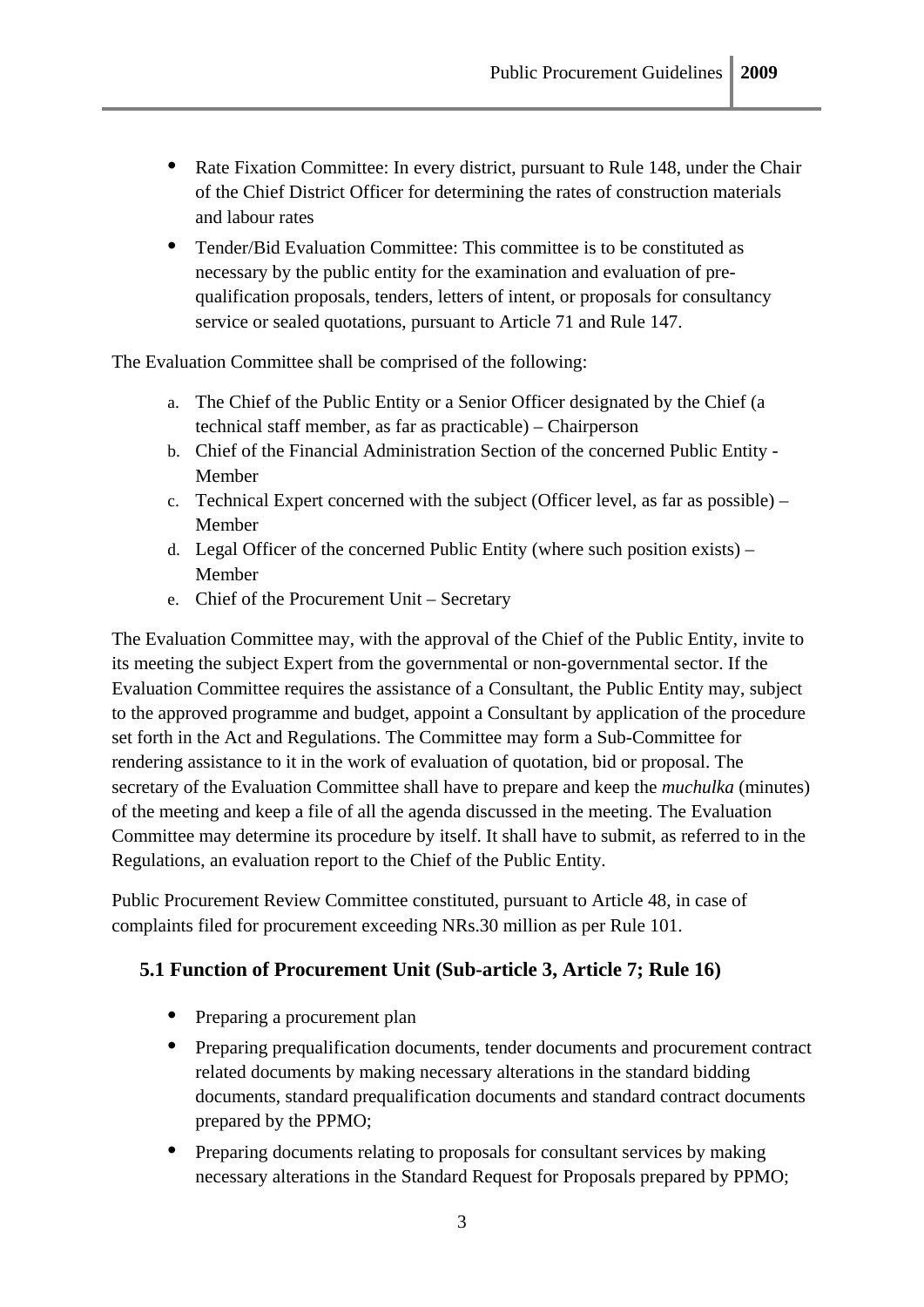- Publishing a public notice concerning procurement;
- Tendering prequalification documents, tendering or forwarding documents on consultant service proposals;
- Obtaining and safely retaining prequalification proposals, tenders, or consultancy service proposals;
- Submitting the prequalification proposals, tenders, or consultancy service proposals to the evaluation committee for evaluation and submitting the evaluated tenders for acceptance;
- Giving notice of acceptance of the prequalification proposals, tenders, or consultancy service proposals;
- Receiving, examining, and safely retaining performance guarantees;
- Examining, or causing to be examined, the quality standards of the goods, construction works, or services that have been procured;
- Proving such information and documents as may be required by the PPMO;
- Coordinating the functions related to procurement proceedings;
- Collecting the procurement requisition and submitting it to the relevant authority for approval;
- Keeping records of Letters of Credit, as per Schedule-2 of the PPR

#### **5.2 Principles/Aims of Public Procurement**

Public procurement should be based on the following principles/aims:

- To render the working procedures, process, and decisions related to procurement more open, transparent, and credible;
- To promote competition, clarity (non-discrimination), integrity, accountability, and credibility;
- To obtain the maximum output from public expenditure in a cost effective and judicious manner;
- To enhance the capacity for procurement management;
- To ensure that suppliers/procurement providers have equal opportunity for participation without discrimination;
- To make felt the dispensation of good governance;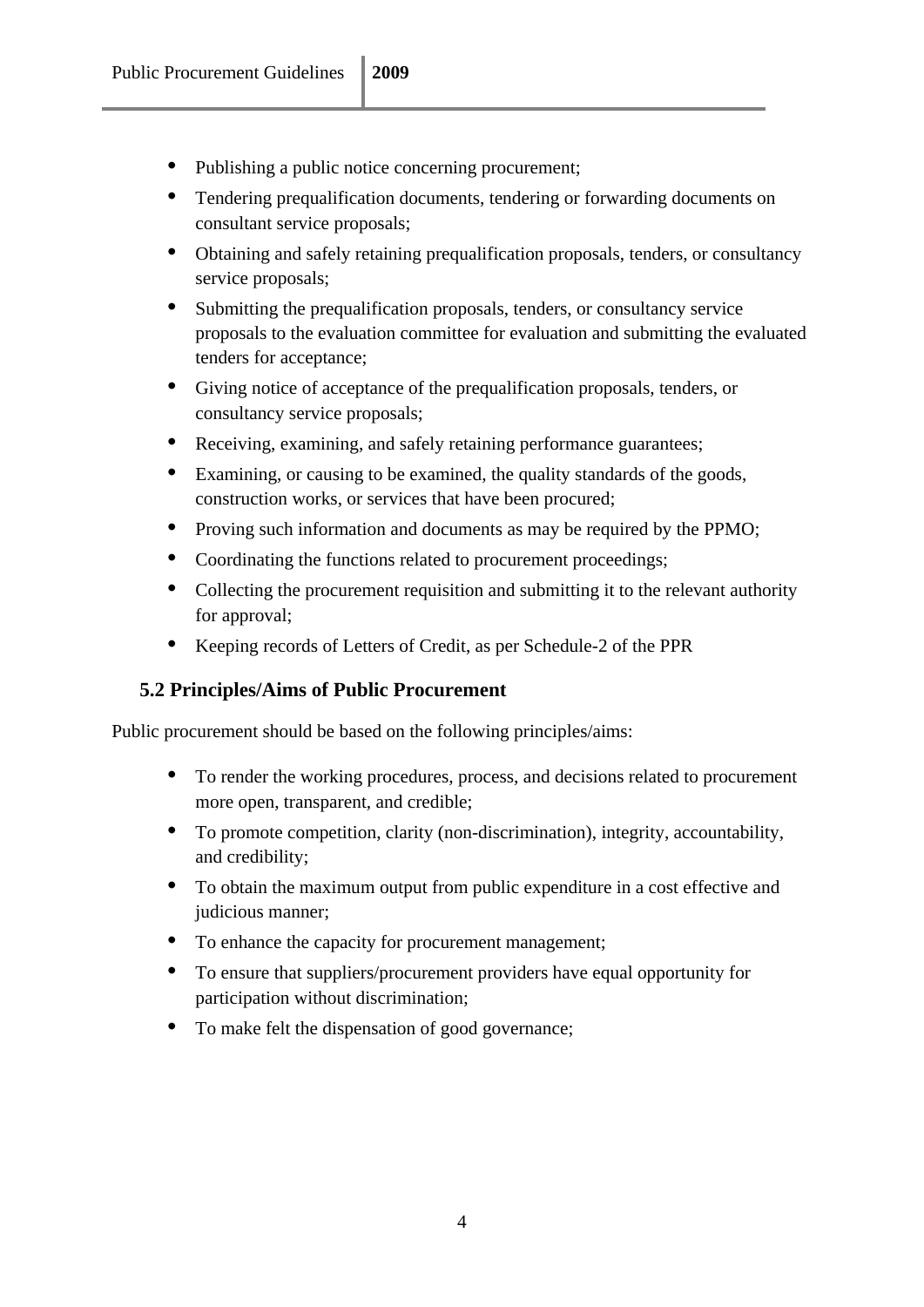### **5.3 Procurement Cycle, Procurement Stages and Steps, Public Procurement Procedure**

Procurement is conceived as a series of stages of activities in a logical sequence known as the procurement cycle, depicted below:

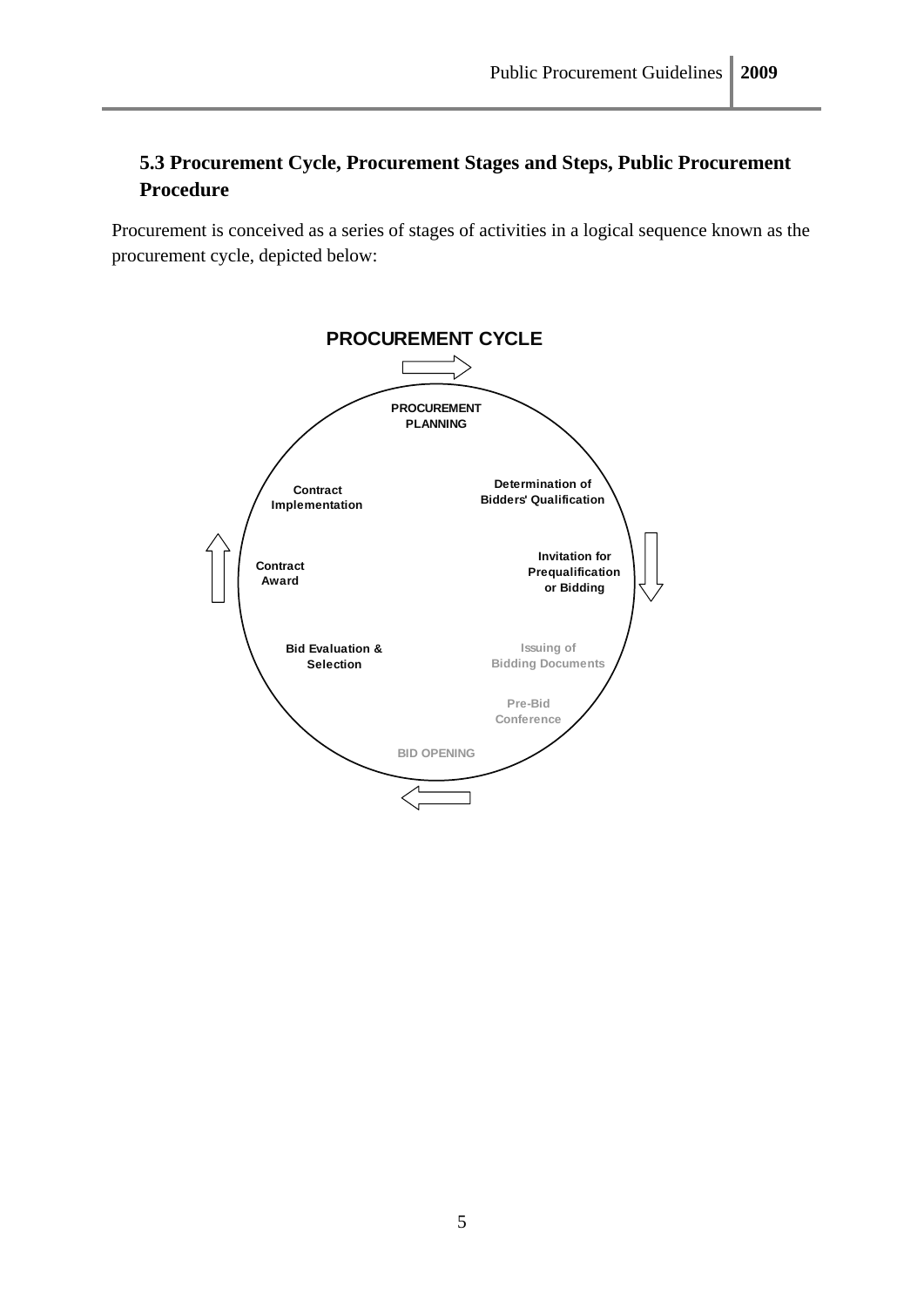| Procurement Stages and Steps                         |                                                                                            |  |  |
|------------------------------------------------------|--------------------------------------------------------------------------------------------|--|--|
| <b>PROCUREMENT CYCLE STEP</b>                        | <b>GOODS</b>                                                                               |  |  |
| <b>Procurement Planning</b>                          | Prepare preliminary equipment, drug or vaccine list,<br>specifications, and cost estimates |  |  |
|                                                      | Prepare final equipment list, cost estimates, and broad technical<br>specifications        |  |  |
|                                                      | Prepare bidding documents                                                                  |  |  |
| <b>Determination of Bidders'</b><br>Qualification    | Determine qualifications based on the scale and nature of the<br>work                      |  |  |
| Invitation for Prequalification or<br><b>Bidding</b> | Advertise                                                                                  |  |  |
| <b>Issuing of Bidding Documents</b><br>stage         | Issue bidding documents                                                                    |  |  |
| <b>Pre-bid Conference</b>                            | Conduct conference, if necessary                                                           |  |  |
| <b>Bid Opening</b>                                   | Receive and open bids and select the lowest evaluated bid                                  |  |  |
| <b>Bid Evaluation and Selection</b>                  | Evaluate bids and select the lowest substantially responsive bid                           |  |  |
| <b>Contract Award</b>                                | Award contract                                                                             |  |  |
| Contract Implementation and<br>Closing               | Delivery at port or at site specified in Bidding Document                                  |  |  |
|                                                      | Install and commission                                                                     |  |  |
|                                                      | Training at site in O & M                                                                  |  |  |
|                                                      | Conduct Project evaluation of goods                                                        |  |  |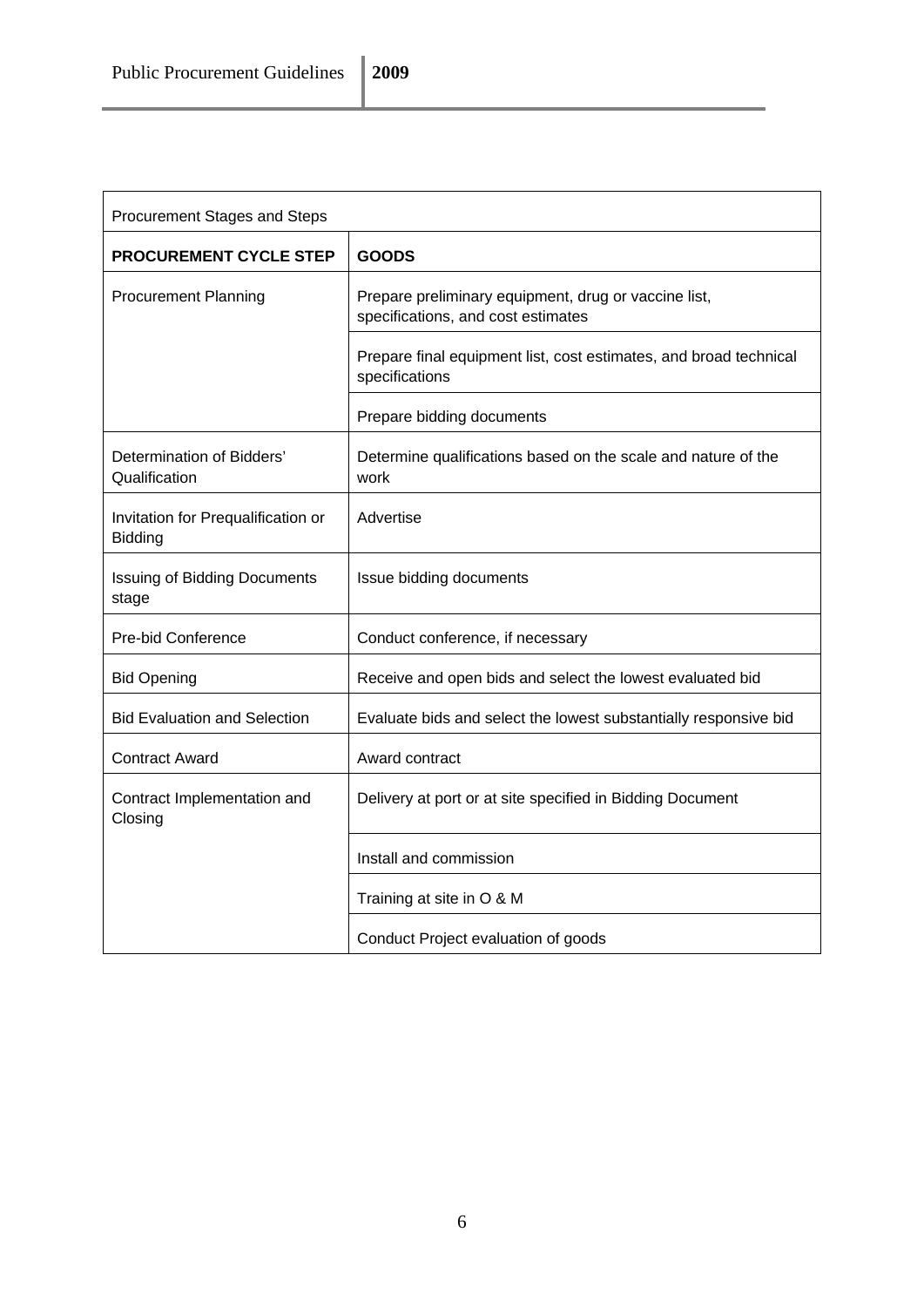# **Public Procurement Procedure**

**Goods/ Other Services and Consulting Services**

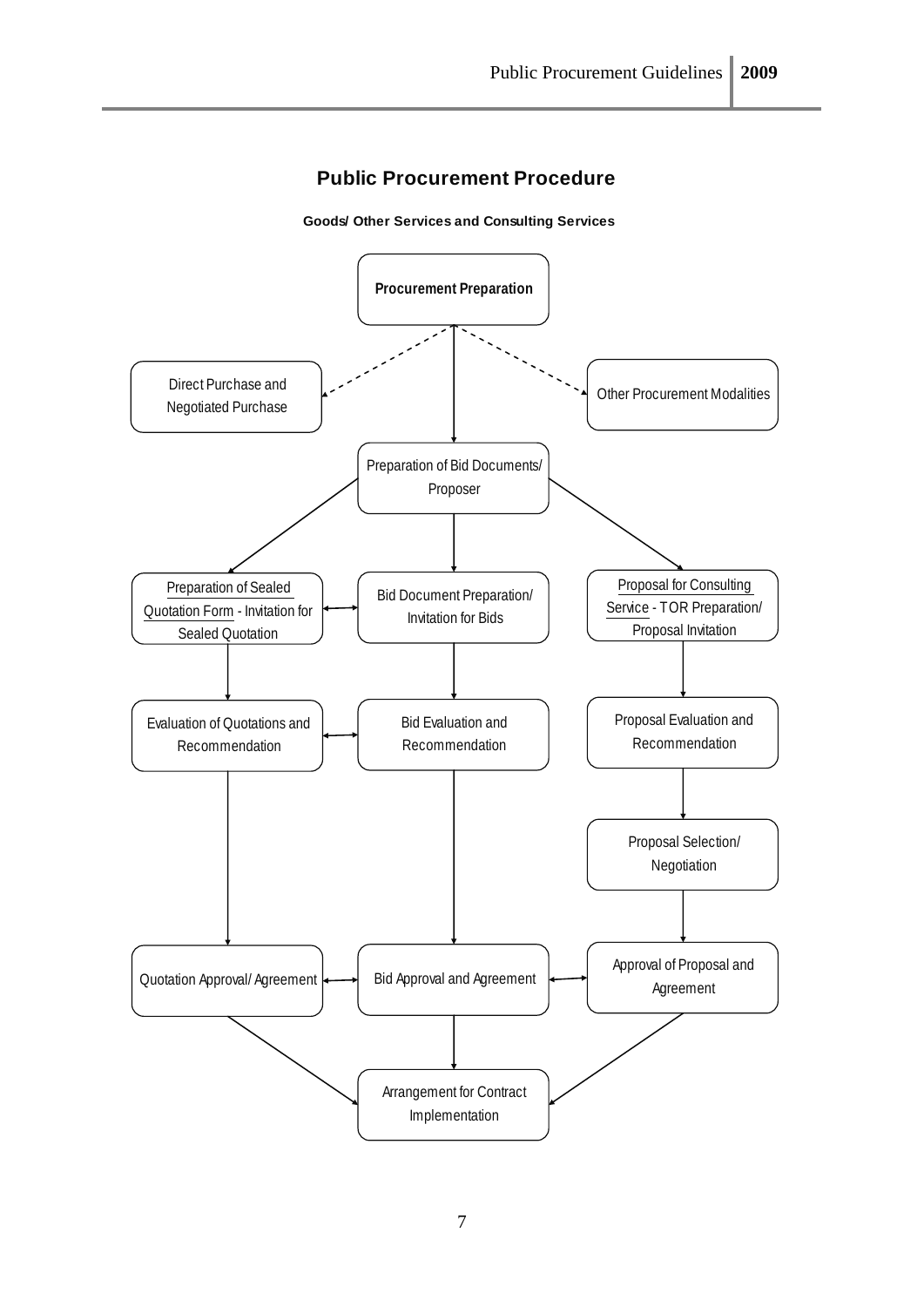#### **6. Procurement Preparation and Planning**

Procuring entities are required to prepare a Procurement Plan so that procurement is done within the available financial resources, within other applicable limitations, at the most favourable time, and by adopting bulking where feasible to achieve economies of scale. A Procurement Plan comprises, where applicable, a Master Procurement Plan and an Annual Procurement Plan.

#### **6.1 Responsibility for Procurement Work (Article 7)**

A public entity shall establish a Procurement Unit or assign responsibilities thereof in order to carry out the following, among other responsibilities with the approval of the Head of the concerned public entity:

- Preparing a procurement plan;
- Preparing prequalification documents, tender documents, and procurement contract-related documents by making necessary alterations to the standard bidding documents, standard prequalification documents, and standard contract documents prepared by the Public Procurement Monitoring Office;
- Publicly publishing a notice concerning procurement;
- Submitting the prequalification proposals, tenders, or consultancy service proposals;
- Giving notice of acceptance of the prequalification proposals, tenders, or consultancy service proposals;
- Receiving, examining, and safely retaining performance guarantees;
- Examining, or causing to be examined, the qualit, standards of the goods, construction works, or services that have been procured.

#### **6.2 Preparation for Procurement Works**

Any public procurement work must be undertaken in accordance with the Public Procurement Act (PPA) and its Regulations (PPR).

- Preparation for Procurement Rule 3; Preparing Procurement Details (Specifications, maps, designs, etc.) - Article 4
- Requisition request for procurement Rule 4, 5
- Budgetary Provision Rule 6
- Procurement Plan (Article 6)
- Procurement Master Plan, Annual Procurement Plan Rule7&8 ((Forms-1 & 2, Annex)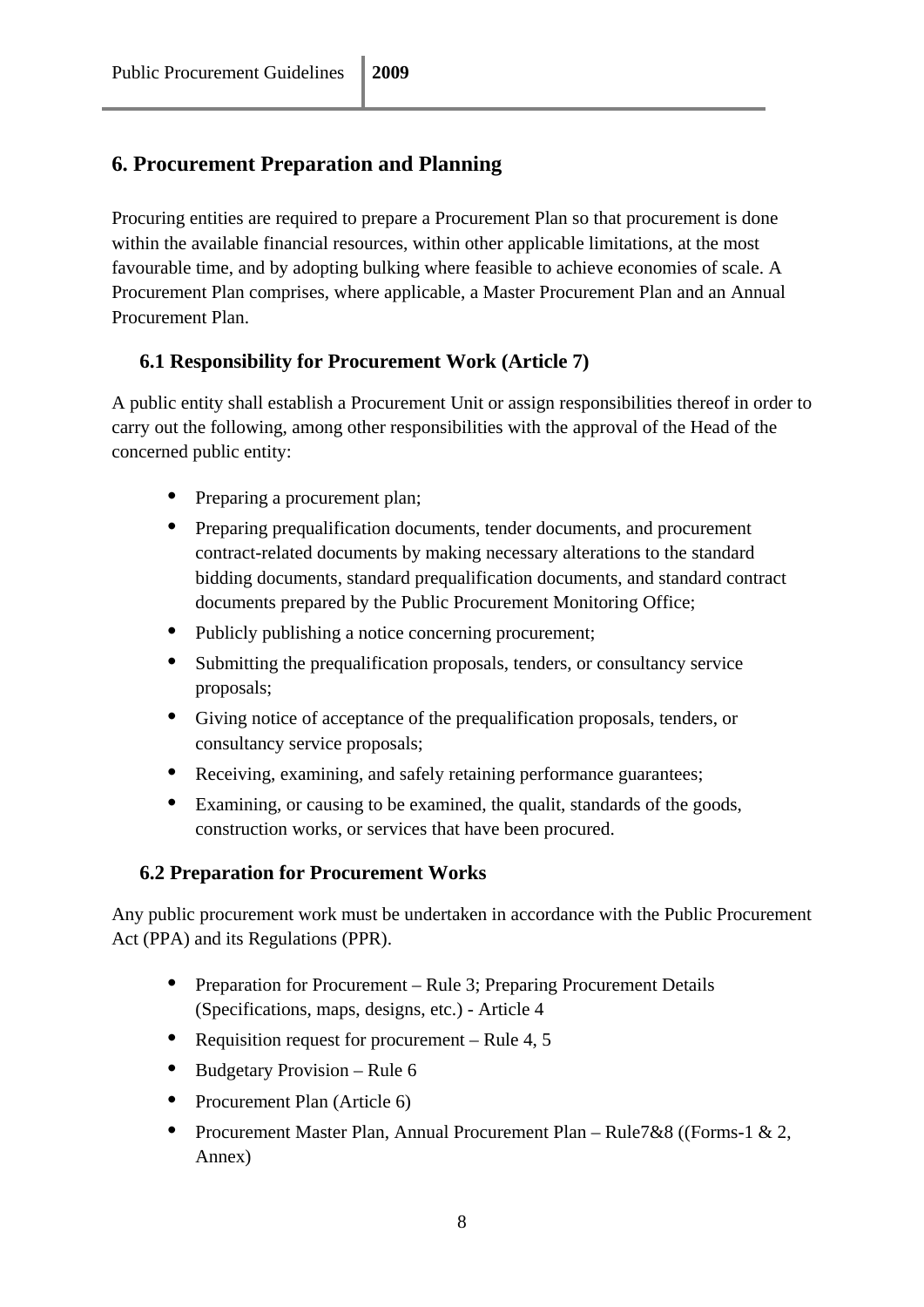- Cost Estimation (Please refer to Section 7 below) Rule 9 to 15
- Procurement to be done from Personal Account Number (PAN) and VAT registered Supplier – (Rule 19), except for:
	- o Purchase of goods less than NRs. 5,000
	- o Goods where VAT is not applicable
	- o Consulting and other services such as rental/maintenance of vehicles and equipment from same individual amounting to less than NRs. 100,000 per Fiscal Year

#### **6.3 Procurement Planning**

#### **6.3.1 Master Procurement Plan (MPP)**

A Master Procurement Plan should be prepared for every project exceeding a period of one year or having a procurement value exceeding NRs. 100 million, pursuant to Rule 7. It should indicate:

- Procurement type, quantity, and tentative estimated cost of procurement
- List of individual contract packages
- Method of procurement: International Competitive Bidding (ICB), National Competitive Bidding (NCB), etc.
- Use of pre-qualification for any package
- Use of slices and packaged lots for maximum competition
- Procurement Schedule for each package
- Identification of critical path and critical activities.

The Master Procurement Plan should be prepared and updated every year and approved by the Secretary of the concerned Ministry. The format for the MPP is depicted in Form-1 of the Annex.

#### **6.3.2 Annual Procurement Plan (APP)**

An Annual Procurement Plan, pursuant to Rule 8, should be prepared for procurement works exceeding NRs.1 million at the time of preparation of Annual Work Programme/Plan and Budget (AWPB). It should be based on the Master Procurement Plan, if one exists. It should also include the type of procurement, implementation schedule, type of contract, contract packaging, and pre-qualification requirements, and so forth. The format for the APP is exhibited in Form-2, Annex.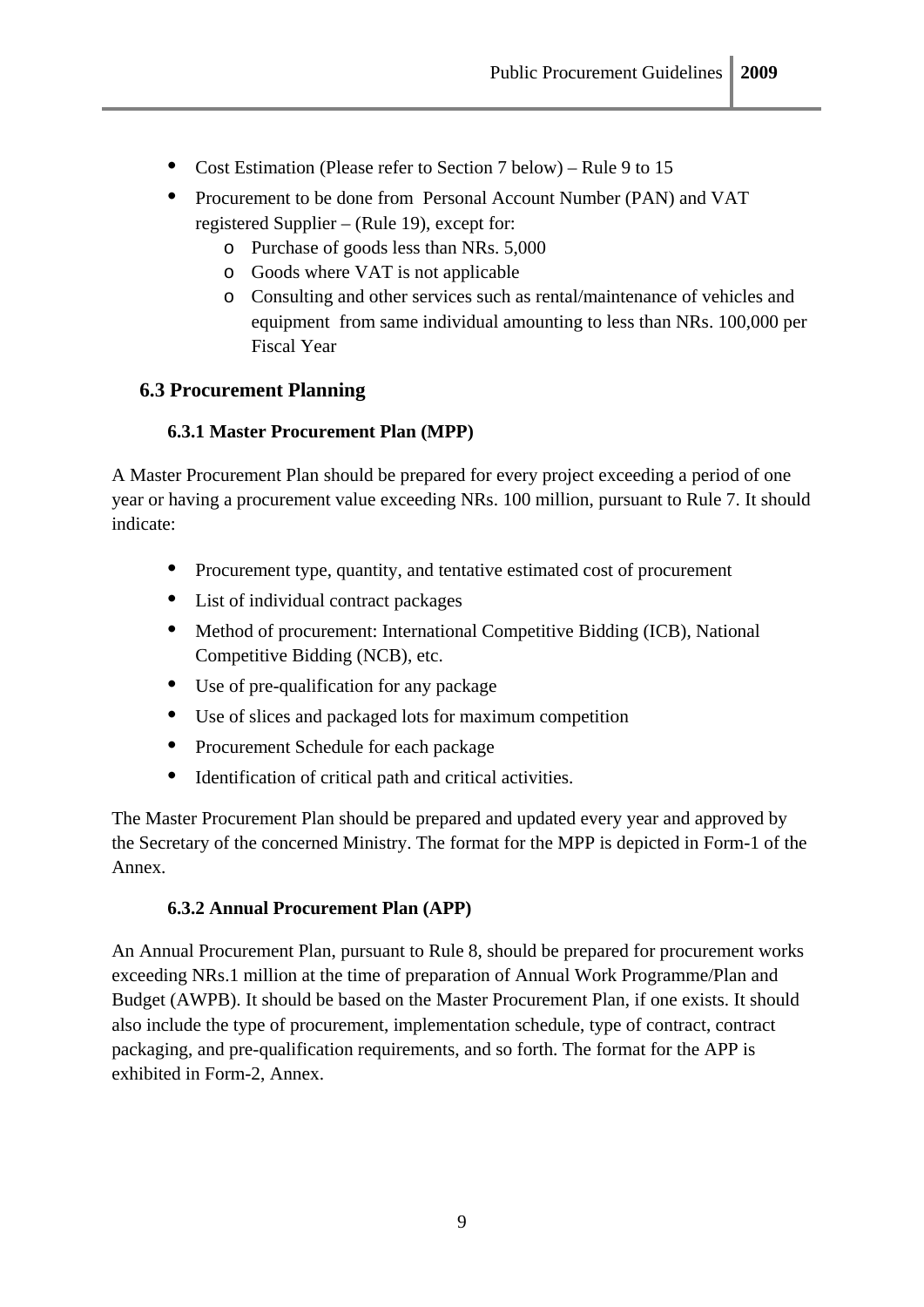#### **6.3.3 Cost Estimation**

- Cost Estimate for Procurement Article 5; Rule 9: A cost estimate shall be prepared for any procurement in excess of a maximum of NRs. 25,000.
- Cost Estimate for Goods (Rule 11)

While preparing the cost estimate of goods, the following matters shall be taken into account:

- The actual cost incurred for procurement of the same nature made in the current or previous years.
- Prevailing rate in the local market
- The rate issued by the Chamber of Industry and Commerce
- Cost Estimate of Construction Works (Rule 10); Schedule 1-IPR
- Cost Estimate of Consulting Services (Rule 12)
- Cost Estimate of Other Services (Rule 13)
- Approval/Updating of Cost Estimate for procurement of goods and services Rule 14, 15:

| S.<br>No. | <b>Procurement Type</b>                             | Amount, in<br>NRs.     | <b>Position of</b><br><b>Approving</b><br><b>Officer</b> | <b>Rank: Gazetted</b><br><b>Class</b> |
|-----------|-----------------------------------------------------|------------------------|----------------------------------------------------------|---------------------------------------|
| А.        | <b>Estimate Approval - Goods and other services</b> |                        |                                                          |                                       |
| 1.        | , 1, 1, 1                                           | 25,000 to<br>5,000,000 | <b>Office Chief</b>                                      | $\mathbf{III}$                        |
| 2.        | , ,<br>, ,                                          | Up to<br>10,000,000    | , 1, 1, 1                                                | $\mathbf{I}$                          |
| 3.        | , 1, 1, 1                                           | UP to<br>30,000,000    | , 1, 1, 1                                                |                                       |
| 4.        |                                                     | Any Amount             | Department Head                                          |                                       |
| В.        | <b>Estimate Approval - Consulting Services</b>      |                        |                                                          |                                       |
| 1.        | <b>Estimate Approval - Consulting</b><br>services   | Up to 100,000          | <b>Office Chief</b>                                      | Ш                                     |
| 2.        | , , ,                                               | Up to 500,000          | , 1, 1, 1                                                | $\mathbf{I}$                          |
| 3.        | , 1, 1, 1                                           | Up to 1,000,00         | , , , ,                                                  |                                       |
| 4.        | , 1, 1, 1                                           | Any Amount             | Departmental<br>Head                                     |                                       |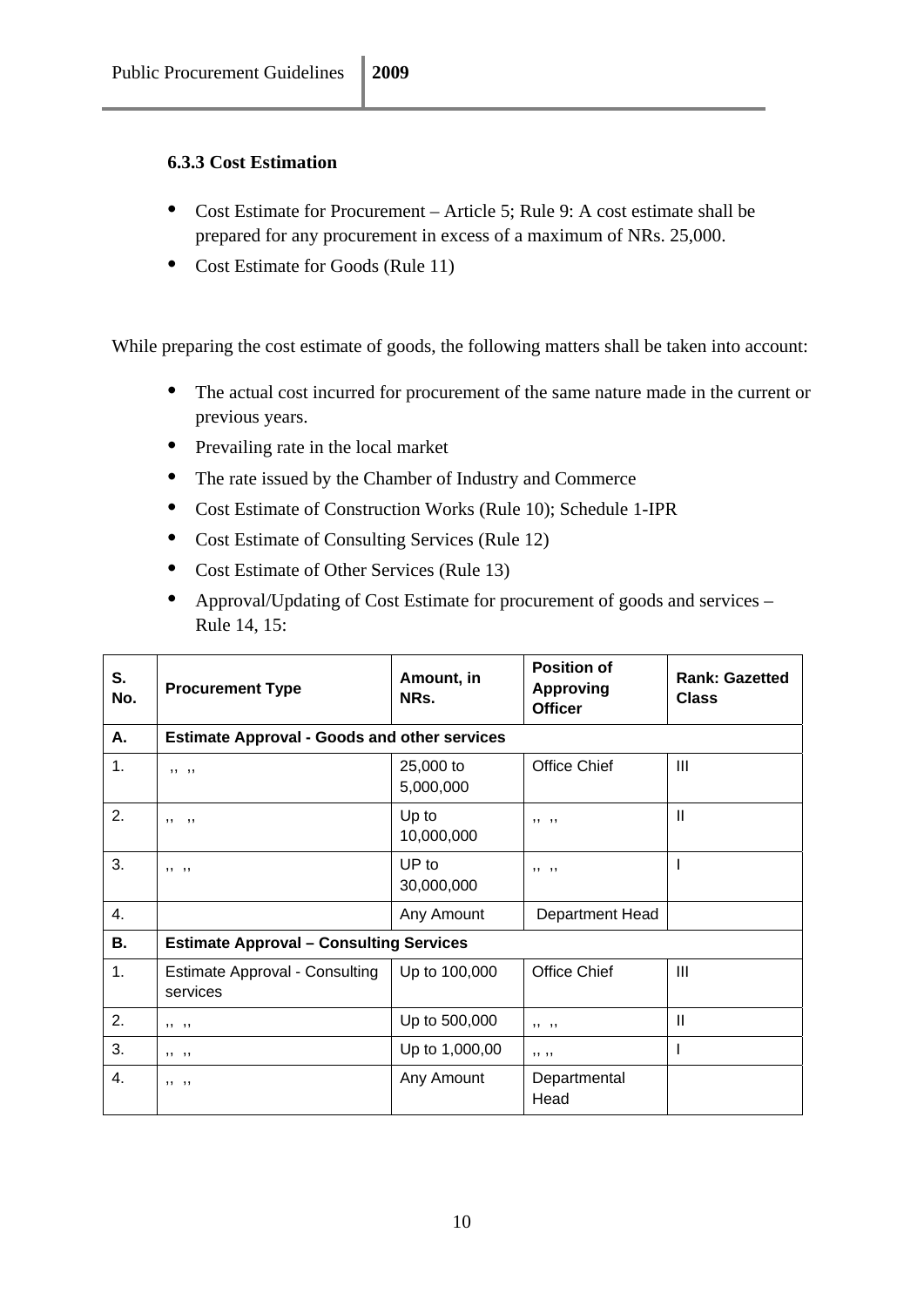#### **6.3.4 Technical Specifications**

- Matters to be stated in Technical specification of Goods (Rule 42)
- Matters to be stated in Technical Specifications of other services (Rule 44)
- Matters to be stated in Technical Specifications of Construction Works (Rule 43)

Technical Specifications should:

- Be a set of precise and clear specifications.
- Permit the widest possible competition.
- Present a clear statement of required standards of workmanship, materials, and performance of goods and services.
- Include the required performance characteristics, functional characteristics, and physical characteristics as relevant.
- Include required availability of spare parts and service during life of goods.
- Include description of anything required for final acceptance.
- Include type and quality of training to be provided by the supplier.
- Require that the goods be new, unused, and meet recent or current models and incorporates all recent improvements.
- Not refer to brand name or catalogue number as far as possible; or, if not possible, use the words "or at least equivalent".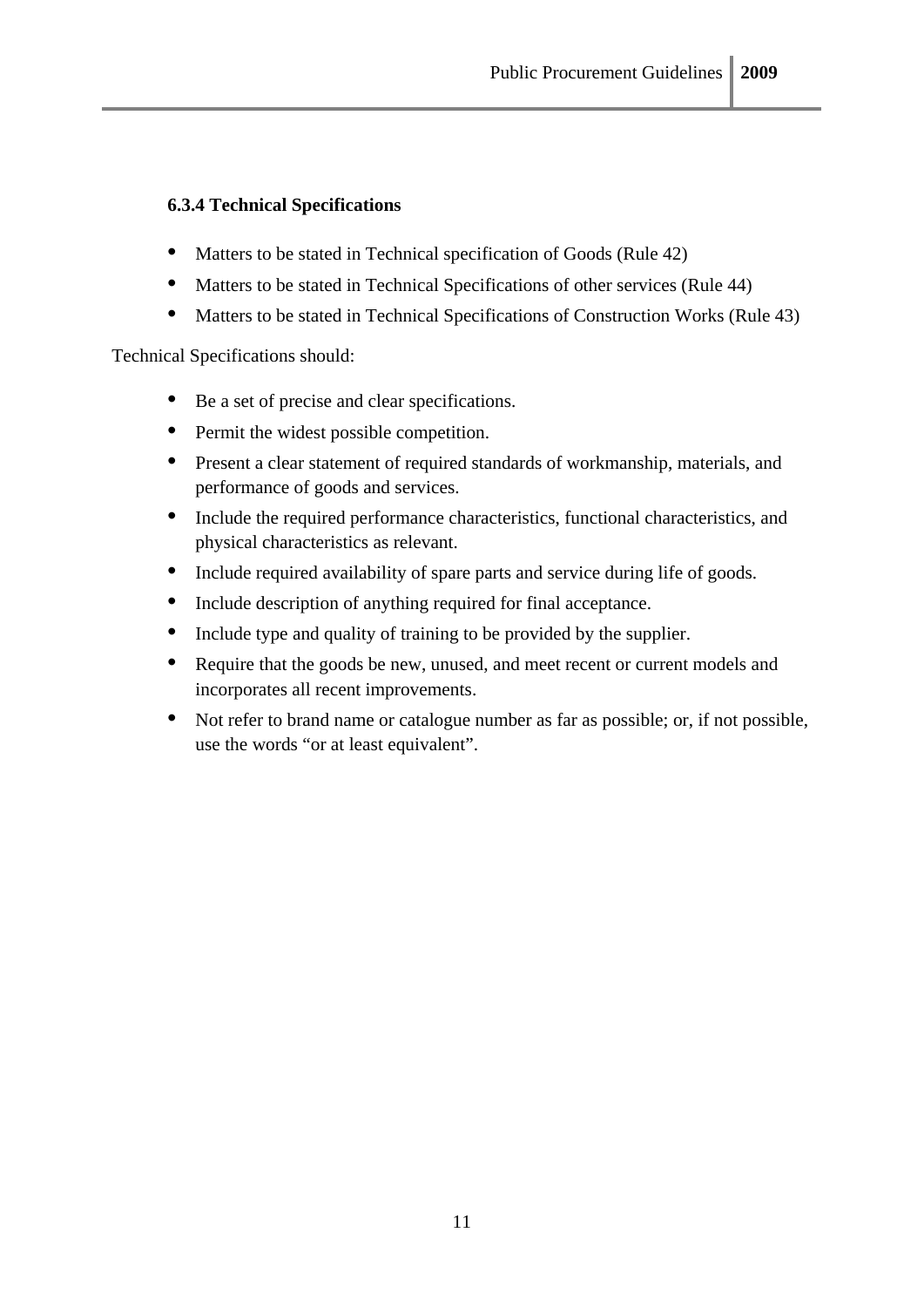#### **6.3.5 Selection of Procurement Method**



#### **(a) For Goods/Works/Other Services**

- Open Competitive (Advertised) Bidding Single Stage (Technical and Financial Proposals) – International Competitive Bidding (ICB)/ National Competitive Bidding (NCB)
- Open Competitive (Advertised) Bidding Two Stage: Pre-Qualification Process (for complex works) – then Technical and Financial Proposals from shortlisted Bidders (ICB/NCB)
- Direct Procurement
	- o When only one supplier of technical competence is available, or small value of procurement
- Community & End-Users' Participation for civil works
- Force Account *(Amanat)* for civil works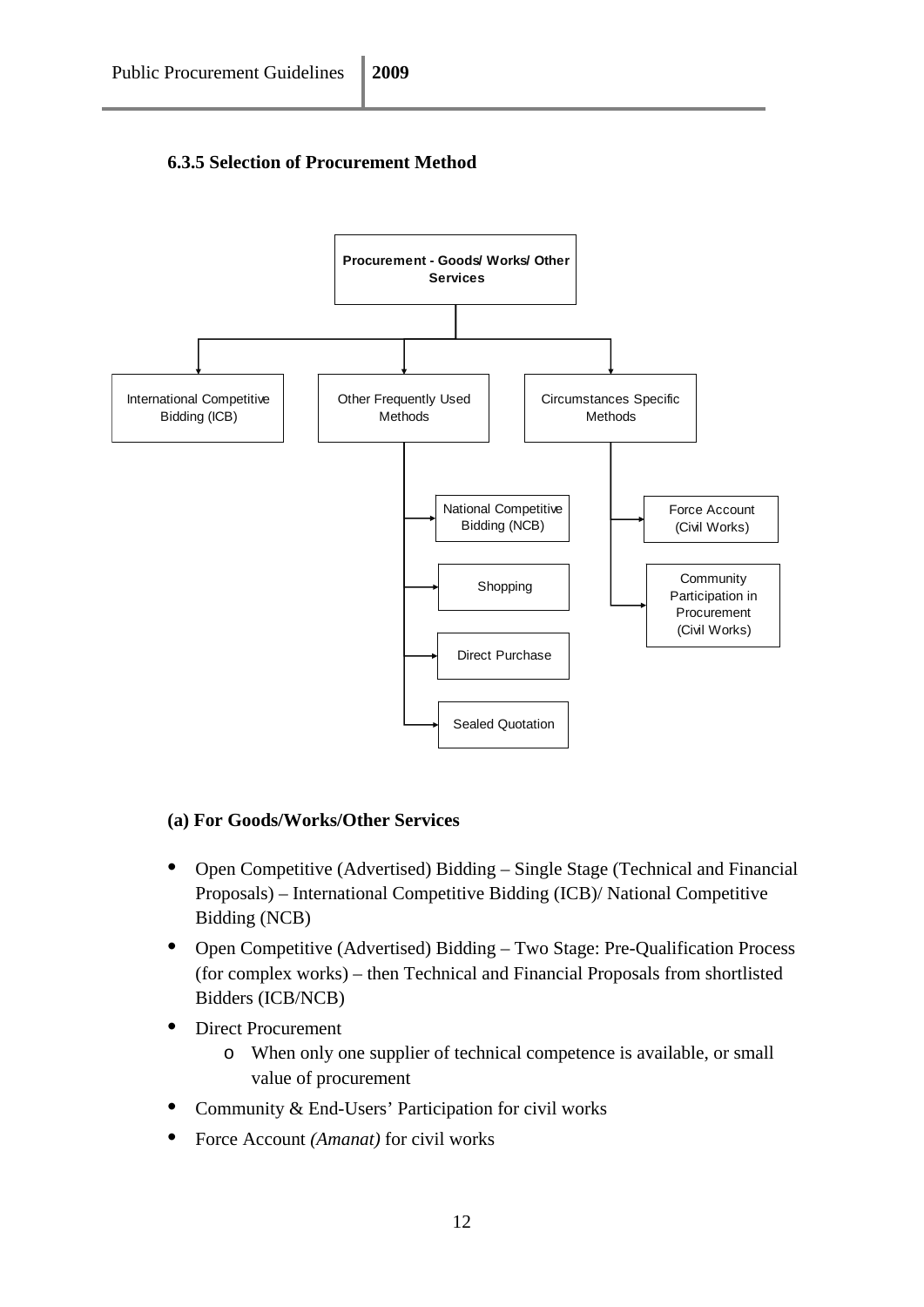#### **(b) Consulting Services**

- Open Competitive Bidding (Through Short-listing and Standing List)
- Direct Purchase/Negotiation
- Selection of Procurement Method–Article 8

| S.<br>No. | <b>Description/Procurement Method</b>                                         | <b>Limit of Procurement Amount</b>                                                                                     |
|-----------|-------------------------------------------------------------------------------|------------------------------------------------------------------------------------------------------------------------|
| А.        | Procurement of goods, works, and<br>other services                            |                                                                                                                        |
| 1.        | Open Tender (NCB or ICB) with or without<br>Pre-qualification                 | More than NRs. 1 Million (Rule 31)                                                                                     |
| 2.        | <b>Sealed Quotation</b>                                                       | Up to NRs. 1 Million (Rule 84)                                                                                         |
| 3.        | <b>Direct Purchase</b>                                                        | Up to NRs. 150,000 (Rule 85)                                                                                           |
| 4.        | Procurement by other modes                                                    | Design Procurement through competition (Rule<br>87)                                                                    |
| В.        | <b>Procurement of Consulting Services</b>                                     |                                                                                                                        |
| 1a.       | Invitation for competitive proposals:                                         | >NRs. 1 Million (Rule 70)                                                                                              |
|           | Shortlisting on the basis of open Letter of<br>Intent/ Expression of Interest |                                                                                                                        |
| $1b$ .    | Preparing a Standing List as per Rule 18                                      | < NRs. 1 Million (Rule 72)                                                                                             |
| 2.        | <b>Direct Purchase</b>                                                        | Up to NRs. 150,000 (Rule 85)                                                                                           |
| 3.        | <b>Direct Negotiation</b>                                                     | Up to NRs. 100,000. For amount exceeding this<br>approval from authority one step higher must be<br>obtained (Rule 82) |
| 4.        | Other modes of procurement                                                    | Appointment based on Qualifications (Rule 83)                                                                          |
| C.        | <b>Circumstance Specific (Civil works)</b>                                    |                                                                                                                        |
| 1.        | Force Account                                                                 |                                                                                                                        |
| 2.        | Participation of Users' Committees or<br><b>Beneficiary Groups</b>            |                                                                                                                        |

• Procurement to be made by open tender (Article 9)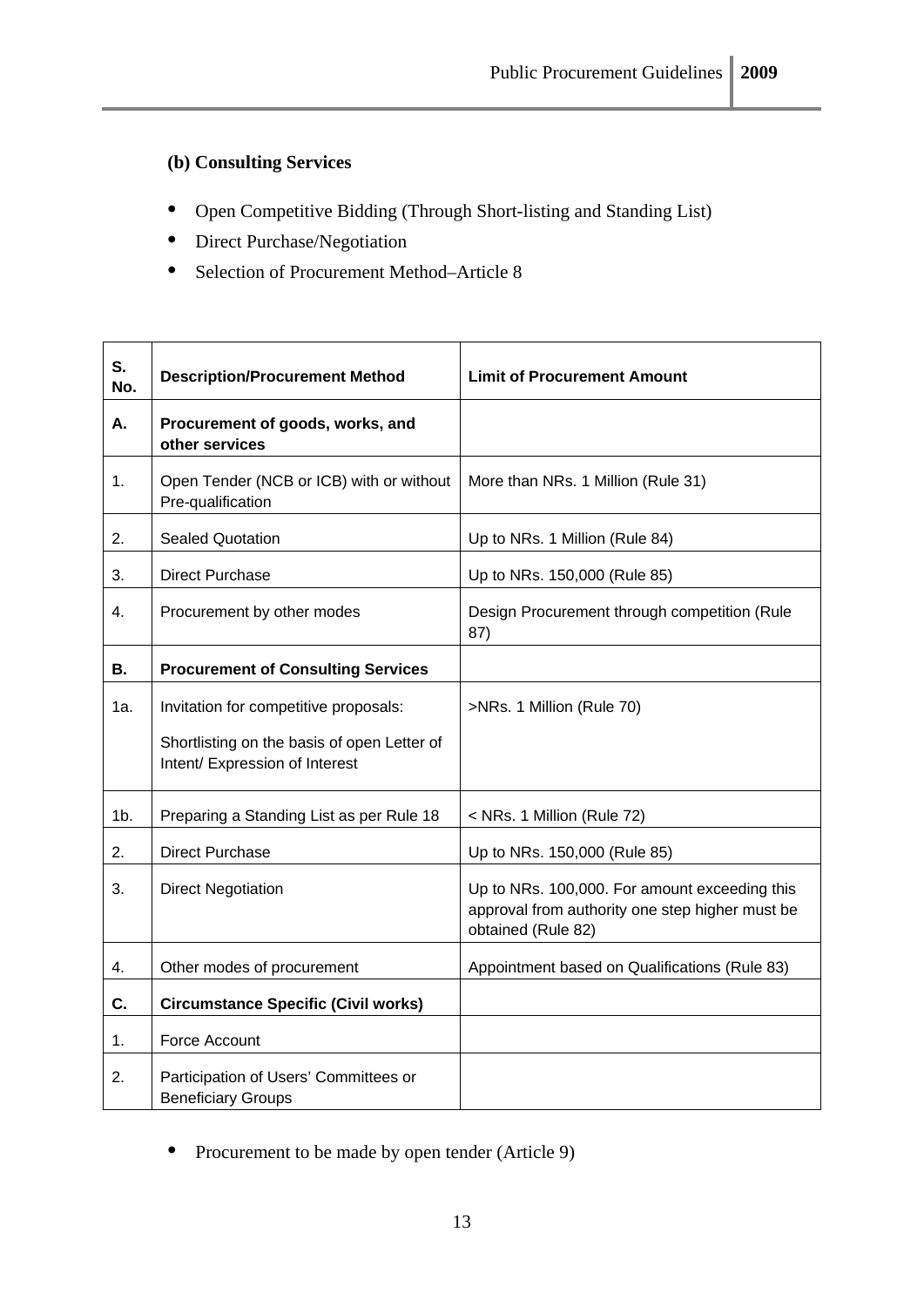#### **6.3.6 Selection of Procurement Contract**

**Goods manufactured in Nepal (Rule 17):** A Public Entity shall have to procure Nepali goods even if the price of such goods produced in Nepal is higher by up to 10% than the foreign goods.

**Provision for Standing List (Rule 18):** For the preparation of a standing list, the public entity may invite, every year, an application from interested individuals, firms, companies or organizations, by posting on the notice board of its own office, the District Administration Office, District Development Committee, and the Treasury and Controller Office, or by publishing a notice in a newspaper of national circulation providing a fifteen days' period and containing the following matters:- (a) Classification of the supplier, construction entrepreneur, or service provider, (b) Classification of the list, (c) Procedure for updating the list, and (d) Validity period of the list.

#### **Selection of Procurement Contract (Rule 20)**

- A Public Entity shall select a procurement contract out of the contracts referred to in Rules 21 (Goods and other Services), 22 (Construction Works) &23 (Consultative Services).
- If any terms and conditions in addition to those mentioned in the Rules require specification in respect of any procurement contract, the Public Entity may specify such terms and conditions in the Bidding documents or documents relating to proposal.

#### **Procurement Contract and Type of Contract for Goods and other services– Rule 21 (Schedule 3)**

- **Contract for supply of specific goods:** Purchase of specific items according to prescribed specifications and delivery period (commodities, raw materials, finished equipment, vaccines, drugs, pharmaceuticals, tools, etc.). These may include supply and erection/commissioning.
- **Framework/Rate contract:** One or more suppliers agree to supply the specific goods or services at the specified prices and other terms as, and when, a demand is placed. The maximum and minimum quantities of goods and services to be procured must be mentioned. Such agreement is generally not to exceed one year.
- **Multi-year contract:** Purchase of goods and services for more than one year but not more than five years, if public entity will substantially benefit; quantities do not change appreciably; design will not change over contract period; and there is no appreciable technical risk.
- **Contract for Design, Supply, and Erection:** Applies to large plants or complex works.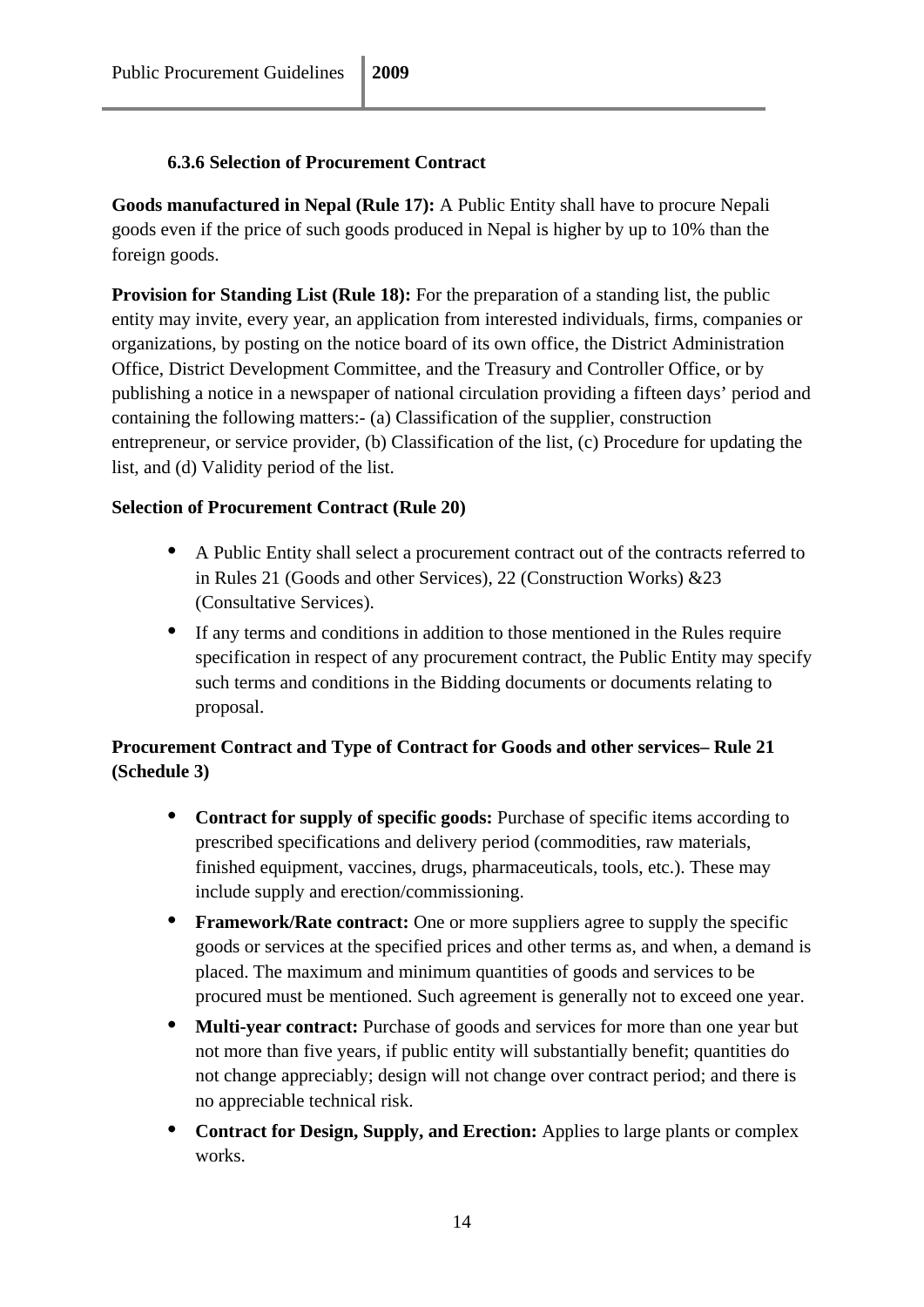• **Turnkey Contract:** Supplier is responsible for design, procurement of all inputs, delivery and erection at site, testing, commissioning, and operation for an initial period.

#### **Contracts for Consulting Services Procurement (Rule 23, Schedule 5)**

- Lump Sum Contract
- Time-based Contract
- Performance-based contract
- Percentage-based Contract

#### **Contracts for Construction Works (Rule 22, Schedule 4)**

- Unit Rate contract
- Lump sum contract
- Cost-reimbursement contract
- Time and materials rate contract
- Design and build contract
- Indefinite service period contract

#### **6.4 Determination of Qualification of Bidder/Proposer**

#### **6.4.1 Qualification of Bidder/Proposer (Article 10)**

A Bidder/Proposer shall have the following qualification in order to obtain a procurement contract:

- Meet the qualification criteria prescribed in the tender documents or the qualification criteria set forth in the prequalification documents where prequalification proceedings have been conducted; and
- Meet the qualification criteria set forth in the documents relating to proposals.

#### **6.4.2 Criteria for qualification of Bidder for Construction works (Rule 26)**

No qualification shall be determined for the procurement of a construction work for which the cost estimate is less than NRs. 6 Million.

#### **6.4.3 Qualification Criteria (Technical and Financial) for Bidders Supplying Goods (Rule 25)**

**Typical Qualification Criteria for Pharmaceuticals** [Points for consideration/To be finalized for each Tender under **Post-qualification Requirements** with the World Bank/Donor Agency in case of Pool Fund, as necessary for NCB/ICB]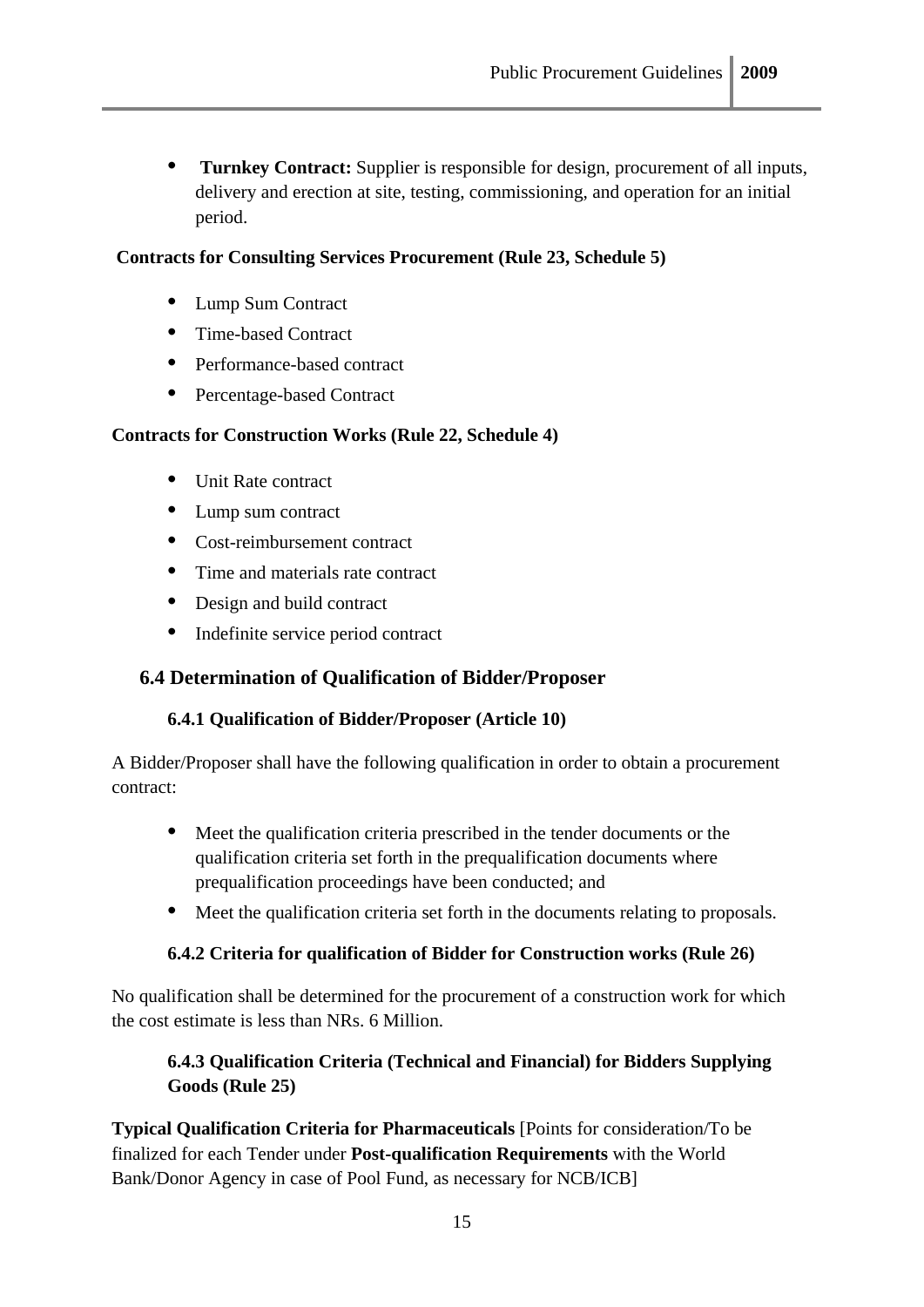Qualification requirements for bidders are:

Bidders should submit documentary evidence of their qualifications to perform the contract if their Bid is accepted as detailed below:

- i. That, in the case of a Bidder offering to supply Goods under the contract which the Bidder, Manufacturer or otherwise produces (using ingredients supplied by primary Manufacturers) that the Bidder:
	- a. is registered in the country of manufacture of the Goods;
	- b. has been licensed by the regulating authority (RA) in the country of manufacture to supply the Goods;
	- c. has manufactured and marketed the specific Goods covered in the Bidding document for at least, say, two years, and for similar Goods for at least, say, five years. (In support of this, data on past performance should be submitted);
	- d. has the necessary capability to meet the standards and quality control measures for supplies, as detailed in the technical specifications;
	- e. has received a satisfactory GMP inspection certificate in line with WHO certification moving in International Commerce from the regulating authority (RA) in the country of manufacture of the Goods (for the factory where the specific Goods are produced and are being offered for supply) or has been certified by a competent authority of a member country of the Pharmaceutical Inspection Convention (PIC), and has demonstrated compliance with the above quality standards during the past, say, two years prior to Bid submission;
	- f. provides the evidence that it has the financial, technical, and production capability necessary to perform the contract, including:
		- that it has successfully completed or substantially completed at least………..[the number depending on the size and complexity of the subject contract or so much value] similar contracts [Clarify similar contracts – similar magnitude in value or similar product, i. e. Tablets/Capsules/Vaccines etc.] for the supply of Goods within a period of ……. [say, at least five years];
		- that it has achieved an annual production rate of at least, say, three times, the quantities specified under the contract during the above period as specified above;
		- that it has generated an average annual turnover of at least ………[say, five times] the estimated contract value during the last five years;
	- g. provides proof of experience with and knowledge of modes of packing, distribution, and transportation of pharmaceuticals similar to those subject to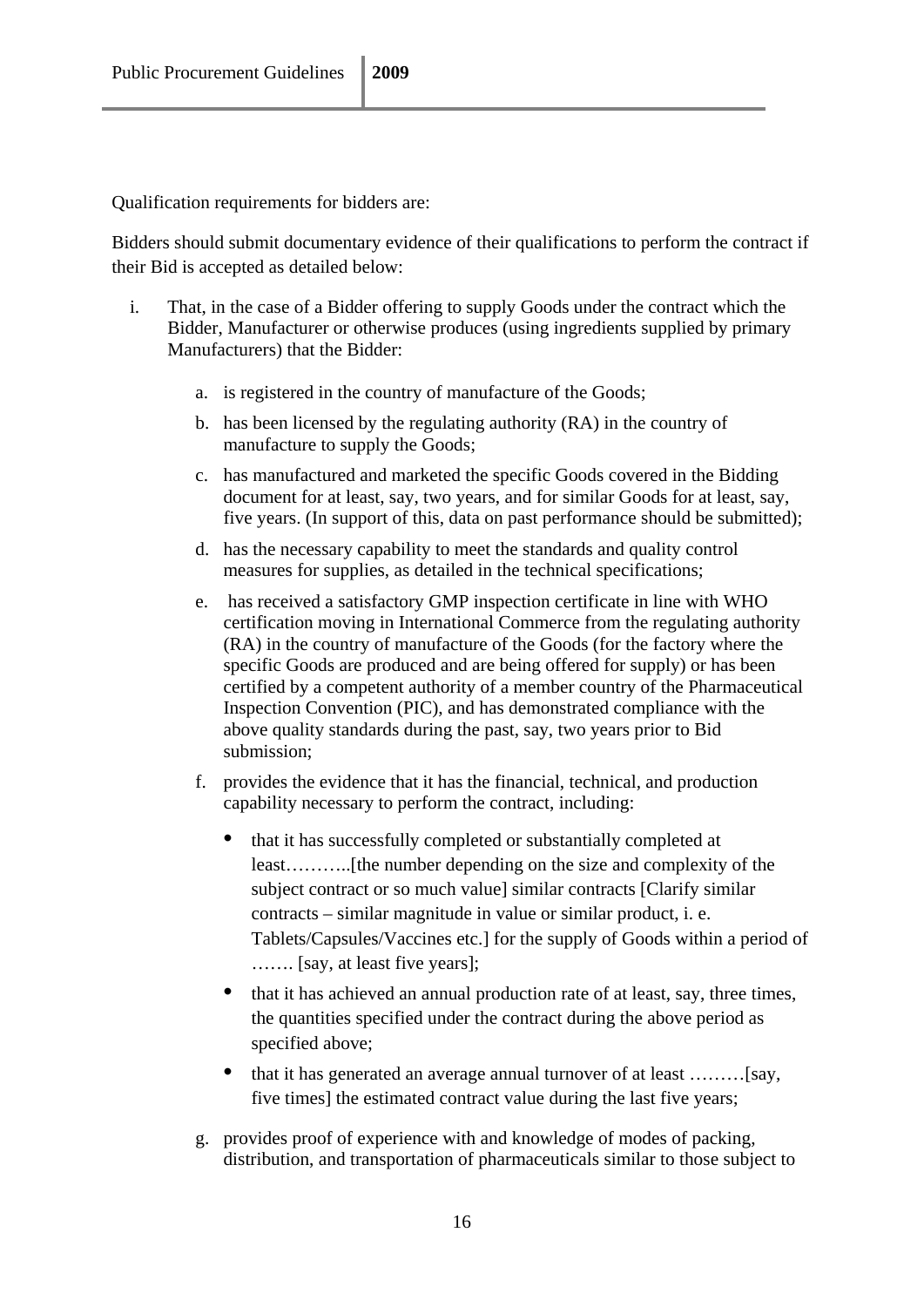bidding under logistical and climatic conditions similar to those in the Purchaser's country:

- ii. The Bidder should provide names of countries to which it has supplied (including packaged, transported, and distributed) products worth at least the equivalent of US\$................. (NRs…………....) or more, within the past three years.
- iii. When offering its Bid for more than one contract under a lot and package arrangement, the Bidder or the Manufacturer whose product is offered by the Bidder must provide evidence that it meets or exceeds the sum of all the individual requirements for the lots or packages being applied for in regard to:
	- Annual turnover, and
	- Particular experience, including key production rates.

In case the Bidder or the Manufacturer whose product is offered by the bidder fails to fully meet any of these criteria, it will be qualified only for those lots for which the Bidder meets the above requirement.

- iv. In the case of a Bidder offering to supply Goods under the contract that the Bidder does not manufacture, the Bidder shall be duly authorized by a Manufacturer of the Goods that meets the aforementioned criteria to supply the Goods in the Purchaser's country.
- v. The Bidder shall also furnish the following documents along with its Bid:
	- a. a copy of its manufacturing license and a statement of its manufacturing capacity;
	- b. copies of its audited financial statements from the past three fiscal years;
	- c. details of on-site quality control laboratory facilities and services including range of tests conducted;
	- d. list of major supply contracts executed, say, within the last five years;
	- e. an undertaking, in the case of Bids for vaccines, to be supplied from abroad that the vaccines comply with the provisions of the Drugs and Cosmetics Act;
	- f. a copy of the certificate of quality assurance (WHO-GMP or applicable equivalent) for manufacture of the required kits;
	- g. copies of original documents defining the constitution or legal status, place of registration, and principal place of business of the company, firm, or partnership, etc.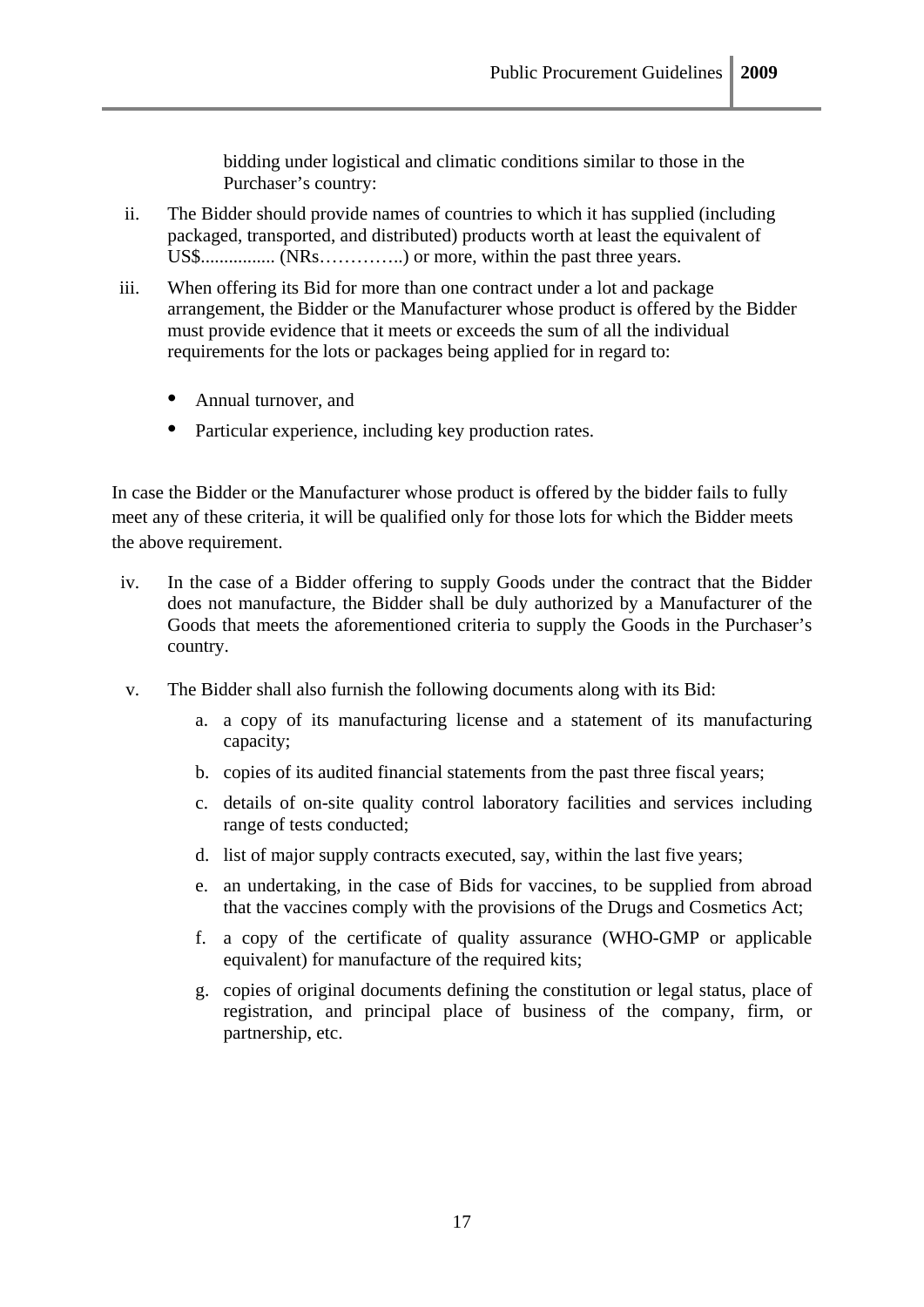**6.4.4 Qualification Criteria for Proposer of Consulting Services (Rule 27)** 

**6.4.5 Qualification Criteria for Joint Venture (Rule 28)** 

**6.4.6 Documents showing Economic and Financial Capability (Rule 29)** 

**6.4.7 Provision Concerning Sub-contracting Works (Rule 30)** 

**6.4.8 Matters to be Stated in the PQ documents (Rule 32)** 

**6.4.9 Pre-qualification Criteria to be approved by Departmental Head (Rule 33)** 

**6.4.10 Pre-qualification Documents to be Made Available (Rule 34)** 

**6.4.11 Selection of the Qualified Applicant (Rule 35)** 

**6.4.12 Evaluation Report of Pre-qualification to be submitted by Evaluation Committee (Rule 36)** 

**6.4.13 Discrimination not to be made (Rule 38)** 

**6.4.14Details of local agent to be stated in case of foreign bidder (Rule 39)** 

**6.4.15 Criteria and Document relating to Bidder's eligibility to be stated (Rule 40)** 

**6.4.16 Language of Bid (Rule 41)** 

**6.4.17 Matters to be stated in Technical Specifications of goods (Rule 42)** 

**6.4.18 Matters to be stated in Technical Specifications of construction works (Rule 43)** 

**6.4.19 Matters to be stated in Specifications of other services (Rule 44)** 

**6.4.20 Documents to be included in Bidding documents (Rule 45)** 

**6.4.21 Instruction to Prepare and Submit the Bid (Rule 46)** 

**6.4.22 Bidding Documents to be approved by Chief of Public Entity (Rule 47)** 

**6.4.23 Fee for Bidding Documents (Rule 48)** 

#### **6.4.24 Period of Bid validity (Rule 54)**

- Up to an estimated amount of NRs. 100 Million 90 days
- For estimated amounts above NRs. 100 Million 120 days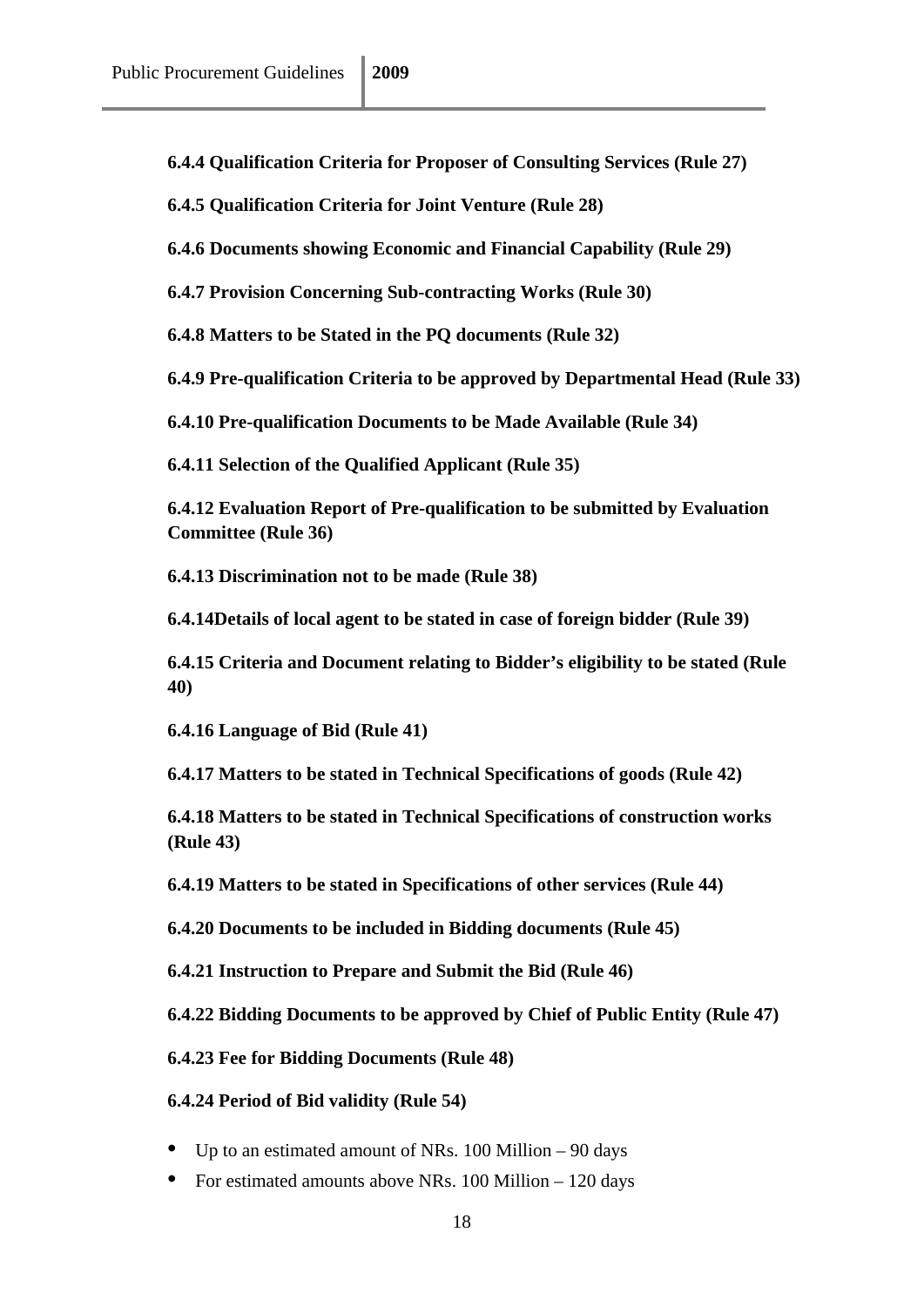**6.4.25 Details to be mentioned in Bid document (Rule 37, PPR)** 

**6.4.26 Pre-bid Meeting/Conference (Rule 52)** 

#### **7. Provisions Relating to Tender/Bid**

 **7.1 Process and stage of Tender (Article 11)** 

**7.2 Determination of Prequalification (Article 12)** 

**7.3 Preparation of Tender documents (Article 13)** 

**7.4 Invitation for Tender/Pre-qualification (Article 14, Rule 50)** 

**7.5 Tender/Bid Invitation upon preparation of Bid documents for procurement exceeding NRs. 1 Million (Article 15, Rule 31)** 

**7.6 Time period for submitting Tender/Bid/Pre-qualification Proposal (Article 14-(4)) – minimum 30 days for National Competitive Bidding and 45 days for International Bidding** 

**7.7 Conditions for Invitation for International Bidding (Article 15)** 

**7.8 Information to be mentioned in the notice for invitation for Bid/tender/ Pre-qualification (Article 14)** 

**7.9 Requirement for Performance/Bid Bond/Ernest Money and Condition for its forfeiture (Article 20, 21 & Rule 53)** 

**7.10 Fee for Tender/Bid Documents (Rule 48)** 

- From NRs. 1 Million up to NRs. 6 Million NRs. 1,000
- Above NRs. 6 Million up to 60 Million NRs. 3,000
- Above NRs. 60 Million up to NRs. 100 Million NRs. 5,000
- Above NRs. 100 Million up to NRs. 250 Million NRs. 6,000
- Any amount above NRs.250 Million NRs.10,000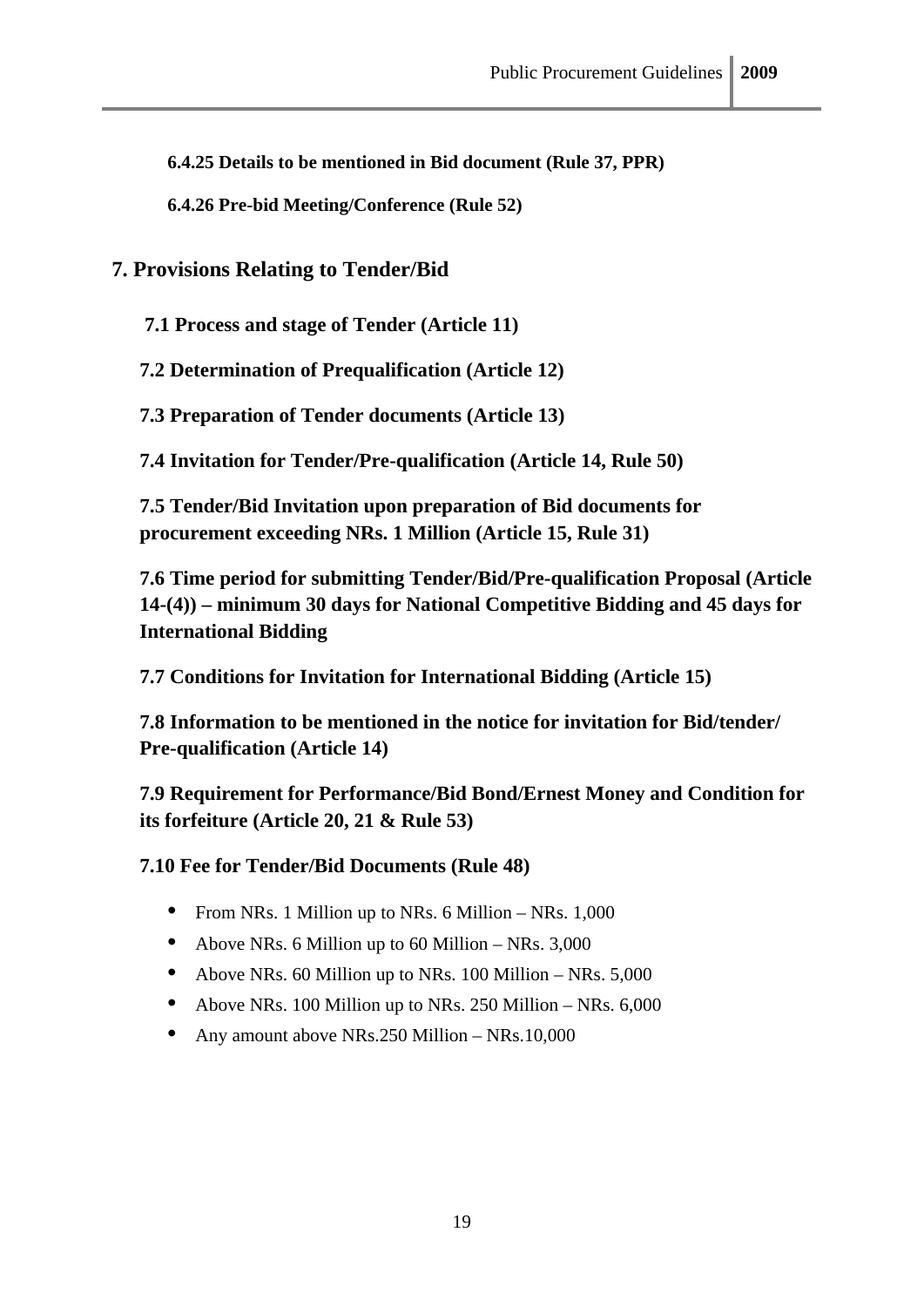**7.11 Clarification of Tender or PQ documents in relation to any unclear matter (Article 16, )** 

**7.12 Deadline for submission of Tenders or PQ proposals (Article 17)** 

**7.13 Manner of submitting Tenders (Article 18)** 

**7.14 Return and amendment of Tender (Article 19)** 

**7.15 Period of validity of Tenders (Article 20)** 

**7.16 Bid Issuance/ Sales & Registration Book to be maintained and receipt to be given (Rule 56) – Form-4, Annex** 

**7.17 Security of Submitted Bid Documents (Rule 57)** 

**7.18 Return of Bid Document and Amendment (Article 19, Rule 58)** 

**7.19 Tender/Bid Security (Article 21)** 

**7.20 Opening of Tenders (Article22)** 

**7.21 Examination of Tenders/Bids (Article 23)** 

**7.22 Non-acceptance of Tender (Article 24)** 

**7.23 Evaluation of Tenders (Article 25)** 

**7.24 Rejection of Tenders or cancellation of procurement proceedings (Article 26)** 

**7.25 Acceptance of Tender and Procurement (Article 27)** 

**7.26 Two-stage Tendering (Article 28)** 

**7.27 Domestic Preference may be given (Article 14.8)** 

**7.28 Details of local agent to be mentioned by Foreign Bidder (Article 14.10, Rule 39)**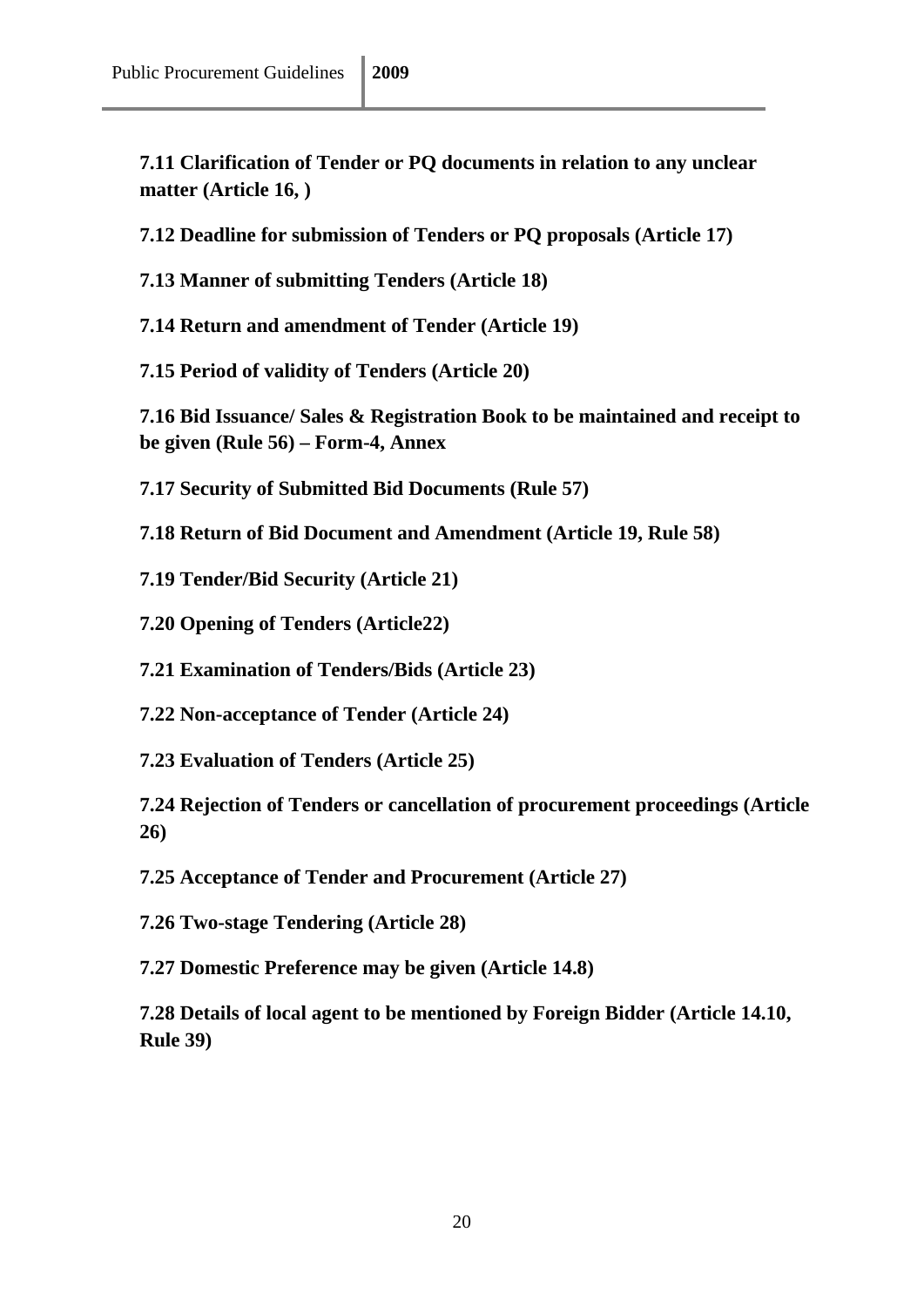### **8. Bid Evaluation and Recommendation**

#### **8.1 Opening of Bid (Article 22, Rule 59)**

The attendance and recording Forms are given in Forms - 5A, 5B, Annex.

#### **8.2 Examination/Inspection of Bid (Article 23, Rule 60)**

Legal acceptability and examination of substantially responsiveness forms are given in Form-6A, Annex and Form- 6B, Annex.

#### **8.3 Non-Acceptance of Tender/Bid (Article 24):**

If it is unsealed; not submitted within the deadline; returned back upon request; failed in legal acceptability and substantial responsiveness; submitted through collusion; disqualified or substantially not qualified upon pre-qualification.

#### **8.4 Bid Evaluation (Article 25, Rule 61)**

- a. Technical evaluation (Rule 62)
- b. Commercial aspects evaluation (Rule 63)
- c. Evaluation of Financial aspects (Rule 64)

#### **8.5 Special Evaluation of Bids of Construction Works (Rule 65)**

Comparative Chart format is given in Form-7, Annex.

#### **8.6 Evaluation Report of Bids with recommendation to be submitted (Rule 66)**

#### **8.7 Authority to approve Bid/Tender (Rule 67)**

| <b>S. No.</b> | <b>Amount in NRs.</b> | <b>Authority</b>                  |
|---------------|-----------------------|-----------------------------------|
| a.            | Up to 10 Million      | Office Chief – Gazetted Class III |
| b.            | Up to 30 Million      | Office Chief - Gazetted Class II  |
| c.            | Up to 70 Million      | Office Chief - Gazetted Class I   |
| d.            | More than 70 Million  | Departmental Head                 |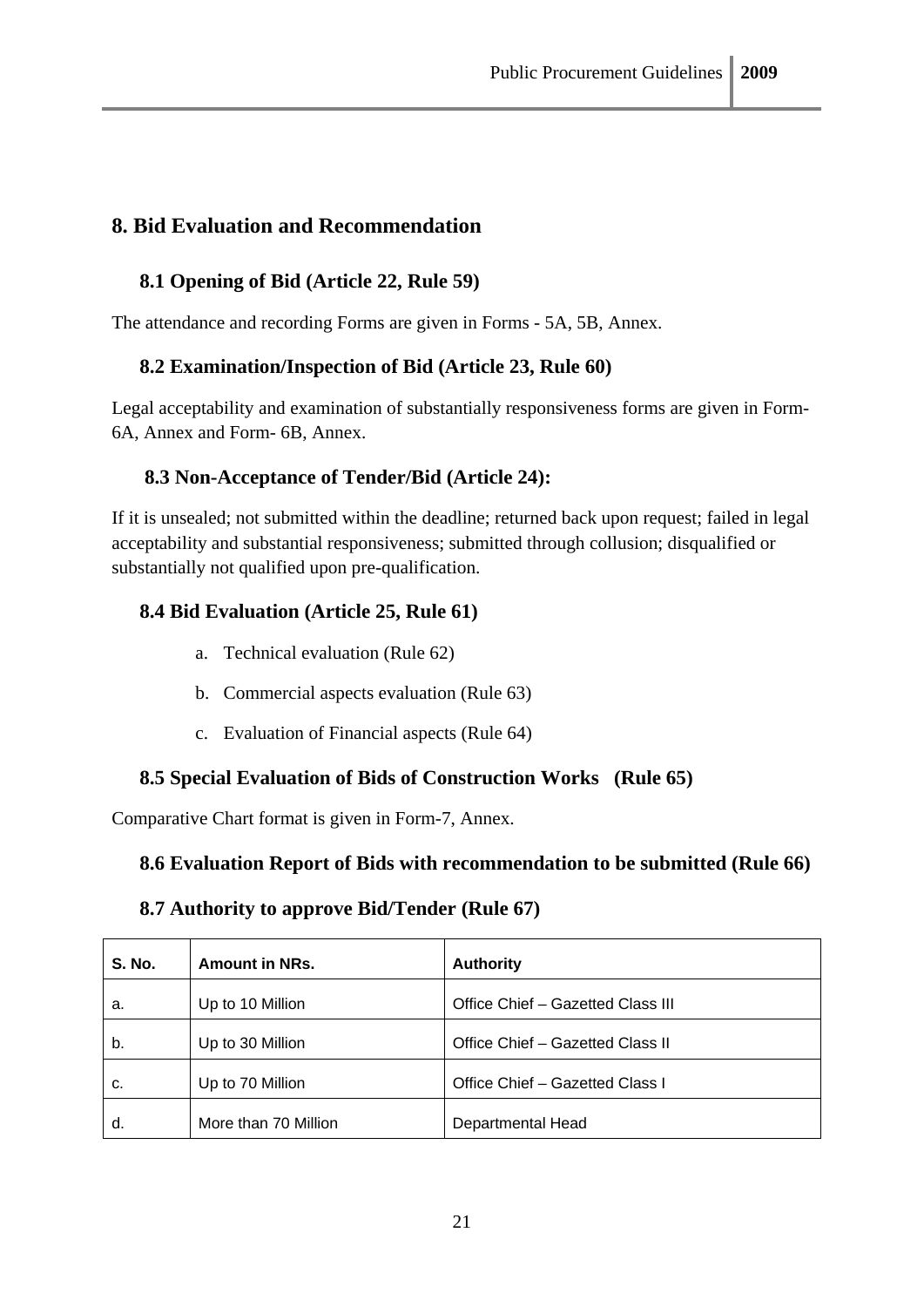**8.8 Rejection of Tenders or Cancellation of the Procurement process (Article 26)** 

**8.9 Sample/Specimen of Goods (Rule 68)** 

**8.10 Bid Approval and Procurement Contract Agreement (Article 27)** 

**8.11 Arrangement regarding Sealed Quotation (Article 40, Rule 84)** 

**8.12 Evaluation and recommendation of Sealed Quotation (Article 40, Rule 84)** 

**8.13 Approval and Contract Agreement of Sealed Quotation (Article 40, Rule 84)** 

#### **9. Procurement of Consulting Services**

#### **9.1 Preparation of Terms of Reference (TOR) (Rule 69)**

- Background and Objective of Consulting Services
- Scope of Work and assignment to be done by Consultant
- Studies related to the assignment and relevant data if available
- Knowledge/skills to be transferred by Consultant
- Training needs for Client's staff and number of trainees
- Main assignments to be completed by Consultant's main Experts, including estimated time period and required qualifications
- Date of starting assignment and completion
- Information, physical facilities, and equipment to be provided by the Client to the Consultant
- Reports, statistics, maps/drawings, survey reports, etc. to be submitted by the Consultant

#### **9.2 Proposal Invitation (Article 31 & Rules 54, 71, 72, 73, 74)**

#### **9.2.1 Consultant to Avoid Conflict of Interest (Rule 138)**

#### **9.2.2 Open Letter of Intent/Expression of Interest (National/International) through short-listing for amounts exceeding NRs. 1 Million (Article 30, Rule 70)**

International for amounts exceeding NRs. 30 Million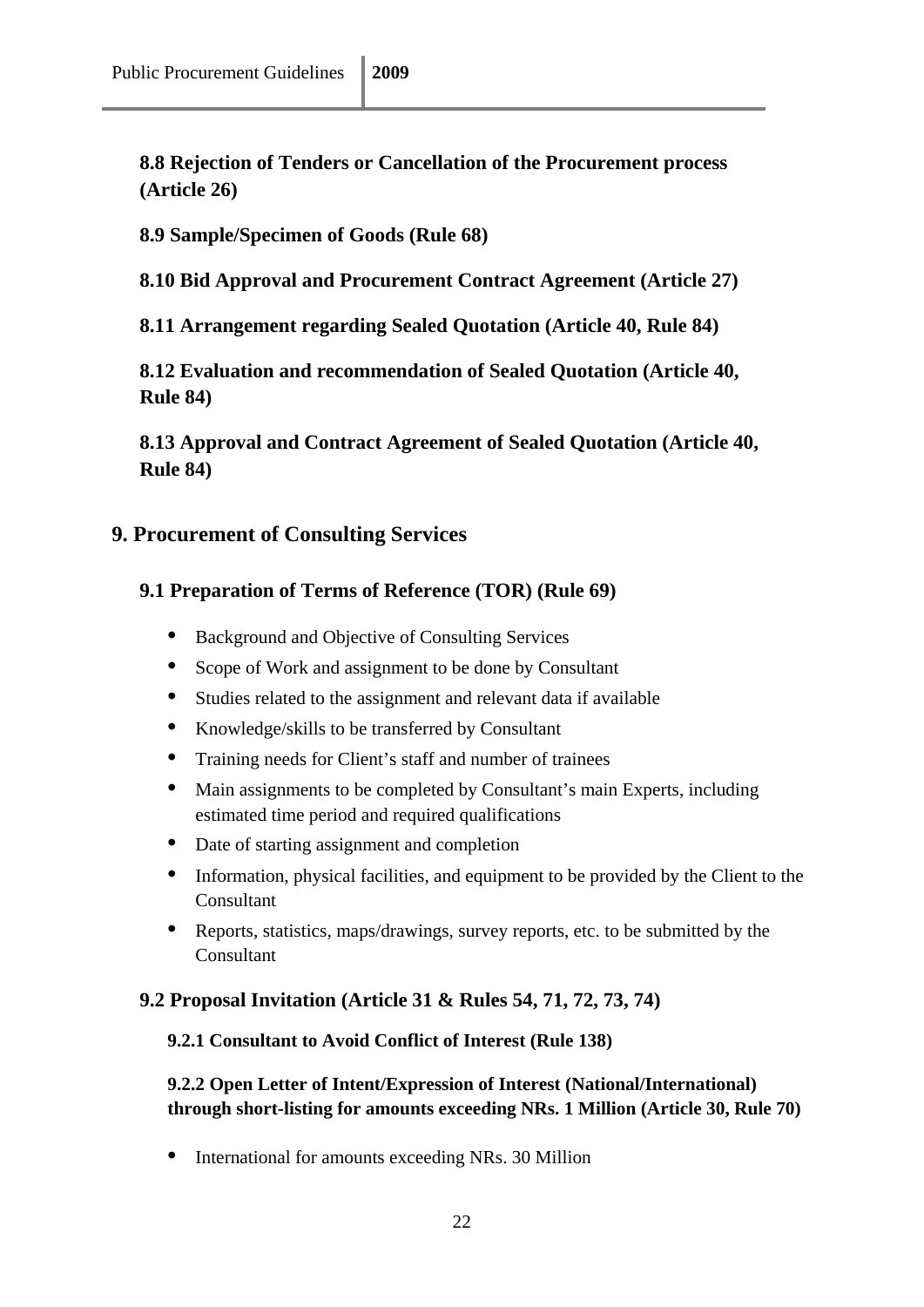• Short-listing of Consultants/Firms

#### **9.2.3 Preparation of Standing List (Rule 18 & Rule 72) for amounts less than NRs. 1 Million**

• By requesting Technical and Financial Proposals in separate envelopes from 6-3 Consultants and dispatching Bid documents to the Consultants/Consulting Firms

#### **9.2.4 Details to be mentioned while inviting Proposals**

- Name and Address of Public Entity/Client
- Nature of consulting services, time period, Terms of Reference, Assignment to be completed with Expected Outputs
- Format of Technical/Financial Proposals and mode of submission, stages/phases of the Assignment, whether pre-bid meeting will be held, etc.
- Period of Validity of Proposal 90 days for up to a value of NRs.100 Million, and for 120 days for any amount exceeding this amount

#### **9.2.5 Weights to be assigned to Technical and Financial Proposal for evaluation**

|                                         | <b>Assigned Weights</b> |                  |                    |  |  |  |  |  |
|-----------------------------------------|-------------------------|------------------|--------------------|--|--|--|--|--|
| <b>Selection Method</b>                 | <b>Technical</b>        | <b>Financial</b> | <b>Total Score</b> |  |  |  |  |  |
| Quality and Cost-Based Selection (QCBS) | 70-90                   | $30-10$          | 100                |  |  |  |  |  |
| <b>Quality Based-Selection (QBS)</b>    | 100                     |                  | 100                |  |  |  |  |  |
| <b>Fixed Budget Selection (FBS)</b>     | 100                     |                  | 100                |  |  |  |  |  |
| Least Cost Selection (LCS)              | 100                     |                  | 100                |  |  |  |  |  |

#### **9.2.6 Technical Evaluation and Criteria with Marking Weights**

| <b>S. No.</b> | <b>Evaluation Criteria for Comparison</b>                 | <b>Percentage Weight</b> |
|---------------|-----------------------------------------------------------|--------------------------|
| a.            | Work Experience of Proposer                               | 10                       |
| b.            | Work Methodology and responsiveness to TOR                | 20-50                    |
| c.            | Qualification and Experience of key Personnel             | $30 - 60$                |
| d.            | Technology Transfer/Training                              | 10                       |
| е.            | Involvement of national personnel (not applicable to NCB) | 10                       |
|               | Total                                                     | 100                      |

*Note: The above criteria should be divided into 3 sub-criteria and marks determined accordingly with pass marks mentioned.*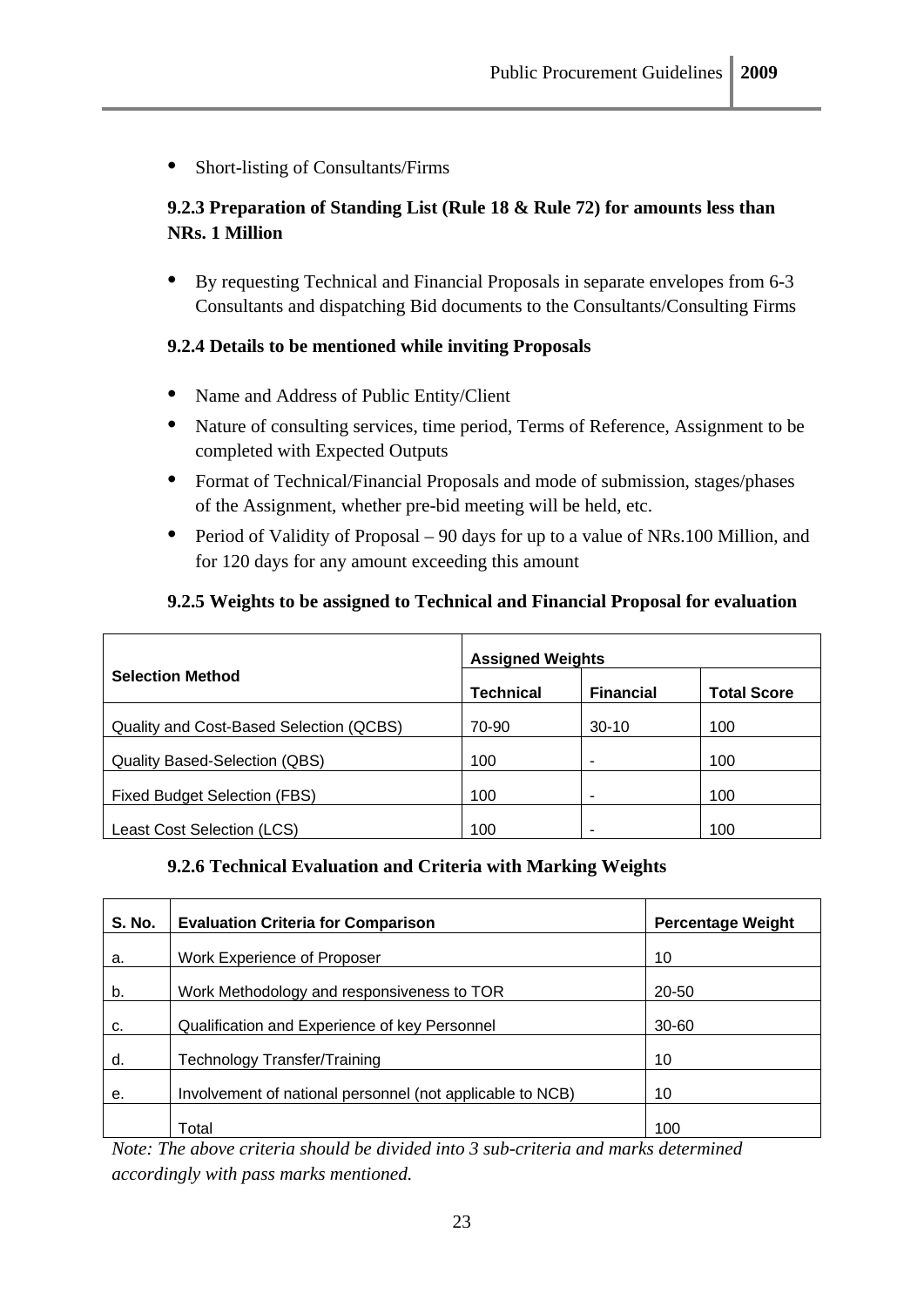The format for evaluation of Technical Proposal according to Criteria and assigned weights is given in Form-8, Annex.

**9.2.7 Registration book of Proposals to be maintained and security of Proposals (Rule 56, 57)** 

**9.2.8 Return and Amendment of Proposal (Rule 56, 57)** 

#### **9.3 Proposal Evaluation and Recommendation**

**9.3.1 Opening of Technical Proposal (Article 32, Rule 75)** 

**9.3.2 Evaluation of Technical Proposal (Article 33, Rule 76)** 

**9.3.3 Evaluation Report of Technical Proposal (Rule 77)** 

**9.3.4 Notification for opening Financial Proposal to Consultants selected in Technical Proposal (Rule 78)** 

• Minimum 7 days for NCB and 15 days for ICB

**9.3.5 Opening of Financial Proposal (Article 34, Rule 79)** 

**9.3.6 Evaluation of Financial Proposal (Article 35, Rule 80) (Form-9, Annex)** 

#### **9.3.7 Selection of Proposer (Article 35 , Rule 81)**

Under QCBS, the Evaluation Committee shall conduct a joint evaluation of the Technical and Financial Proposals and select the Proposer with the highest score (Please see example below):

| <b>Technical Proposal Evaluation</b> |                   |                      |        |                       |  |  |  |  |  |  |  |
|--------------------------------------|-------------------|----------------------|--------|-----------------------|--|--|--|--|--|--|--|
| <b>Consultant</b>                    | <b>Full Score</b> | <b>Awarded Score</b> | Weight | <b>Weighted Score</b> |  |  |  |  |  |  |  |
| A                                    | 100               | 90                   | 80     | $90*80/100 = 72$      |  |  |  |  |  |  |  |
| B                                    | 100               | 85                   | 80     | $85*80/100 = 68$      |  |  |  |  |  |  |  |
| C                                    | 100               | 80                   | 80     | $80*80/100 = 64$      |  |  |  |  |  |  |  |

| <b>Financial Proposal Evaluation</b> |                          |        |                              |  |  |  |  |  |  |  |
|--------------------------------------|--------------------------|--------|------------------------------|--|--|--|--|--|--|--|
| <b>Consultant</b>                    | <b>Bid Amount (NRs.)</b> | Weight | <b>Weighted Score</b>        |  |  |  |  |  |  |  |
|                                      | 450,000                  | 20     | $420,000*20/450,000 = 18.66$ |  |  |  |  |  |  |  |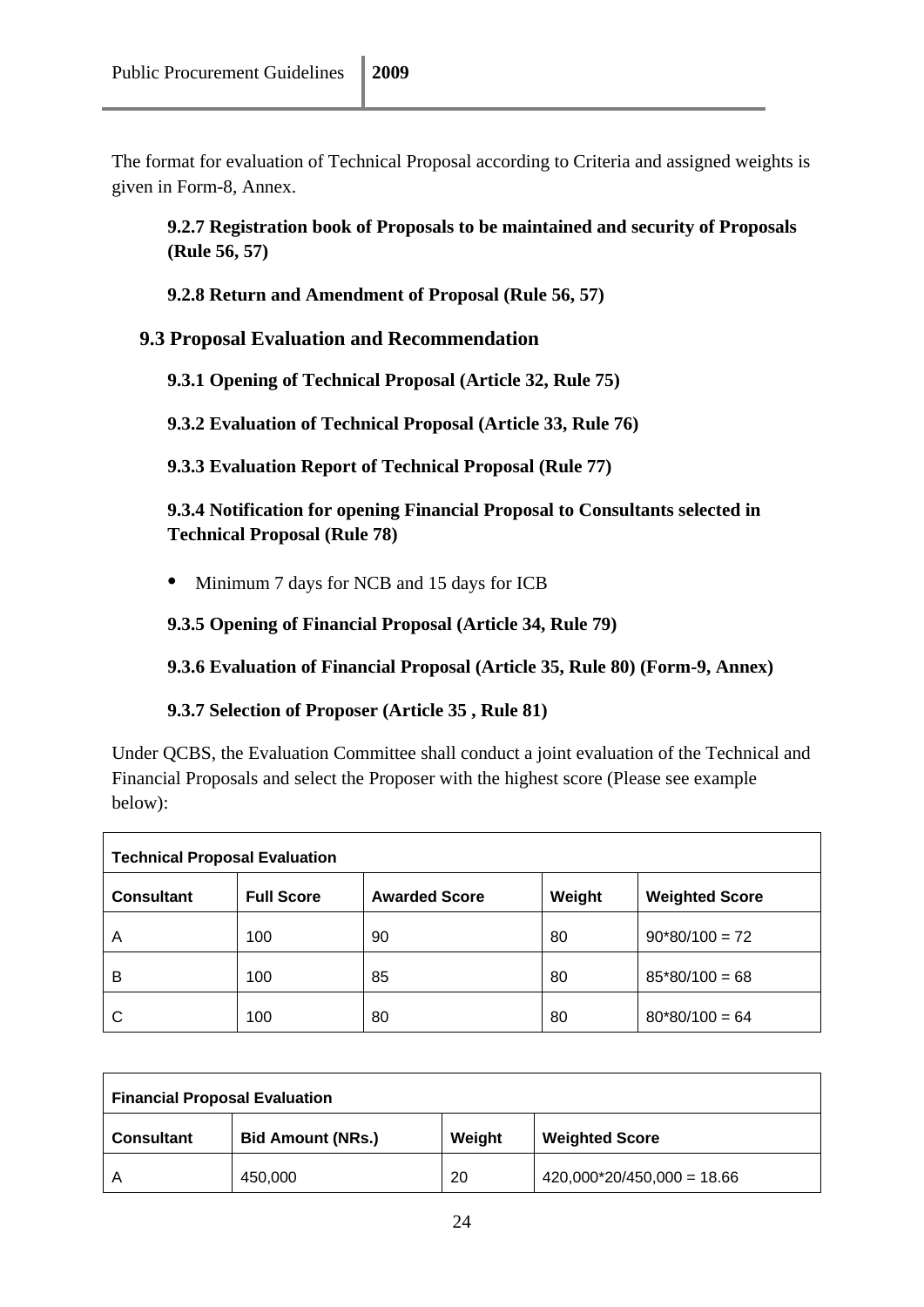| В | 430,000 | 20 | $420,000*20/430,000 = 19.53$ |
|---|---------|----|------------------------------|
|   | 420,000 | 20 | $420,000*20/420,000 = 20.00$ |

*Lowest Bid Amount = NRs. 420,000* 

| <b>Combined Evaluation of Technical and Financial Proposals</b> |                                             |                                             |                              |                     |  |  |  |  |  |  |  |  |  |
|-----------------------------------------------------------------|---------------------------------------------|---------------------------------------------|------------------------------|---------------------|--|--|--|--|--|--|--|--|--|
| <b>Consultant/Proposer</b>                                      | <b>Obtained Score -</b><br><b>Technical</b> | <b>Obtained Score -</b><br><b>Financial</b> | <b>Total</b><br><b>Score</b> | Remark              |  |  |  |  |  |  |  |  |  |
| A                                                               | 72                                          | 18.66                                       | 90.66                        | A to be<br>selected |  |  |  |  |  |  |  |  |  |
| В                                                               | 68                                          | 19.53                                       | 87.53                        |                     |  |  |  |  |  |  |  |  |  |
| С                                                               | 64                                          | 20.00                                       | 84.00                        |                     |  |  |  |  |  |  |  |  |  |

- b. Under QBS, the Proposer with the highest score is selected. If the Proposer's financial bid amount is deemed to be high, it may be reduced through negotiation.
- c. Under FBS, Proposals with a bid amount higher than the fixed budget is to be rejected. The proposal obtaining the highest technical score with a bid amount within the fixed budget is to be selected.
- d. Under LCS, the Proposer with the lowest bid amount from among those who have passed by obtaining the minimum pass score in the Technical Proposal is to be selected.

#### **9.3.8 Non-approval of Proposal or cancelling the procurement process (Article 36):**

- If all received Proposals are not substantially responsive to the TOR
- If the proposals substantially exceed the estimated and allocated budget
- If the consulting service is not required
- If it is proved that the Proposers have engaged in collusion; consideration may be given to Proposals of Proposers who have not been involved in collusive practice.

#### **9.3.9 Negotiation with Proposer (Article 37, Rule 81(5))**

Negotiations may be held with the selected Proposer over the proposed TOR, progress reports, facilities to be provided by the Client, and reimbursable expenses but not over Financial Proposal regarding the remuneration of Experts except when employing a QBS. In the event that the Client and the Proposer do not reach an agreement through negotiation, the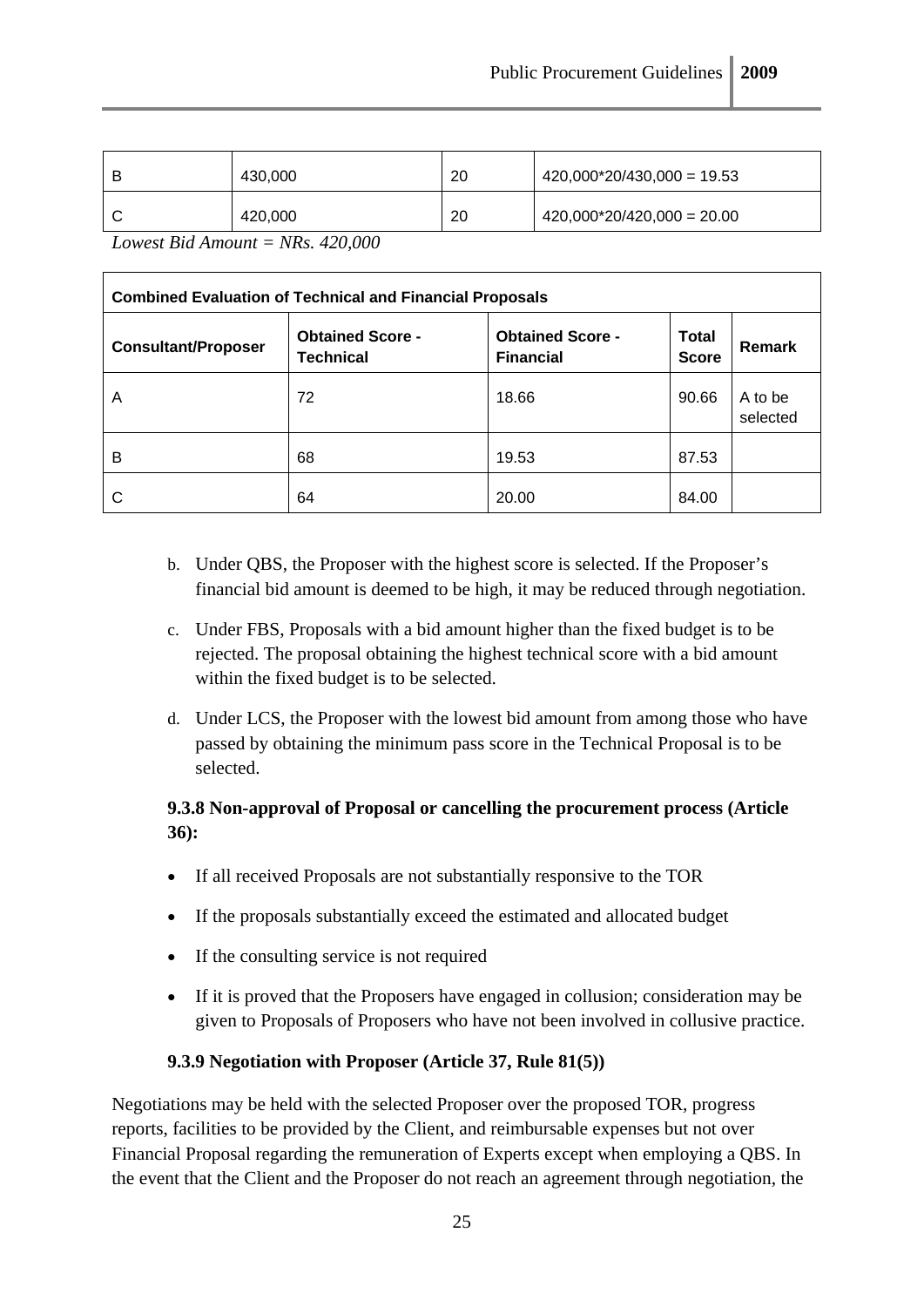Client shall sequentially negotiate with the Proposer with the next-highest score in the case of QCBS, QBS & FBS, and in the case of LCS, with the Proposer offering the next-lowest bid. The Client shall notify the Proposer of the date, time, and place of negotiation in case of such negotiations.

#### **9.4 Proposal Approval and Contract Agreement (Article 38)**

After the negotiated understanding, the concerned Proposer shall be selected for Proposal approval. The information on the intent to approve the selected Proposal shall be given to the concerned Proposer and also other short-listed Proposers within 7 days of selection. If, within seven days, no complaint has been filed for review of the decision before the Chief of the concerned entity, the selected Proposal shall be approved and the Proposer shall be notified to come forth for agreement within 15 days, and contract agreement done accordingly. If the Proposer fails to be present for agreement, the Client shall sequentially enter into agreement with the next-highest scoring Proposer in the case of QCBS, QBS & FBS, or with the Proposer offering the next-lowest bid in the case of LCS.

#### **9.5 Procurement of Consulting Service through Direct Negotiation (Rule 82)**

In case of the need to conduct the necessary training of office staff, conference, or seminar, the Office Chief may procure such services up to an amount of NRs. 100,000 by himself or upon approval by a superior authority for amounts in excess of that.

#### **9.6 Provisions for Direct Procurement (Article 41; Rule 85, 86)**

Notwithstanding anything contained elsewhere in the Act, goods or consultancy services or other services may be procured or construction work effected by means of direct procurement in the following circumstances:

- a. Miscellaneous procurement work (expendable items or capital goods or consulting or other services) up to a value of NRs. 150,000 by obtaining Quotation or Proposal from Supplier, Consultant, or Service Provider in the Standing List;
- b. Only one supplier or construction entrepreneur or consultant or service provider has the technical capacity or capability to fulfil the procurement requirements;
- c. Only one supplier has the exclusive right to supply the goods to be procured and there is no other suitable alternative.
- d. In such situation, such proprietary goods may be procured through the sole supplier or its authorized distributor or authorized agent.
- e. While procuring directly in this manner, it may be done by asking for a quotation or proposal from a supplier or service provider in the standing list of the public entity.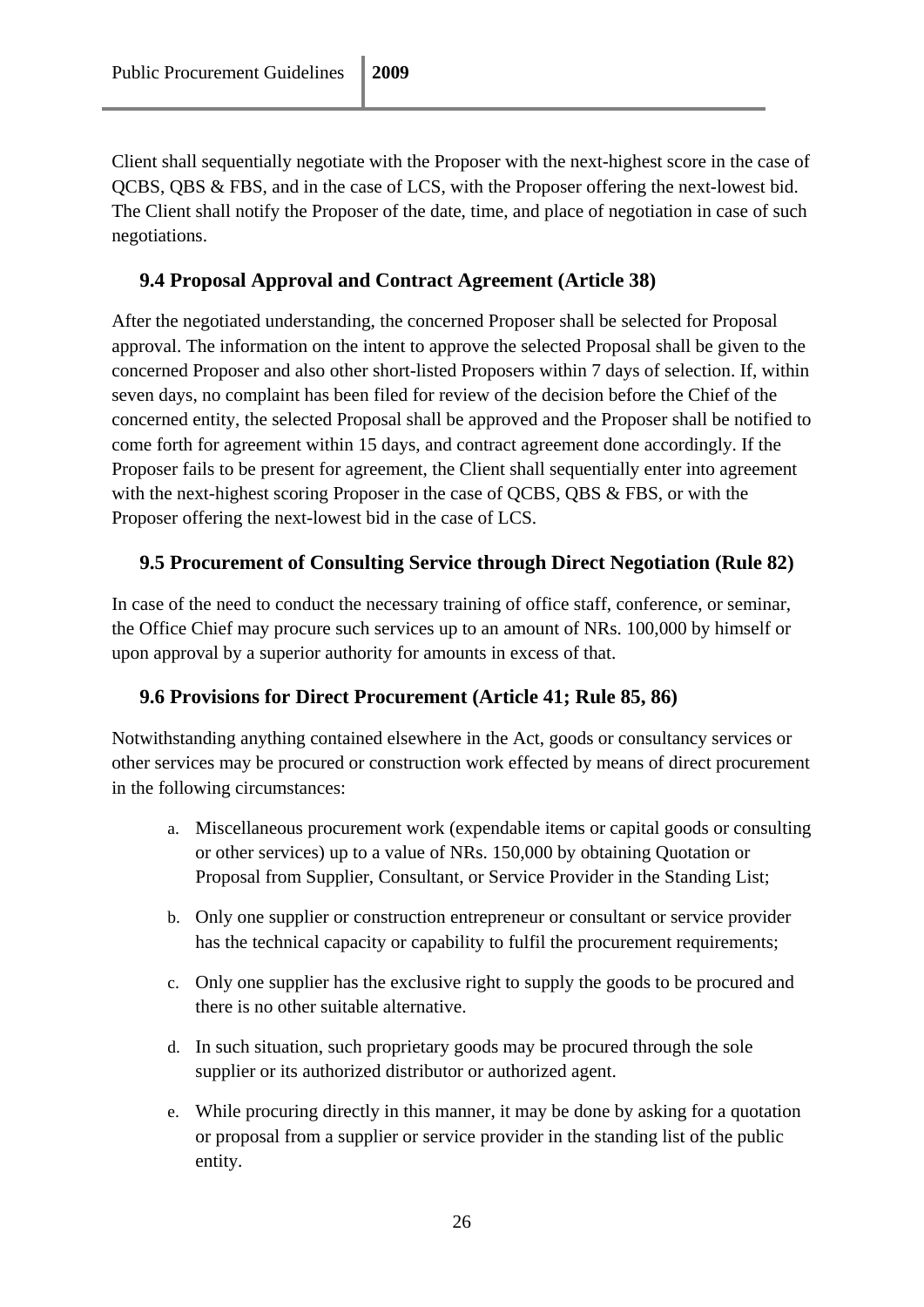- f. In case additional goods or services of proprietary nature are to be procured from the original supplier or consultant or service provider after it is established that if there is a change of supplier or consultant or service provider to replace or extend the existing goods or services or spare parts of installations, it will be difficult to replace or extend the existing goods or services in the public entity; such proprietary goods may be purchased directly for up to 30 percent of the original value by obtaining the approval of a superior authority.
- g. In case it is necessary to procure essential construction works, goods, consultancy services, or other services within the threshold as prescribed, which were not included in the initial contract because of unforeseeable reasons and have become necessary since the separation of such works, goods or services from the initial contract would be difficult for technical or economic reasons, or,
- h. The service of a particular consultant with any unique qualification is immediately required for the concerned task or it is indispensable to obtain service from the then consultant;

As mentioned above, except for the situation stated in clauses (a) and (e), in the case of direct procurement in respect to other situations, the public entity shall publish a public notice disclosing the nature of procurement together with its reason and basis along with the name of the supplier, consultant, or service provider.

Notwithstanding anything contained elsewhere in Article 41, any procurement under clauses (b), (e) and (f) above shall be made pursuant to a decision of the Government of Nepal, Council of Ministers, on the recommendation of the following committee, in the case of constitutional bodies or entities, ministries of the GoN, secretariats, commissions, departments and any government entities or offices under them, and pursuant to a decision of the highest executive body of the public entity concerned, in the case of the other public entities:

- a. Chief secretary, Government of Nepal Coordinator
- b. Secretary, Ministry of Finance Member
- c. Secretary, Concerned Ministry Member
- d. Financial Comptroller General Member
- e. Head of Office, PPMO Member

Where a public entity engages in direct procurement in this manner, it shall prepare a written description, as prescribed, setting forth its needs and any special requirements as to quality, quality, terms and time of delivery, and may request a written quotation or proposal from, hold negotiations as required, with only one supplier or construction entrepreneur or service provider, and make procurement accordingly.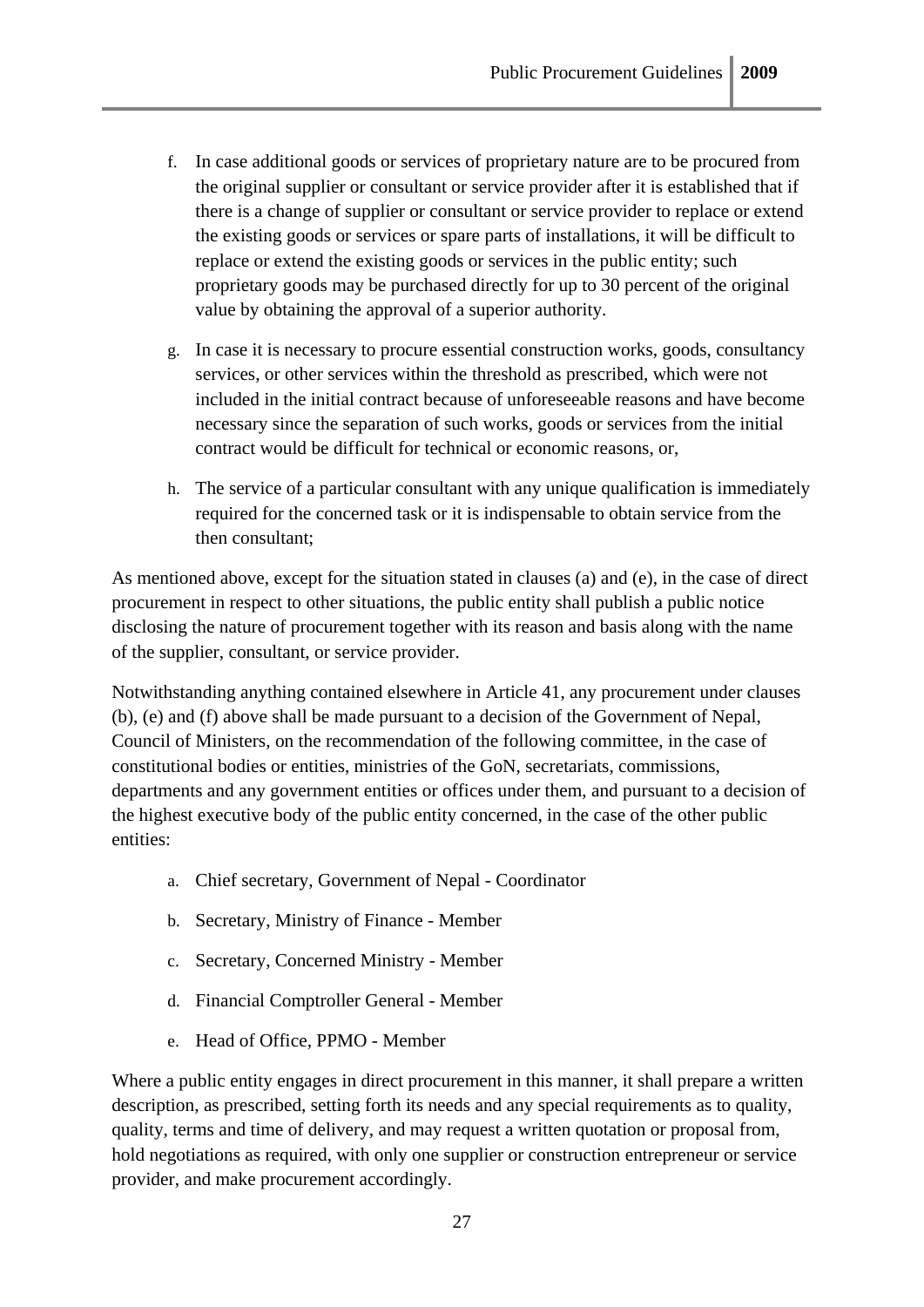Provided that where it is required to obtain approval of any authority under the Act to make such procurement, it shall be done only after obtaining prior approval and concluding a contract.

In case of direct procurement, it may be done through either a framework or unit rate contract.

#### **9.7 Architectural/ Town Planning Design Procurement through Competition (Rule 87)**

#### **9.8 Appointment on the Basis of Qualifications (Rule 83)**

A Consultant may be appointed on the basis of Qualifications under the following conditions:

- a. In case of the requirement for high level expertise to execute any work
- b. If consultation is required for a short period or immediately due to time constraint
- c. When only a few Consultants are qualified to complete the work
- d. If appointment of Consultant takes more time but there is inadequate time for it.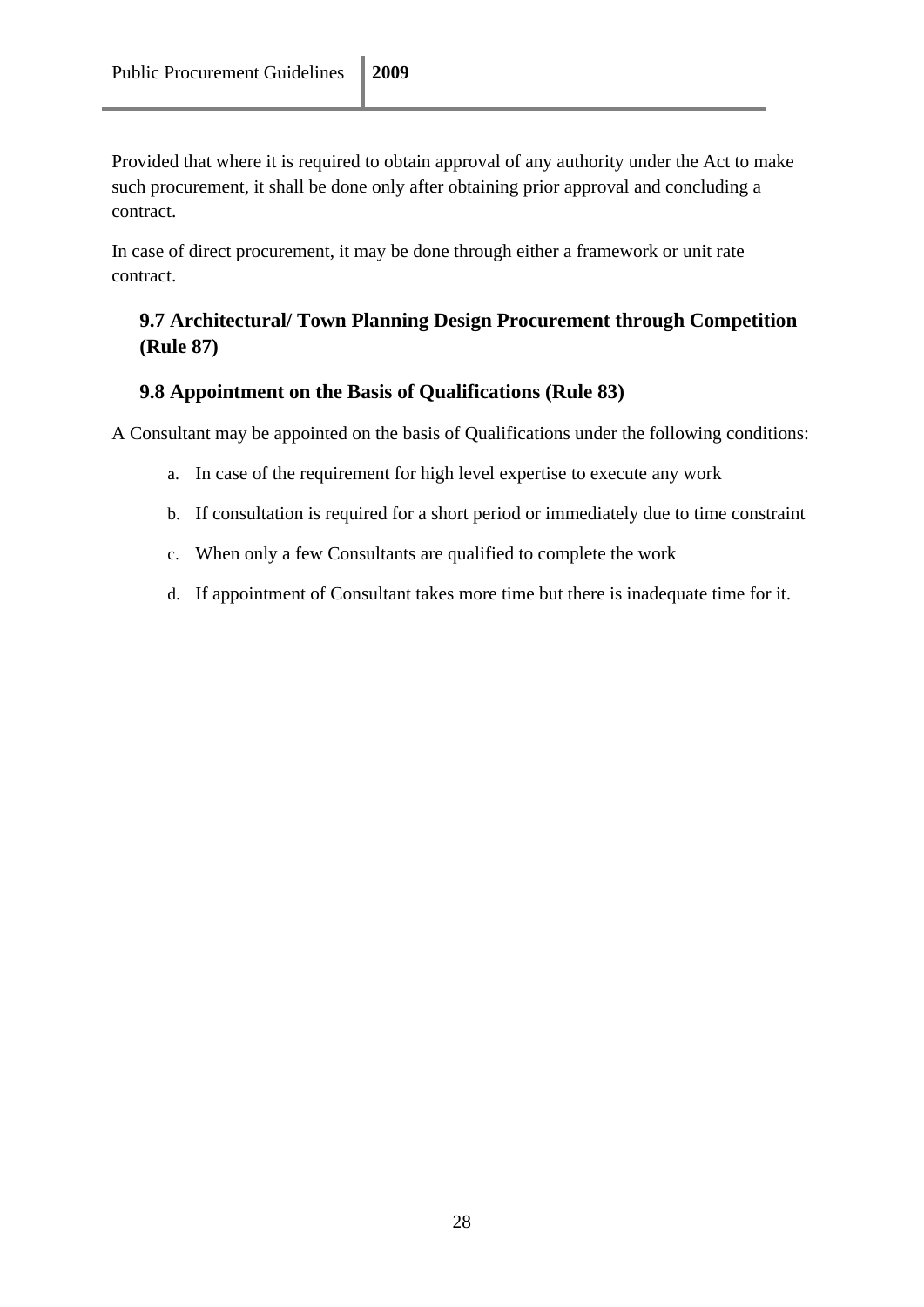#### **10. Provisions Relating to Procurement Contract**

**10.1 Procurement Contract and Conditions thereof (Article 52)** 

**10.2 Requirement to indicate Budget Code (Rule 109)** 

**10.3 Performance Bond to be submitted for Agreement (Rule 110)** 

**10.4 Provision concerning execution of Contract (Rule 111)** 

**10.5 Amendment to Procurement Contract (Article 53)** 

**10.6 Time Extension of Procurement Contract (Rule 120)** 

**10.7 Provision for Advance Payment and Reconciliation (Rule 113)** 

**10.8 Appointment of Client's Representative for Pre-shipment Inspection (Rule 114)** 

**10.9 Inspection and Approval of Goods (Rule 15)** 

**10.10 Auction of Goods and Appropriation of Dues (Rule 116)** 

**10.11 Work Acceptance Report (Rule 117)** 

**10.12 Variation Order (Article 54; Rule 118)** 

Unless otherwise provided for in the Procurement Agreement, in the event that a situation arises that could not be predicted during the time of agreement, the appropriate authority may issue a variation order up to 15 percent of the Contract Amount by clearly mentioning the reason for the same; and for a variation order in excess of it, it may be issued in accordance with a Cabinet decision in the case of public entities pursuant to sub-part (1) of part (Kha) of Article 2 of the Act and the decision of the supreme executive authority of the concerned entity in case of other public entities.

For other provisions related to the issuance of a variation order, please refer to Rule 118.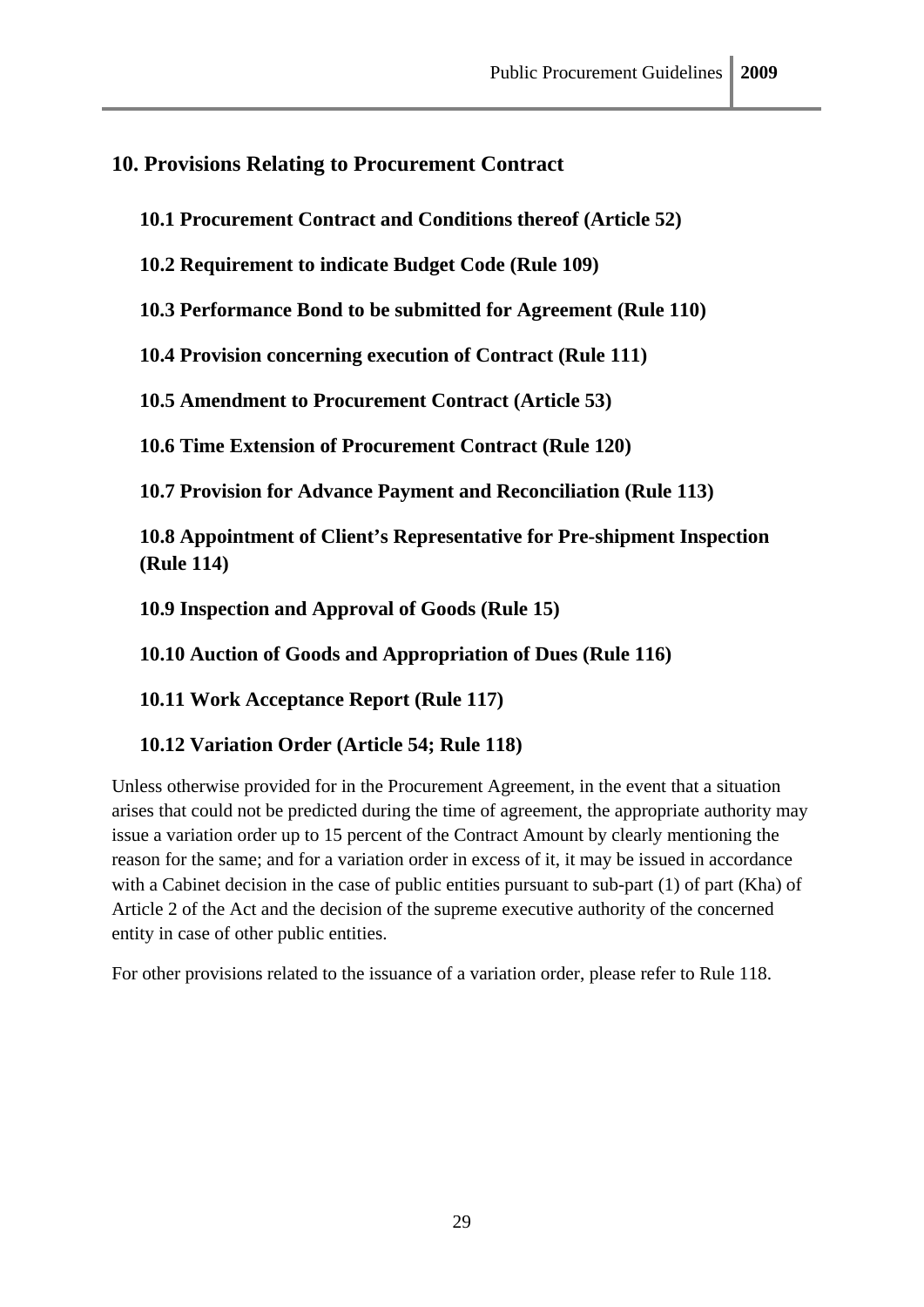**10.13 Price Adjustment in Procurement Agreement (Article 55; Rule 119)** 

**10.14 Provision and Procedure for Time Extension of Contract period (Article 56; Rule 120)** 

**10.15 Content of Bill or Invoice (Rule 122)** 

**10.16 Payment of Bill or Invoice (Article 57; Rule 123)** 

**10.17 Final Payment (Rule 124)** 

**10.18 Due Payment upon Termination of Contract by Public Entity for Public Welfare on Convenience ground (Rule 127)** 

#### **10.19 Liquidated Damages (Rule 121)**

The procurement contract may provide the following provision in respect to liquidated damages:

- a. If the works under the procurement contract fail to be completed within the time specified in the contract due to the delay of the supplier, consultant, service provider, or construction entrepreneur, it shall have to pay liquidated damages, generally of 0.05 percent of the contract price per day, not to exceed10 percent of the contract price, except in the case of *force majeure* or no-fault or negligence on the part of the contractor.
- b. The concerned contractor shall not be relieved of the obligation of performing the work under the procurement contract even upon payment of liquidated damages.

#### **10.20 Mechanism for Dispute Resolution (Article 58; Rules 129 - 135)**

Any dispute that arises between a public entity and construction entrepreneur, supplier, service provider, or consultant in the course of a procurement contract implementation shall be settled through mutual consent. For the settlement of disputes that can not be amicably settled by mutual consent, provision for a mechanism of settlement may be made in the Procurement Contract. While making such provision, it shall be in accordance with procedures as mentioned in the Contract or through the medium of Arbitrator, as per the prevailing law.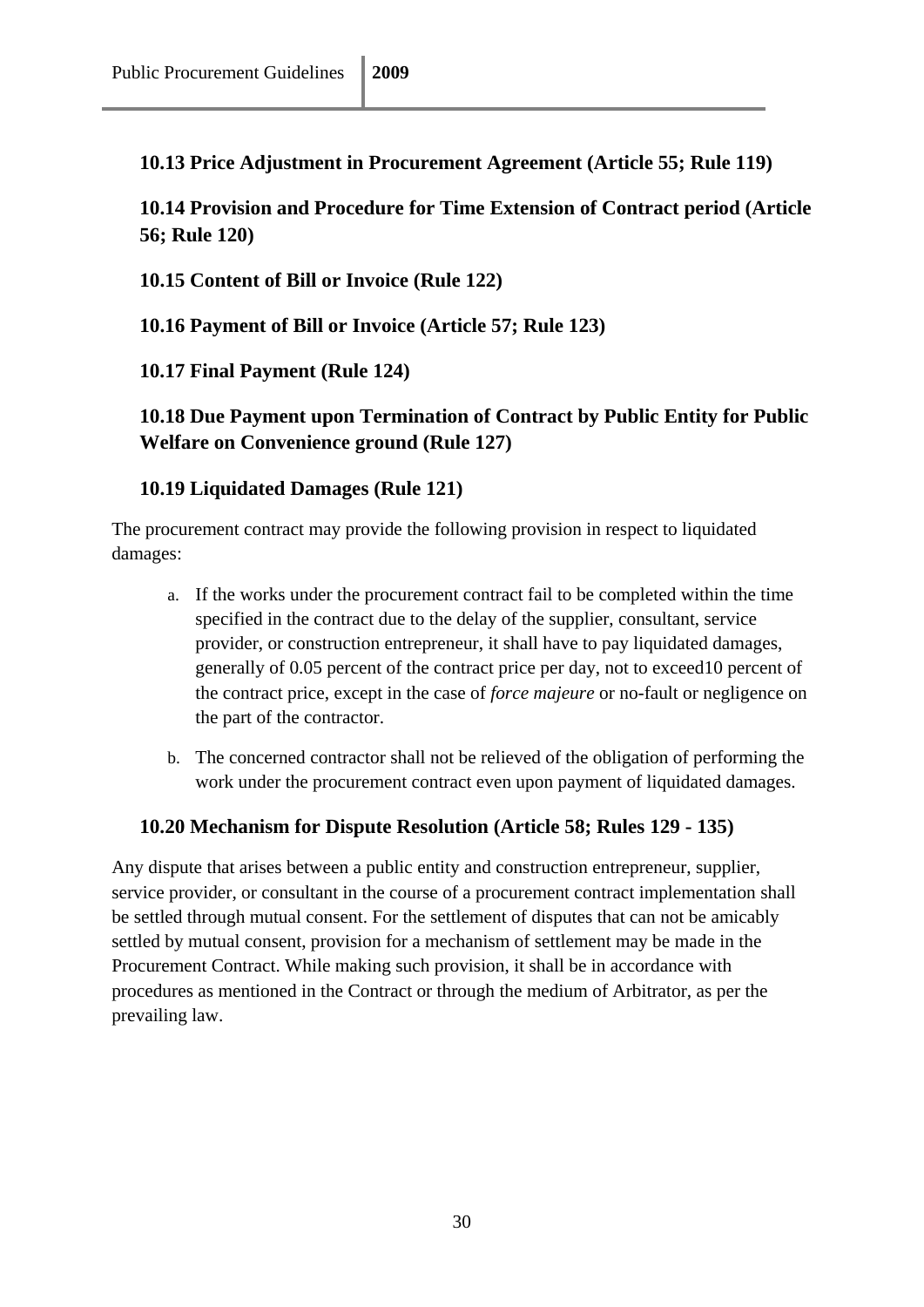#### **10.21 Termination of Procurement Contract and Remedies (Article 59; Rule 128)**

#### **10.22 Remedies Available upon Breach of Procurement Contract (Rule 128)**

#### **10.23 Public Notice of Procurement Contract (Article 60)**

Contract not to be made in breach of the Principle of Competition (Article 3 of Promotion of Competition and Market Protection Act, 2063)

# **11. Provisions Relating to Procurement Proceedings or Review of Decision (Article 47, 49 & Rules 101-108)**

| <b>S. No.</b> | <b>Application for Review/Subject</b>                                                                                          | <b>Time for Submission</b>                     | <b>Time for</b><br><b>Decision</b> |
|---------------|--------------------------------------------------------------------------------------------------------------------------------|------------------------------------------------|------------------------------------|
| 1.            | Application before Chief of Public Entity (Article 47)                                                                         | Within 7 days where time                       | Within 5 days                      |
|               | In the case of procurement proceedings prior to the entry                                                                      | period is specified                            | of receiving                       |
|               | into force of the procurement contract, any bidder or                                                                          | Within 7 days of having                        | application                        |
|               | proponent that claims to have suffered, or is likely to suffer<br>loss or injury due to a commission of any error or breach of | come to know of any error<br>or breach of duty |                                    |
|               | duty in making the procurement proceedings or decision,                                                                        | committed by the public                        |                                    |
|               | may make an application, accompanied by the reason or                                                                          | entity where time period is                    |                                    |
|               | such loss or injury, to the head of the concerned public                                                                       | not specified                                  |                                    |
|               | entity for review of such error or decision.                                                                                   |                                                |                                    |
|               | The aforementioned application shall clearly state what was                                                                    |                                                |                                    |
|               | the omission or commission of the public entity that resulted                                                                  |                                                |                                    |
|               | in such error or breach of duty and to which provision of the                                                                  |                                                |                                    |
|               | Act or Rules framed under the Act or directives such                                                                           |                                                |                                    |
|               | decision is contrary.<br>No application for review received after the prescribed                                               |                                                |                                    |
|               | period shall be entertained.                                                                                                   |                                                |                                    |
| 2. (a)        | Application before the Review Committee (Article 49)                                                                           | Within 7 days                                  | Within 30                          |
|               | In a case where the procurement value of the application<br>submitted to the public entity is NRs. 30 Million or more:         |                                                | days                               |
|               | The Head of the concerned public entity has not given a<br>decision within 5 days                                              |                                                |                                    |
|               | The applicant is not satisfied with the decision given                                                                         |                                                |                                    |
| 2. (b)        | <b>Regarding Procurement Contract</b>                                                                                          | Within 30 days                                 | Within 30<br>days                  |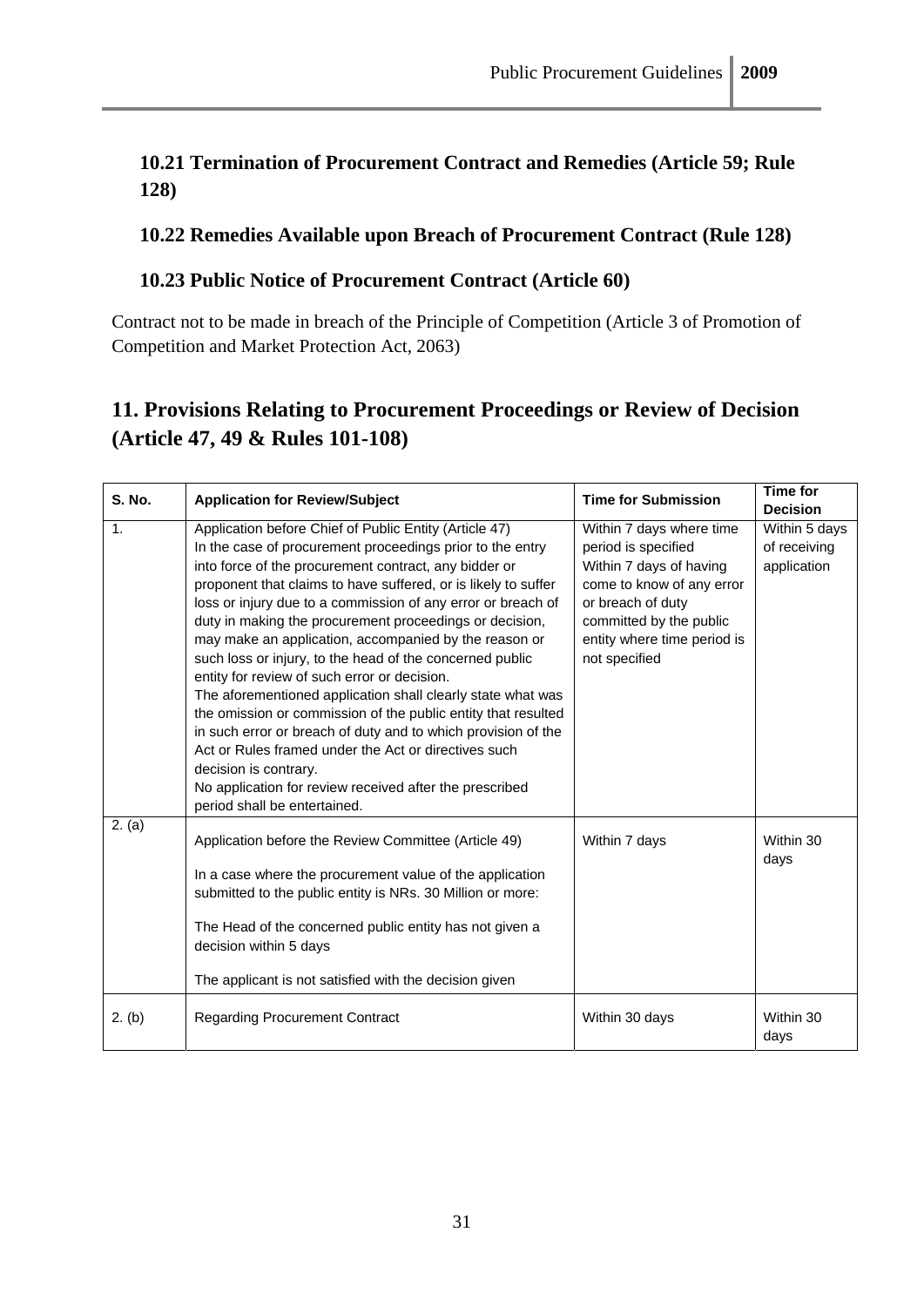**11.1 Details to be mentioned in the Application to be submitted to the Head of the Public Entity (Rule 100)** 

**11.2 Details to be mentioned in the Application to be submitted to the Review Committee for Review of Procurement Contract (Rule 103)** 

**11.3 Nature of the Review Committee's Decision (Article 50)** 

**11.4 Security Money to Be Deposited for Review (Article 50; Rule 104)** 

**11.5 Suspension of Procurement Proceedings (Article 51)** 

**11.6 Method of Sending Application for Review (Rule 105)** 

**12. Institutional Provisions for Public Entity** 

**12.1 Definition/ Categorization of Public Entity (Article 2 "Kha")** 

**12.2 Procurement Unit (Article 7; Rule 16)** 

**12.3 Rate Fixation Committee (District) and Composition (Rule 148)** 

**12.4 Evaluation Committee and Composition (Article 71; Rule 147)** 

**12.5 Review Committee and Composition (Article 48)** 

**12.6 Public Procurement Monitoring Office (Article 64, 65)** 

**12.6.1 Functions, Duties and Powers of the Public Procurement Monitoring Office (Rule 144)** 

#### **13. Provisions Relating to Transparency and Conduct (Articles 61- 63)**

**13.1 Documents Relating to Procurement Proceedings to be made Available (Rule 136)** 

#### **13.2 Public Notice of Procurement Contract (Rule 137)**

Within 3 days of signing of procurement contract, notification shall be done as mentioned in Rule 137.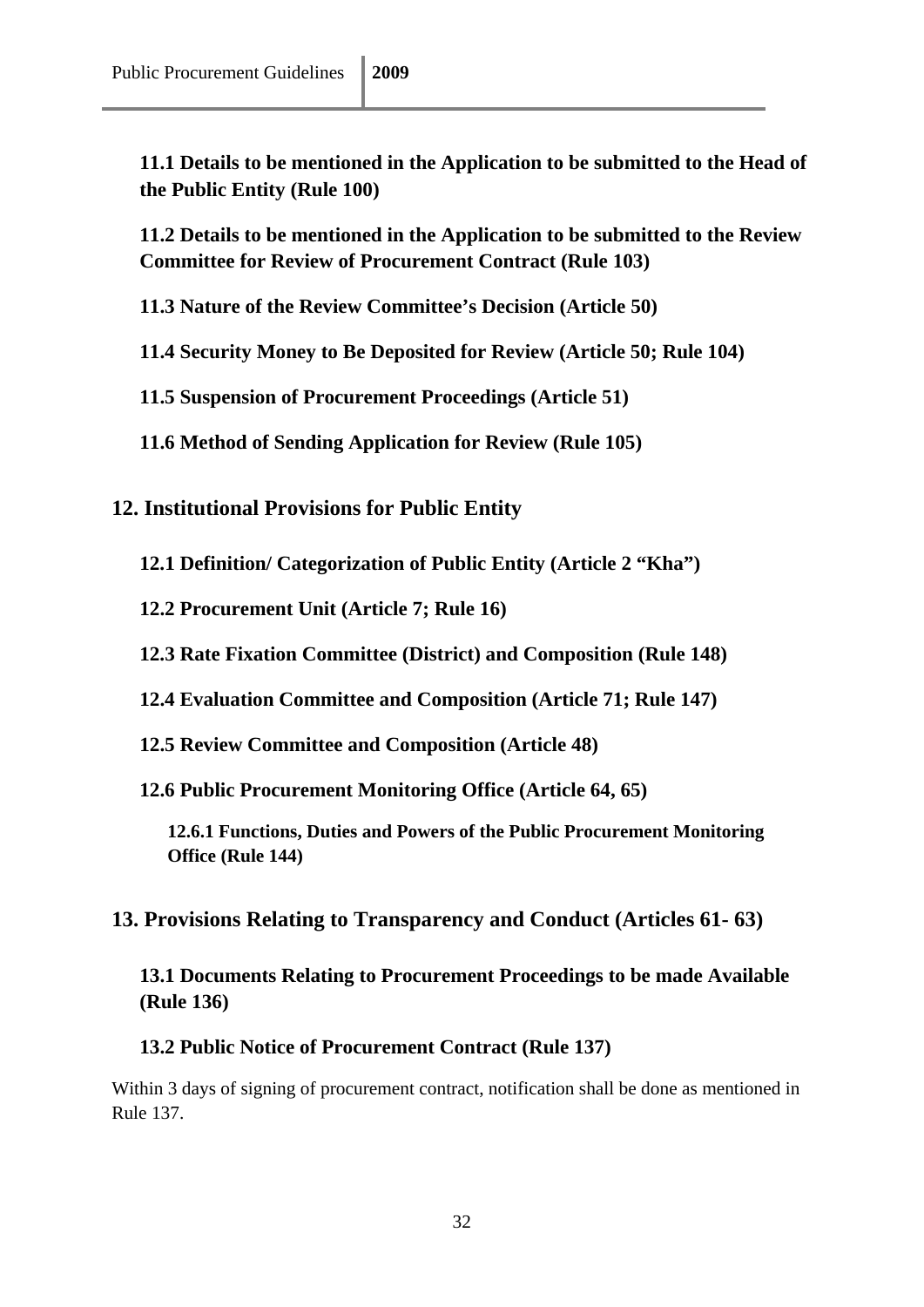**13.3 Information of Inducement, Corruption or Fraudulent Practice (Rule 139)** 

**13.4 Supervision and Examination May be Made (Rule 140)** 

### **13.5 Blacklisting of Bidder, Proposer, Consultant, Service Provider, Other Person(s), Firm, Organisation/Company (Rule 141, 142, 143)**

Blacklisting; Release from Blacklist; Records to be kept by PPMO

#### **14. Miscellaneous**

14.1 Provisions Relating to Procurement under Special Circumstance (Article 66; Rule 145)

14.2 Conditions for Which Procurement Procedures Set Forth in the Act Need Not Be Followed (Article 67)

#### **14.3 Modes of Communication (Article 68)**

**14.3.1 Procurement through Electronic Communication (Article 69)** 

**14.3.2 Legal Documents to Be Posted at Website (Article 70)** 

**14.3.3 Use of Electronic Media (Rule 146)** 

**14.4 Record of Procurement Proceedings (Article 72)** 

**14.5 Delegation of Power (Article 73; Rule 150)** 

# **15. Main Provision Related to Procurement in Annex 3 of the Development Financing Agreement, 2004 (Health Sector Programme) between the Government of Nepal and International Development Association (IDA), World Bank**

While undertaking the following procurement works from a grant or loan assistance channeled through the Pool Fund, International Competitive Bidding (ICB) shall be invited, and prior to publishing notice for pre-qualification or Bid invitation, the documents shall be sent to the World Bank for review, and procurement proceedings shall be made only after a no objection/concurrence has been obtained from the Bank:

• Procurement of Goods or Construction Works or other services equivalent to or more than US\$ 500,000.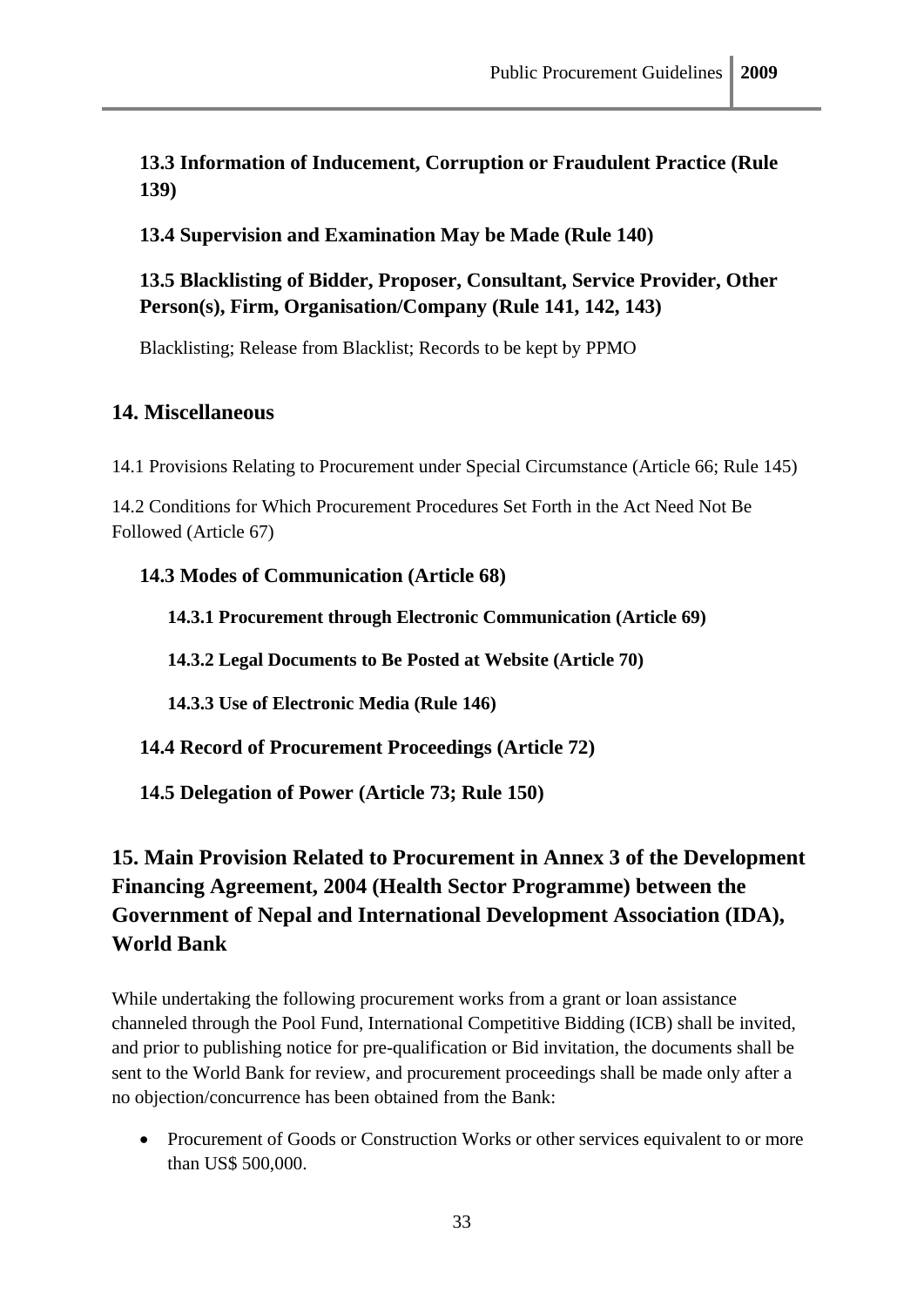• Procurement of Consulting Services from a firm/organization equivalent to or more than US\$ 250,000, and Consulting Services from an individual Consultant (person) equivalent to or more than US\$ 50,000.

While evaluating the Bids or Proposals received in the course of the aforementioned proceedings, the concerned documents shall be sent to the World Bank for review, and a decision over the Bid/Proposal shall be taken only after a no objection/concurrence has been received from the Bank.

#### **16. Provisions Related to House/Land Renting and Service Contract**

**16.1 Provision of House Land Renting (Rule 94)** 

**16.2 Procedure Relating to Service Contract to operate day to day works such as office security, dispatch of letters, sanitation, operation and supervision of telephones, electricity, water supply, etc. (Rule 95)** 

**16.3 Procedure of Repair and Maintenance of Goods (Rule 96)** 

**16.4 Procedures of Carrying Out Work through Users' Committee or Beneficiary Committee (Rule 97)** 

**16.5 Construction Work through Force Account (Rule 98)** 

**16.6 Provision Related to carry Out Work from Non-Governmental Organisations (Article 46, Rule 99)**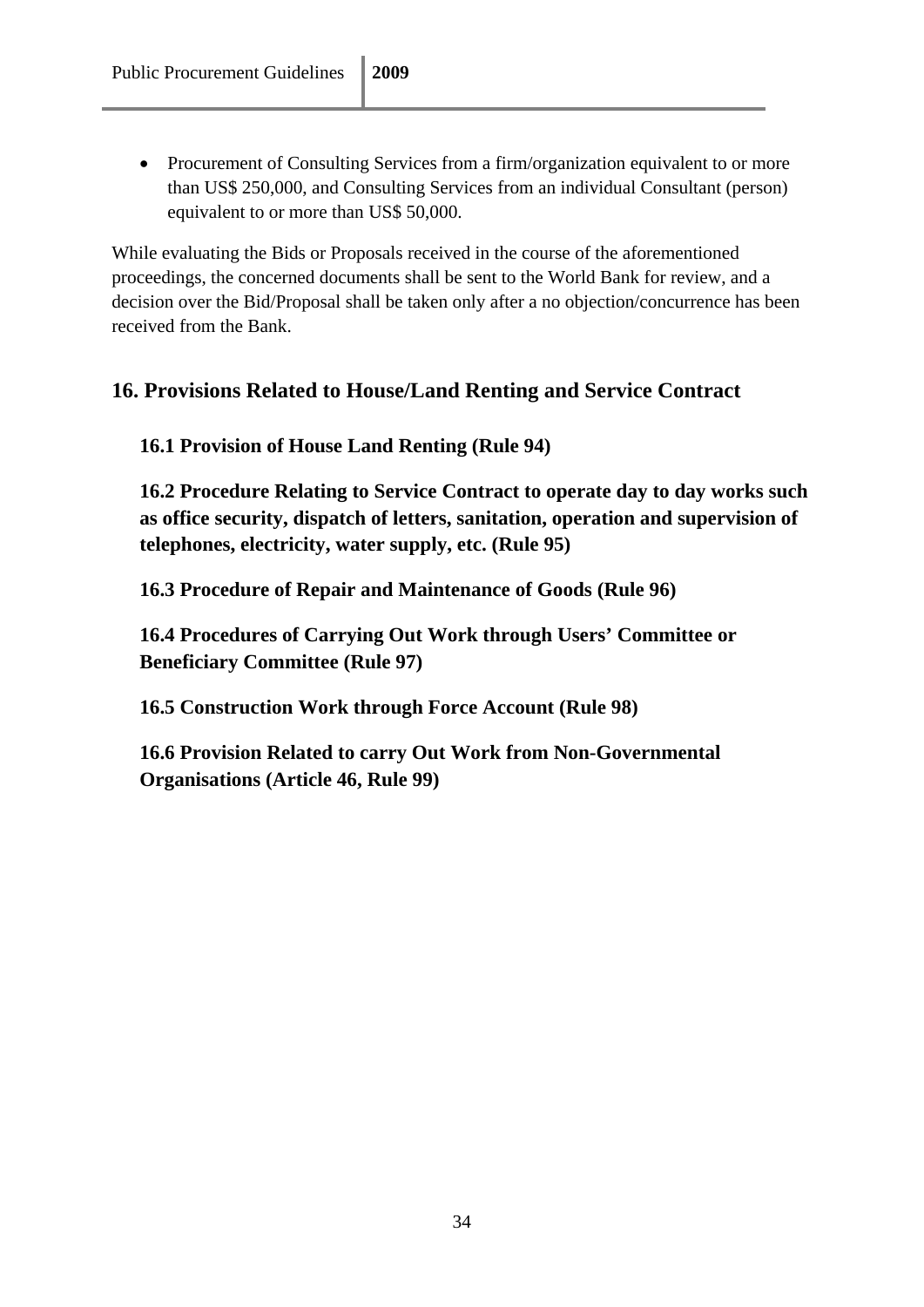#### *Annex*

#### **Form 1: Master Procurement Plan**

FY: ………………………….

Ministry/Dept./Project/Office: ………………………….

Budget Sub-head No. ………………………….

|           | <b>Procurement Detail</b> |                              |                     |                 |                      |           |           |           |           |           |         |
|-----------|---------------------------|------------------------------|---------------------|-----------------|----------------------|-----------|-----------|-----------|-----------|-----------|---------|
|           | (Goods/Other<br>Services/ |                              | <b>Estimated</b>    | No. of          |                      | Year 1    | Year 2    | Year 3    | Year 4    | Year 5    |         |
| S.<br>No. | Consultant's<br>Services) | <b>Procurement</b><br>Method | Amount<br>(Rs. 000) | <b>Packages</b> | Mode of<br>Agreement | <b>FY</b> | <b>FY</b> | <b>FY</b> | <b>FY</b> | <b>FY</b> | Remarks |
|           | າ                         | 3                            | 4                   | 5               | 6                    |           | 8         | 9         | 10        | 11        | 12      |
|           |                           |                              |                     |                 |                      |           |           |           |           |           |         |
|           |                           |                              |                     |                 |                      |           |           |           |           |           |         |

|  | Departmental Head/Secretary of Ministry:                                        |
|--|---------------------------------------------------------------------------------|
|  |                                                                                 |
|  | $Sigma: \ldots, \ldots, \ldots, \ldots, \ldots, \ldots, \ldots, \ldots, \ldots$ |
|  |                                                                                 |
|  |                                                                                 |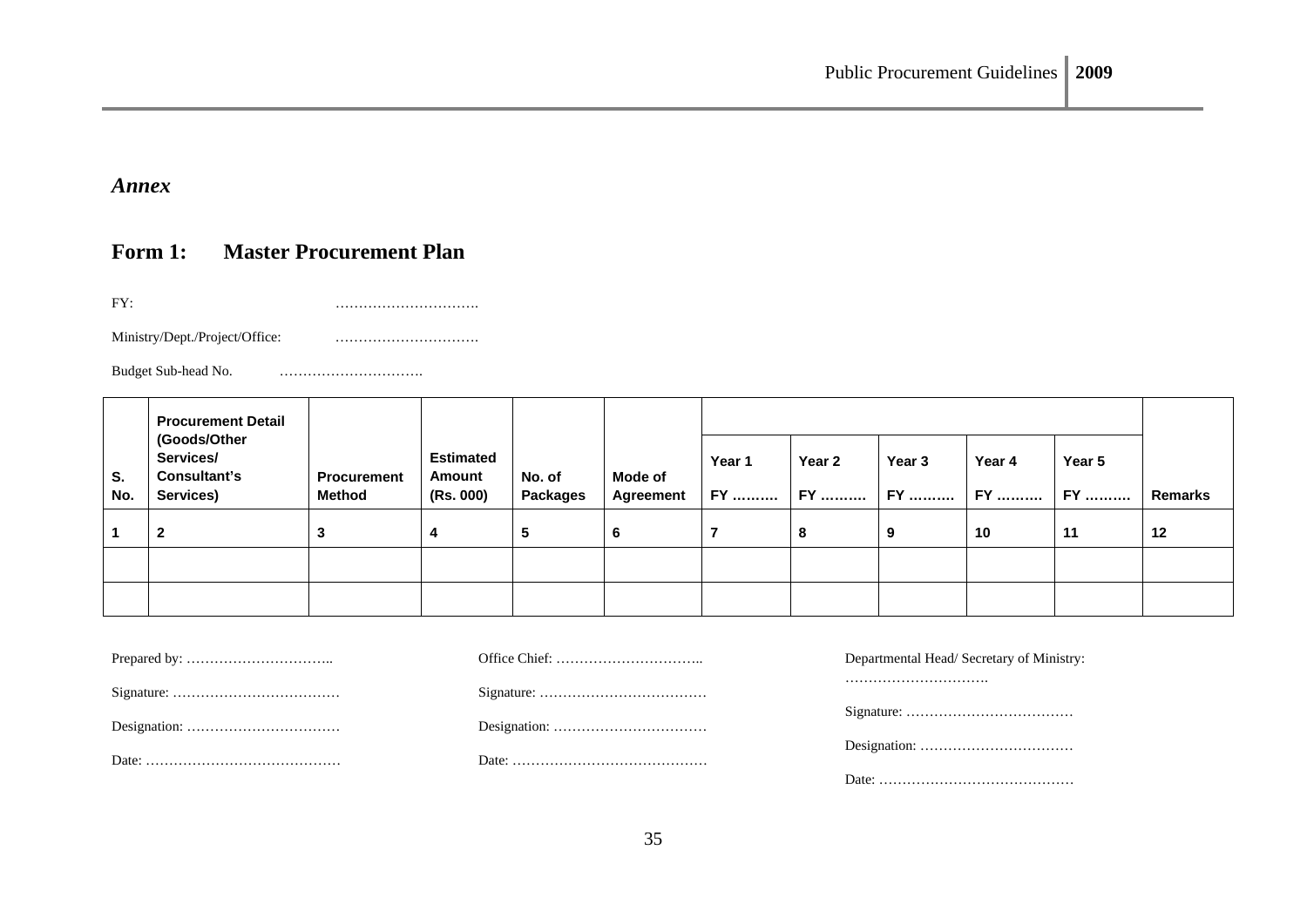# **Form 2: Annual Procurement Plan of Goods/Others Services**

FY: ………………………….

Ministry/Dept./Project/Office: ………………………….

Budget Sub-head No. ………………………….

|           | $\overline{2}$              | 3                       | 4                    | 5                              | 6                             | 7                             | 8                      | 9                  | 10                                   | 11                                             | 12                       | 13               | 14                           | 15                               | 16                                       | 17                                     | 18                                                      | 19               | 20   | 21                              | 22                                    |
|-----------|-----------------------------|-------------------------|----------------------|--------------------------------|-------------------------------|-------------------------------|------------------------|--------------------|--------------------------------------|------------------------------------------------|--------------------------|------------------|------------------------------|----------------------------------|------------------------------------------|----------------------------------------|---------------------------------------------------------|------------------|------|---------------------------------|---------------------------------------|
| S.        | Descrip-<br>tion of         | roject<br>≏<br>the      | stimated<br>ш<br>৳   | <b>Budget</b>                  | ì<br>cureme                   |                               | ment                   | Tender             | Document or<br>Quotation<br>Document | approved by                                    |                          | Tender/ Proposal |                              | from                             | Φ<br>ppro<br>ω<br>$\mathbf{S}$<br>ntion  | ent<br>al Date<br>greem<br>Approv      |                                                         | Completion       |      | Contractor/ Supplier            |                                       |
| <b>No</b> | Goods/<br>Other<br>Services | ≘.<br>shown<br>ate<br>ő | Date<br>59<br>Ö<br>g | stimated<br><b>Budget</b><br>ш | ē<br>௳<br>ъ<br>Proce:<br>Mode | ackages<br>ے<br>တ္တ<br>৳<br>ş | greei<br>⋖<br>ъ<br>ype | ared<br>Prepi<br>Ő | ၟၟ<br>Ö<br>ate<br>Date<br>윤<br>⊲     | Qency<br>ed<br>Q<br>₽<br>$\frac{1}{2}$<br>Date | ation<br>Publica<br>Date | Date<br>Opening  | ompletion<br>Evaluation<br>Ő | concurrence<br>đ<br>Date<br>Date | Qency<br>Inter<br>đ<br>Donor<br>ate<br>Ő | Contract<br>and<br>đ<br>Tender<br>Date | commencement<br>Work<br>$\overline{\sigma}$<br>ate<br>Ő | ъ<br>Date<br>Due | Name | ement<br>Agree<br>$\frac{1}{2}$ | $\overline{5}$<br>έ<br>Amount<br>Agre |
|           |                             | Estimated               |                      |                                |                               |                               |                        |                    |                                      |                                                |                          |                  |                              |                                  |                                          |                                        |                                                         |                  |      |                                 |                                       |
|           |                             | Actual                  |                      |                                |                               |                               |                        |                    |                                      |                                                |                          |                  |                              |                                  |                                          |                                        |                                                         |                  |      |                                 |                                       |

Dept. Head/Sec. of Ministry: ……………………….

Signature: ………………………………

Designation: ……………………………

Date: ……………………………………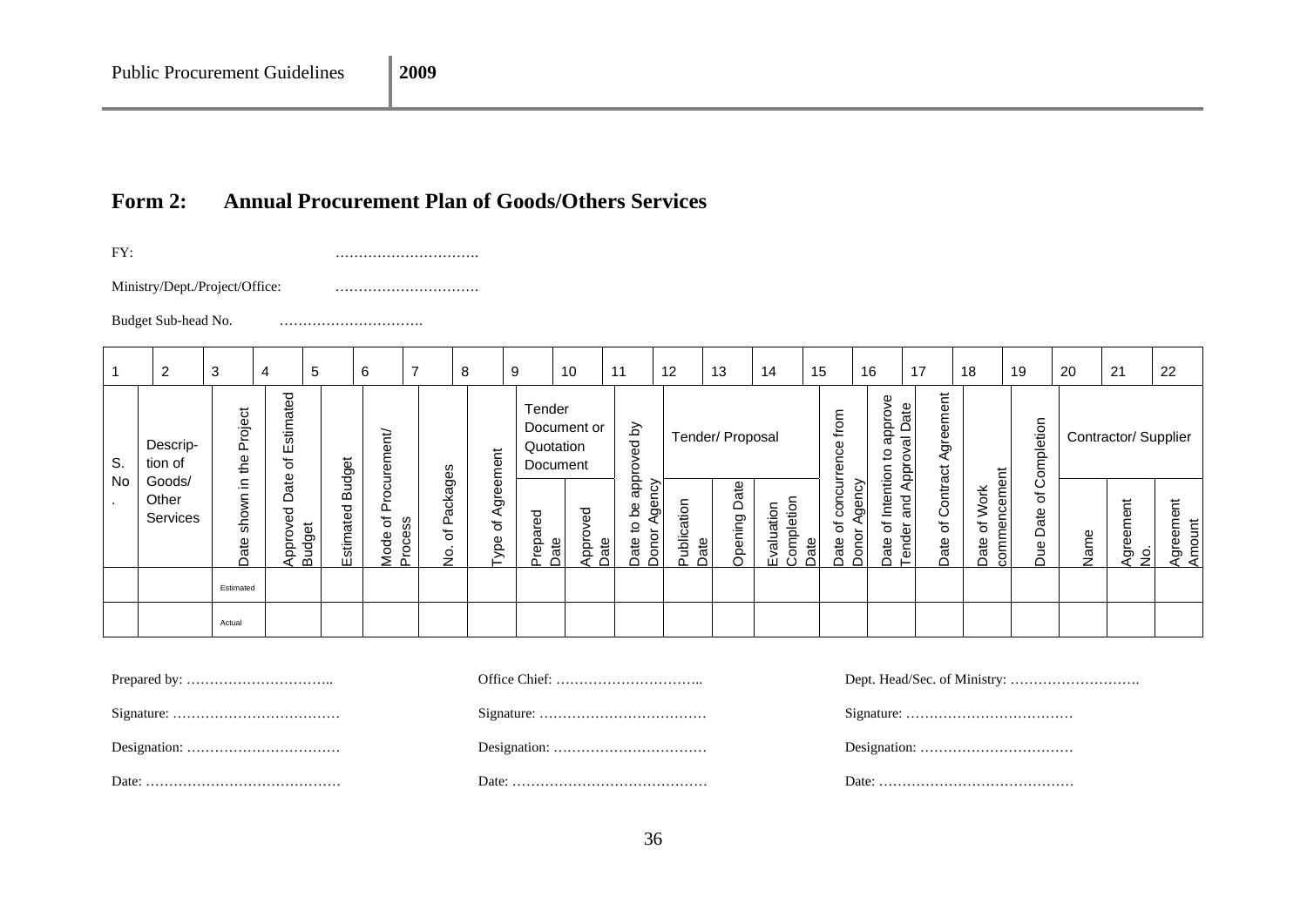# **Form 3: Annual Procurement Plan for Consultants' Services**

FY: ………………………….

Ministry/Dept./Project/Office: ………………………….

Budget Sub-head No. ………………………….

| Signature: $\dots \dots \dots \dots \dots \dots \dots \dots \dots \dots$ |
|--------------------------------------------------------------------------|
|                                                                          |
|                                                                          |

Departmental Head/ Secretary of Ministry:

Signature: ………………………………

………………………….

Designation: ……………………………

Date: ……………………………………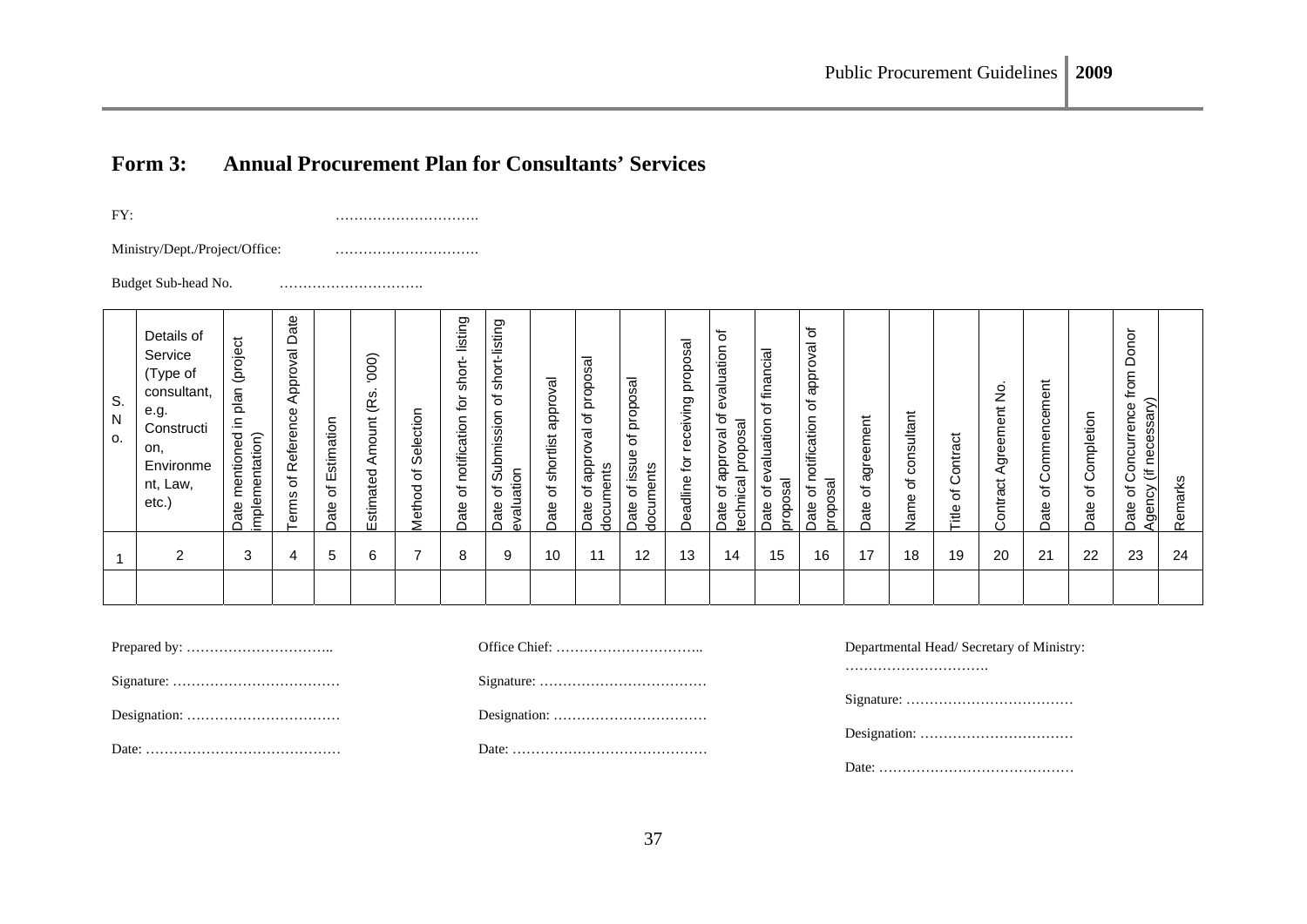# **Form 4: Tender/Sealed Quotation Registration Book Sample Form**

Name of Office:

Tender or Sealed Quotation No.:

Title of Work (Goods procurement/service):

| Registration<br>No. | Name of Applicant submitting<br><b>Tender/Sealed Quotation</b> | Address    | Registration<br>Date | Registration<br>Time | No. of<br>seals | Specimen<br>submitted/not<br>submitted | Name,<br>signature,<br>stamp of<br>Applicant |
|---------------------|----------------------------------------------------------------|------------|----------------------|----------------------|-----------------|----------------------------------------|----------------------------------------------|
|                     | $\overline{2}$                                                 | $\sqrt{3}$ | 4                    | $\sqrt{5}$           | 6               | 7                                      | 8                                            |
|                     |                                                                |            |                      |                      |                 |                                        |                                              |
|                     |                                                                |            |                      |                      |                 |                                        |                                              |
|                     |                                                                |            |                      |                      |                 |                                        |                                              |
|                     |                                                                |            |                      |                      |                 |                                        |                                              |
|                     |                                                                |            |                      |                      |                 |                                        |                                              |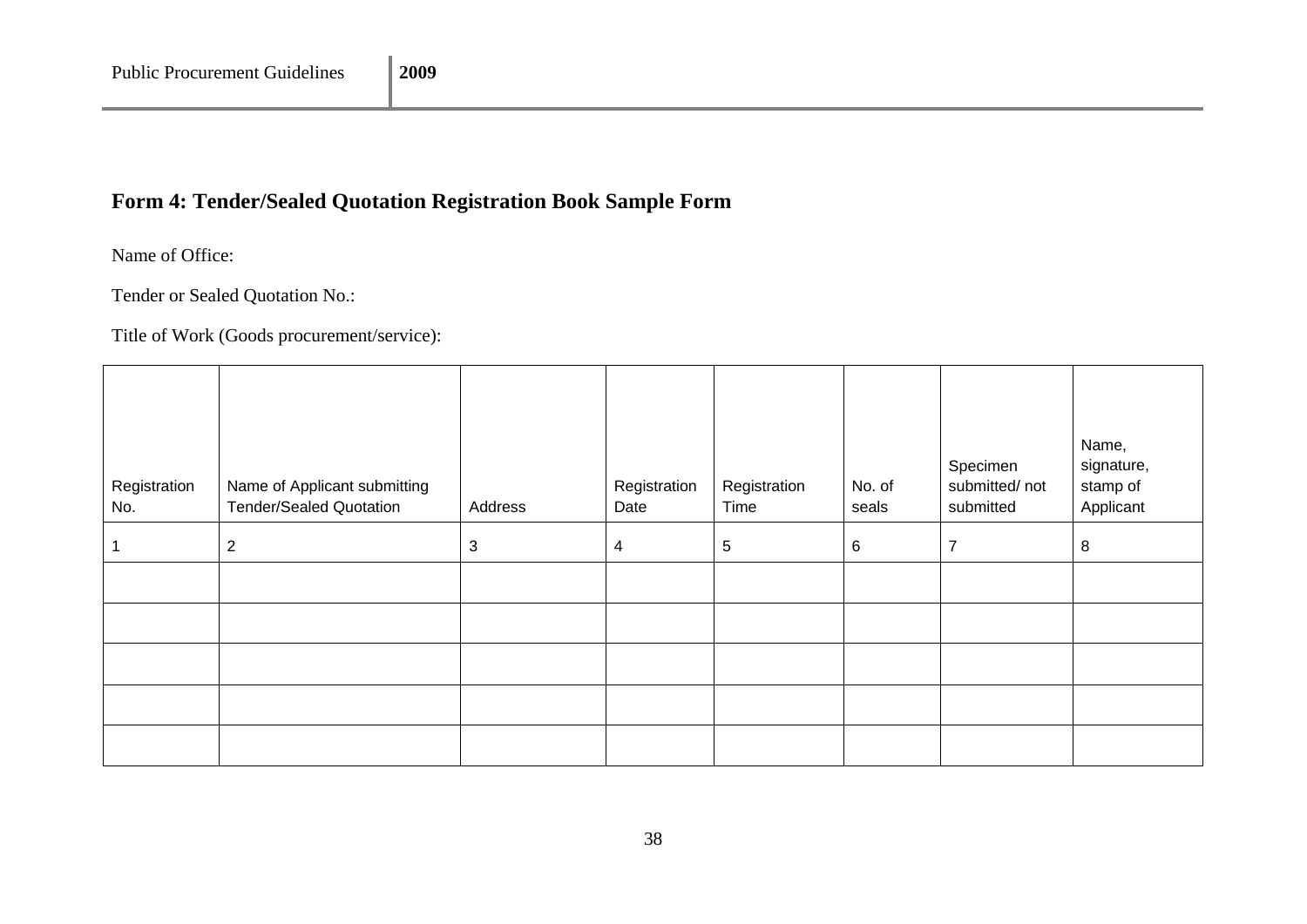# **Form 5: Attendance Record of Applicants or Representatives Submitting Tender/Sealed Quotation**

Name of Office:

Tender or Sealed Quotation No.:

Title of Work:

| S. No. | Name and surname of Applicant submitting Tender/Sealed<br>Quotation or Representative | Name and Address of<br>Company/Firm submitting<br><b>Tender/Sealed Quotation</b> | Signature |
|--------|---------------------------------------------------------------------------------------|----------------------------------------------------------------------------------|-----------|
|        |                                                                                       |                                                                                  |           |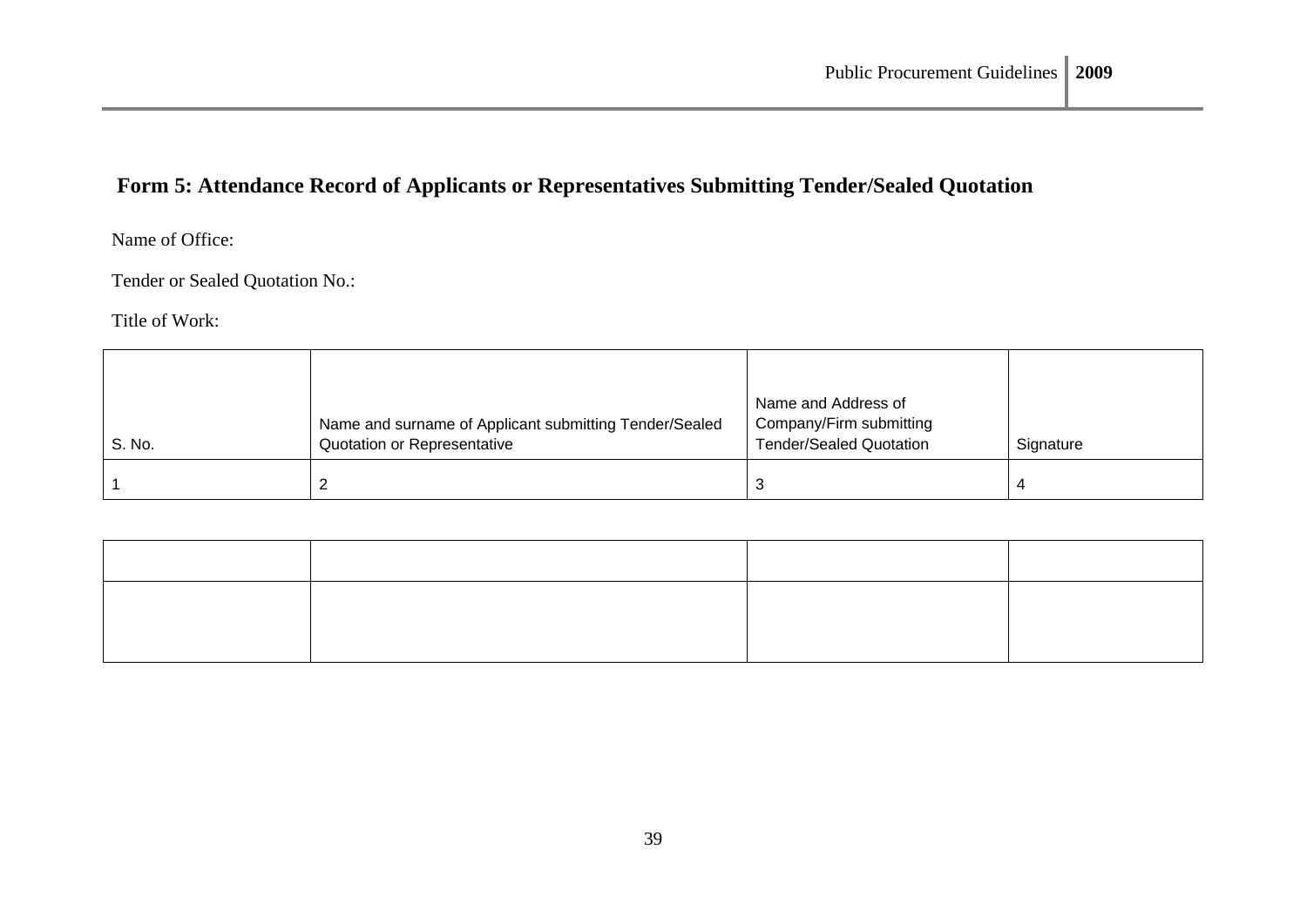# **Form 6: Form for Opening of Tender/Sealed Quotation**

Name of Office:

Tender or Sealed Quotation No.:

Title of Work:

|                     |                                                                                  | <b>Bank Guarantee</b>               |                                                |                    |        |                                                        |                                                                  |
|---------------------|----------------------------------------------------------------------------------|-------------------------------------|------------------------------------------------|--------------------|--------|--------------------------------------------------------|------------------------------------------------------------------|
| Registration<br>No. | Name and Address of<br>Company/Firm submitting<br><b>Tender/Sealed Quotation</b> | Total Bid Amount/<br>per Unit Price | Name of Bank<br>and<br>Guarantee<br>Letter No. | Period of Validity | Amount | Amount Deposited<br>in Bank Account<br>or Cash Deposit | Main comments<br>seen in tender<br>document/ sealed<br>quotation |
|                     | $\overline{2}$                                                                   | 3                                   | 4                                              | G                  |        |                                                        | O                                                                |
|                     |                                                                                  |                                     |                                                |                    |        |                                                        |                                                                  |
|                     |                                                                                  |                                     |                                                |                    |        |                                                        |                                                                  |

Signature of Applicants or Representatives: ……………………..

On this day {Insert date}, the Bids/Tenders/Sealed Quotations received within the due date for submission have been hereby duly opened and recorded in the presence of the following Bidders/Applicants or Representatives.

| Invited                 | Invited                            |        |
|-------------------------|------------------------------------|--------|
| Representative          | Representative                     |        |
| Chief of                | Chief of                           | Office |
| <b>Accounts Section</b> | Procurement Unit or Representative | Chief  |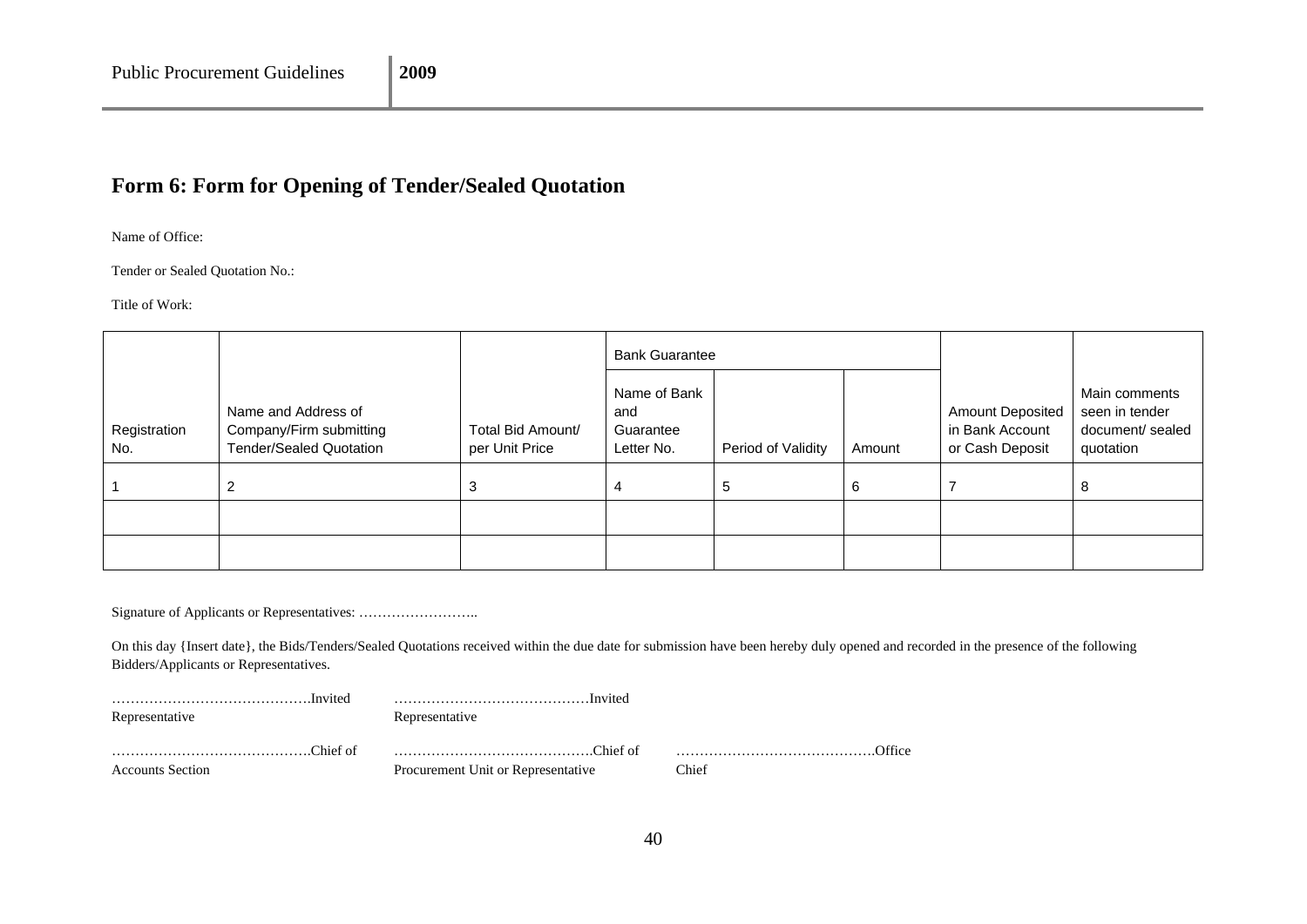# **Form 7: Checklist Form for Legal Status and Completion**

Name of Office:

Tender or Sealed Quotation No.:

Title of Work:

|        |                                                                                                | Name of Applicants submitting<br><b>Tender/Sealed Quotation</b> |       |         |
|--------|------------------------------------------------------------------------------------------------|-----------------------------------------------------------------|-------|---------|
| S. No. | Aspects to be inspected                                                                        | Name:                                                           | Name: | Remarks |
| 1.     | <b>Legal Status</b>                                                                            |                                                                 |       |         |
| 1.1    | Is the Company/Firm duly registered and                                                        |                                                                 |       |         |
| 1.2    | Does the Company/Firm have a VAT Registration Certificate?                                     |                                                                 |       |         |
| 1.3    | Does it have a Permanent Account Number (PAN)?                                                 |                                                                 |       |         |
| 1.4    | Does it have a Tax Payment Certificate or documental proof of having submitted tax<br>details? |                                                                 |       |         |
| 1.5    | Declaration attached/not attached?                                                             |                                                                 |       |         |
| 1.6    | Other necessary documents?                                                                     |                                                                 |       |         |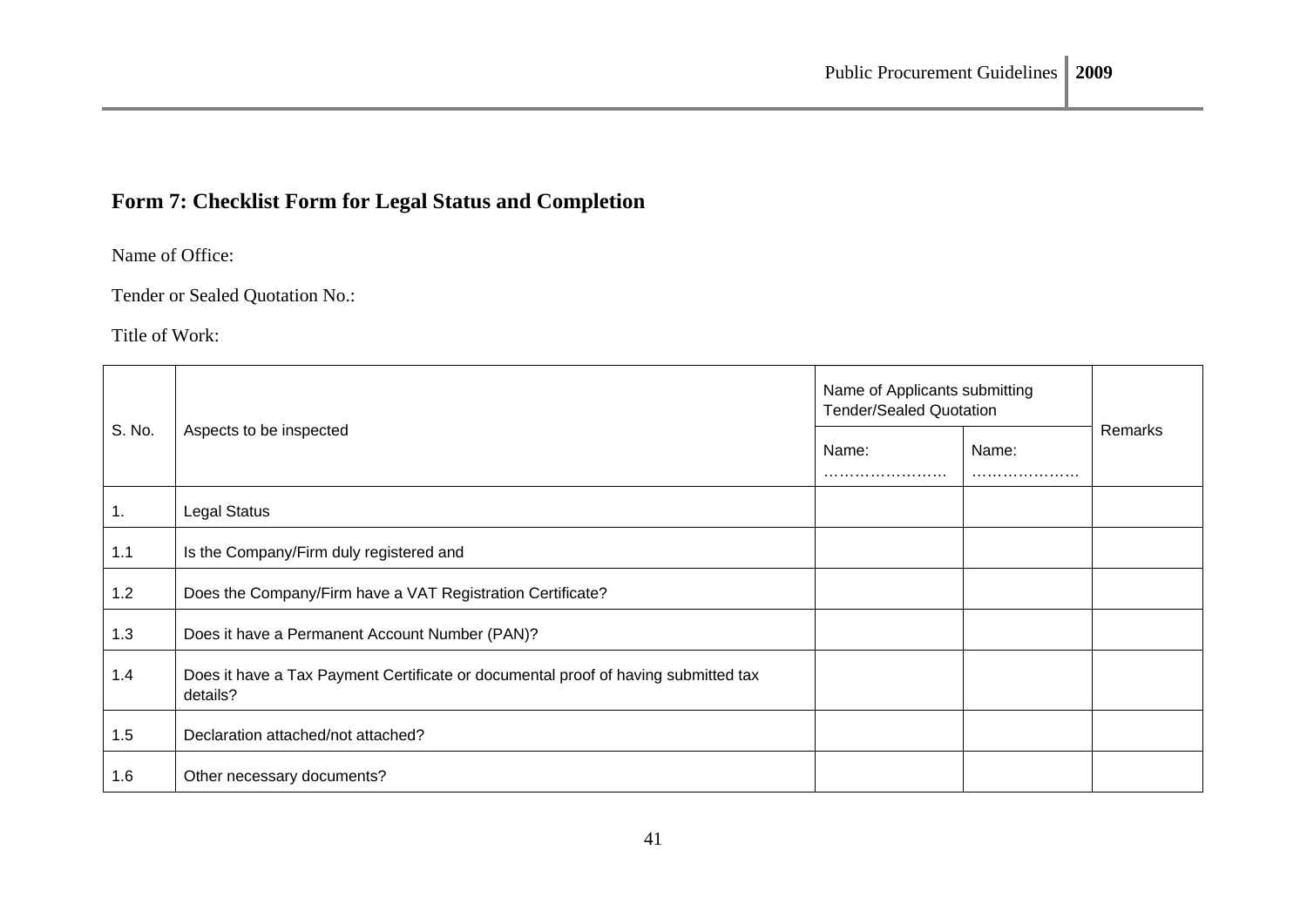| (a) | Is there a Medical Registration Certificate as per Tender document if required?                             |  |  |
|-----|-------------------------------------------------------------------------------------------------------------|--|--|
| (b) | Is there a Manufacturing License/Market License if needed by Tender Document?                               |  |  |
| (c) | Is there an Import License for Foreign Product if required by the tender document?                          |  |  |
| (d) | Is there a WHO GMP Certificate if required by the tender document?                                          |  |  |
| 2.  | <b>Completeness of Bid Document</b>                                                                         |  |  |
| 2.1 | Has the Bid Document been issued by the public entity?                                                      |  |  |
| 2.2 | Has the Bid Document been submitted by the person/firm/ organization or company<br>purchasing the document? |  |  |
| 2.3 | Blacklisted or not blacklisted?                                                                             |  |  |
| 2.4 | Has the Bidder been involved personally or as a joint venture partner in more than one bid<br>document?     |  |  |
| 2.5 | Has a power of attorney been submitted to an authorized representative or local agent of<br>the Bidder?     |  |  |
| 2.6 | Have documents relating to the qualification of the Bidder been submitted?                                  |  |  |
| 2.7 | If a joint venture agreement is required, submitted/not submitted?                                          |  |  |
| 2.8 | If rate analysis is required according to Bid Document, submitted/not submitted?                            |  |  |
| 2.9 | Any other documents as instructed by sealed quotation or tender notice, submitted/not<br>submitted?         |  |  |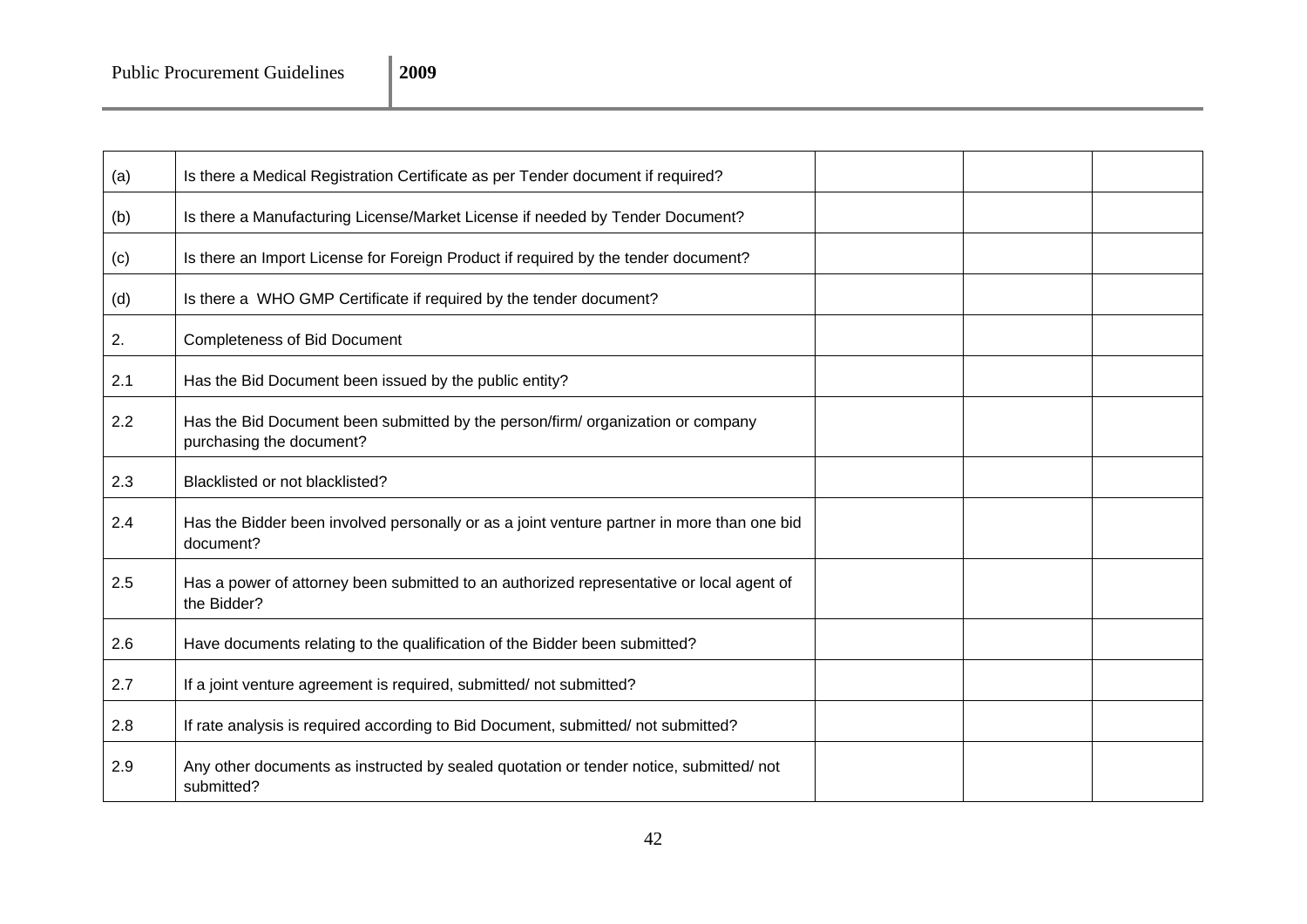# **Form 8: Checklist Form for Substantial Responsiveness**

Title of Work:

|        |                                                                                                                                | Name of Applicants submitting Tender/Sealed Quotation |       |         |
|--------|--------------------------------------------------------------------------------------------------------------------------------|-------------------------------------------------------|-------|---------|
| S. No. | <b>Technical Aspects</b>                                                                                                       | Name:                                                 | Name: | Remarks |
| 1.     | Deemed as complete from Completeness Checklist                                                                                 |                                                       |       |         |
| 2.     | Signed/ not signed where official signatures are<br>required                                                                   |                                                       |       |         |
| 3.     | If type, duration and amount of Bid Security as<br>demanded by the Bid Document, submitted/not<br>submitted?                   |                                                       |       |         |
| 4.     | The proposed goods to be supplied, are/ are not<br>substantially in accordance with the Technical<br>Specifications or sample. |                                                       |       |         |
| 5.     | Proposal is / is not substantially responsive to the<br>conditions of Contract Agreement.                                      |                                                       |       |         |
| 6.     | The validity of duration of Bid is/ is not as mentioned<br>in the Bid Document.                                                |                                                       |       |         |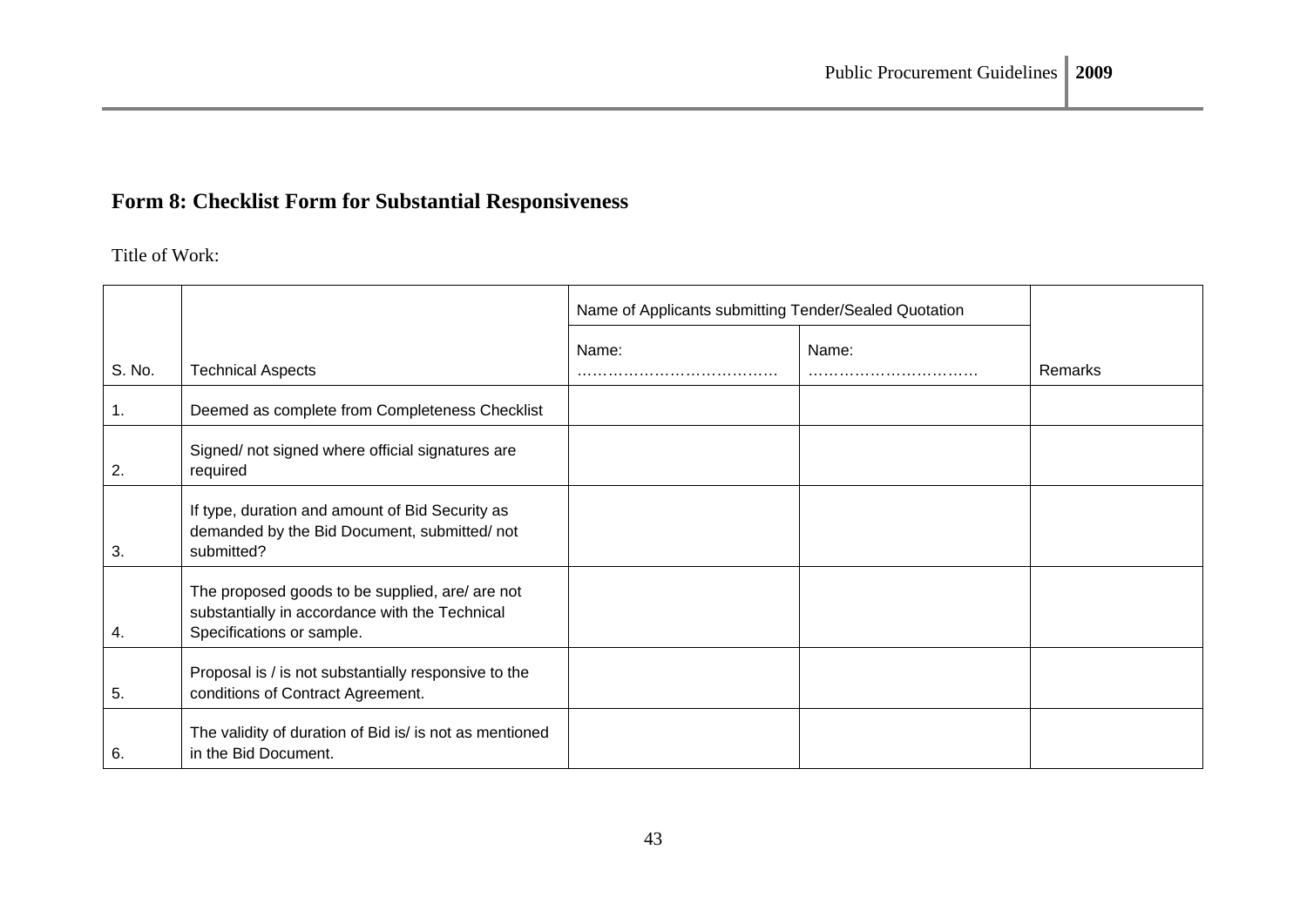# **Form 9: Comparative Chart Form**

Name of Office:

Tender or Sealed Quotation No.:

Title of Work:

| S. No. | Name of Goods           | Unit | Quantity | Estimate |       |      |        |      |        |  |  |  |  |  |  |  |  |  |  |  |  |  |  | Name of Applicant<br>submitting<br>Tender/Sealed<br>Quotation |  | Name of Applicant<br>submitting<br>Tender/Sealed<br>Quotation |  | Remarks |
|--------|-------------------------|------|----------|----------|-------|------|--------|------|--------|--|--|--|--|--|--|--|--|--|--|--|--|--|--|---------------------------------------------------------------|--|---------------------------------------------------------------|--|---------|
|        |                         |      |          | Rate     | Total | Rate | Amount | Rate | Amount |  |  |  |  |  |  |  |  |  |  |  |  |  |  |                                                               |  |                                                               |  |         |
|        |                         |      |          |          |       |      |        |      |        |  |  |  |  |  |  |  |  |  |  |  |  |  |  |                                                               |  |                                                               |  |         |
|        |                         |      |          |          |       |      |        |      |        |  |  |  |  |  |  |  |  |  |  |  |  |  |  |                                                               |  |                                                               |  |         |
|        |                         |      |          |          |       |      |        |      |        |  |  |  |  |  |  |  |  |  |  |  |  |  |  |                                                               |  |                                                               |  |         |
|        | <b>Total Bid Amount</b> |      |          |          |       |      |        |      |        |  |  |  |  |  |  |  |  |  |  |  |  |  |  |                                                               |  |                                                               |  |         |
|        | Discount                |      |          |          |       |      |        |      |        |  |  |  |  |  |  |  |  |  |  |  |  |  |  |                                                               |  |                                                               |  |         |
|        | Amount                  |      |          |          |       |      |        |      |        |  |  |  |  |  |  |  |  |  |  |  |  |  |  |                                                               |  |                                                               |  |         |
|        | VAT                     |      |          |          |       |      |        |      |        |  |  |  |  |  |  |  |  |  |  |  |  |  |  |                                                               |  |                                                               |  |         |
|        | <b>Total Amount</b>     |      |          |          |       |      |        |      |        |  |  |  |  |  |  |  |  |  |  |  |  |  |  |                                                               |  |                                                               |  |         |

*Note: Columns for Applicants to be inserted as necessary*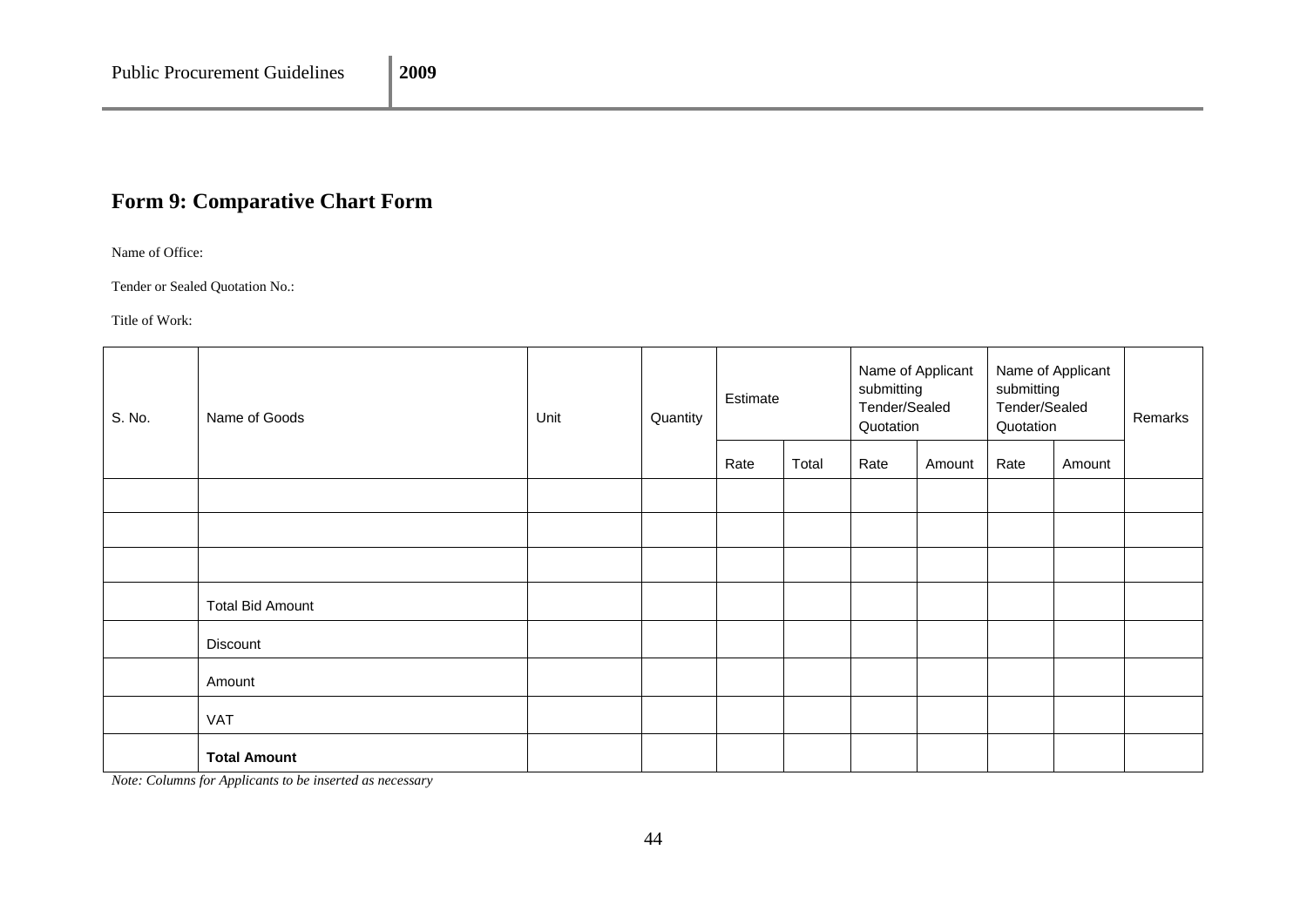# **Form 10: Technical Proposal Evaluation Form for Consulting Services**

Name of Office:

Title of Work:

Pass Mark for Technical Proposal: …….% (to be determined by the Public Entity depending on the nature of work)

| Criteria for Evaluation (for Comparison)                                     | Assigned Weight<br>in $%$ | Marks obtained by Proponent |               |         |
|------------------------------------------------------------------------------|---------------------------|-----------------------------|---------------|---------|
|                                                                              |                           | Proponent (A)               | Proponent (B) | Remarks |
| Proposer's Actual Work Experience                                            |                           |                             |               |         |
|                                                                              | Up to 10                  |                             |               |         |
|                                                                              |                           |                             |               |         |
|                                                                              |                           |                             |               |         |
| Methodology of work performance and responsiveness to the Terms of Reference |                           |                             |               |         |
|                                                                              |                           |                             |               |         |
|                                                                              | 40 (range: 20 to<br>50)   |                             |               |         |
|                                                                              |                           |                             |               |         |
|                                                                              |                           |                             |               |         |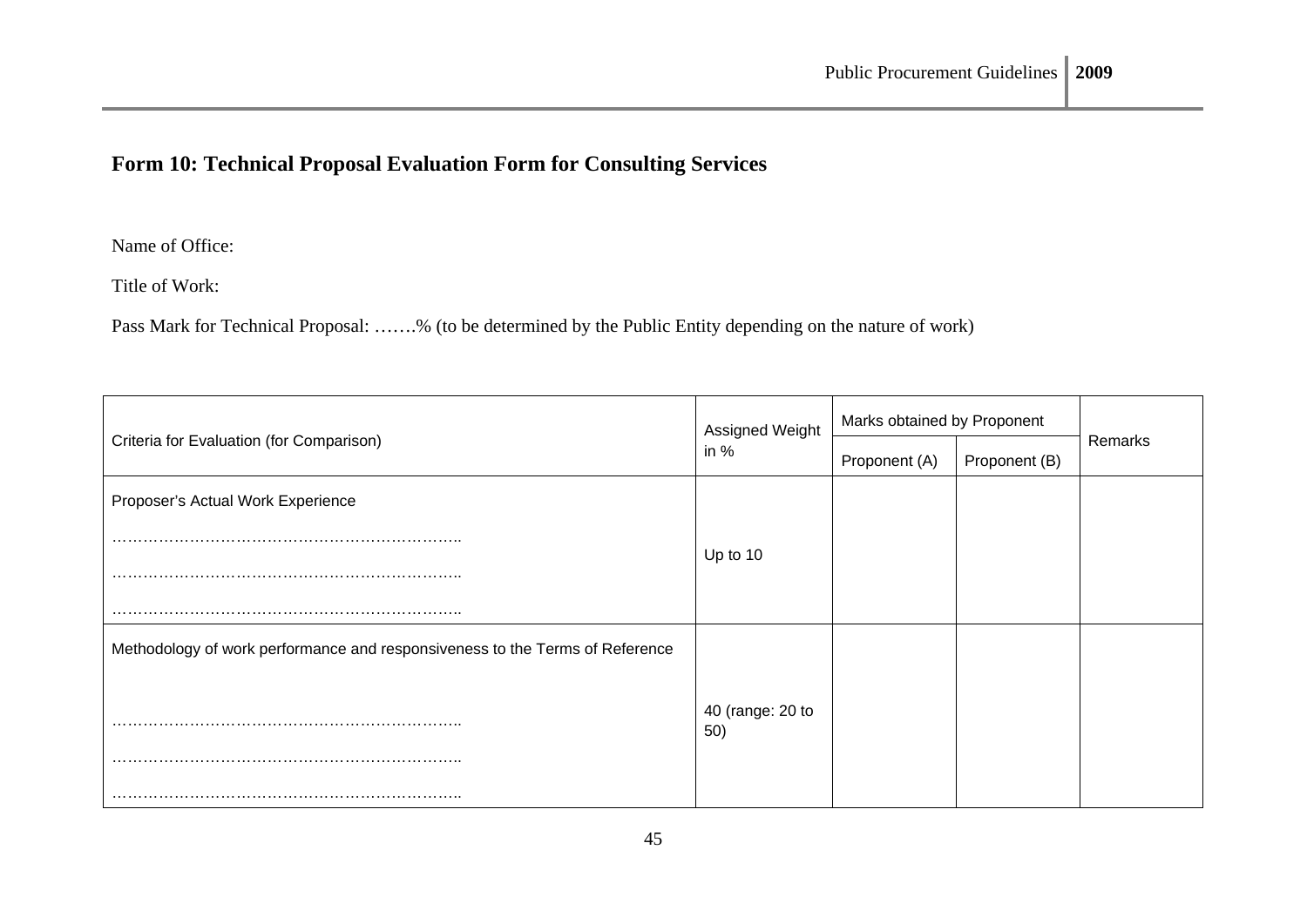| Qualification and work experience of key personnel (proposed human resources) |                             |  |  |
|-------------------------------------------------------------------------------|-----------------------------|--|--|
|                                                                               |                             |  |  |
|                                                                               | 30 (range: 30 to<br>60)     |  |  |
|                                                                               |                             |  |  |
|                                                                               |                             |  |  |
| Transfer of Technology or Training (if required by the Public Entity)         |                             |  |  |
|                                                                               | Up to 10                    |  |  |
|                                                                               |                             |  |  |
|                                                                               |                             |  |  |
| Participation of domestic human resources (not applicable for NCB)            |                             |  |  |
|                                                                               |                             |  |  |
|                                                                               | Up to 10 (if<br>applicable) |  |  |
|                                                                               |                             |  |  |
|                                                                               |                             |  |  |
| Total:                                                                        | 100                         |  |  |
| Signature of Evaluation Committee Member                                      |                             |  |  |

*Note: Each main criterion may be sub-divided into three sub-criteria.*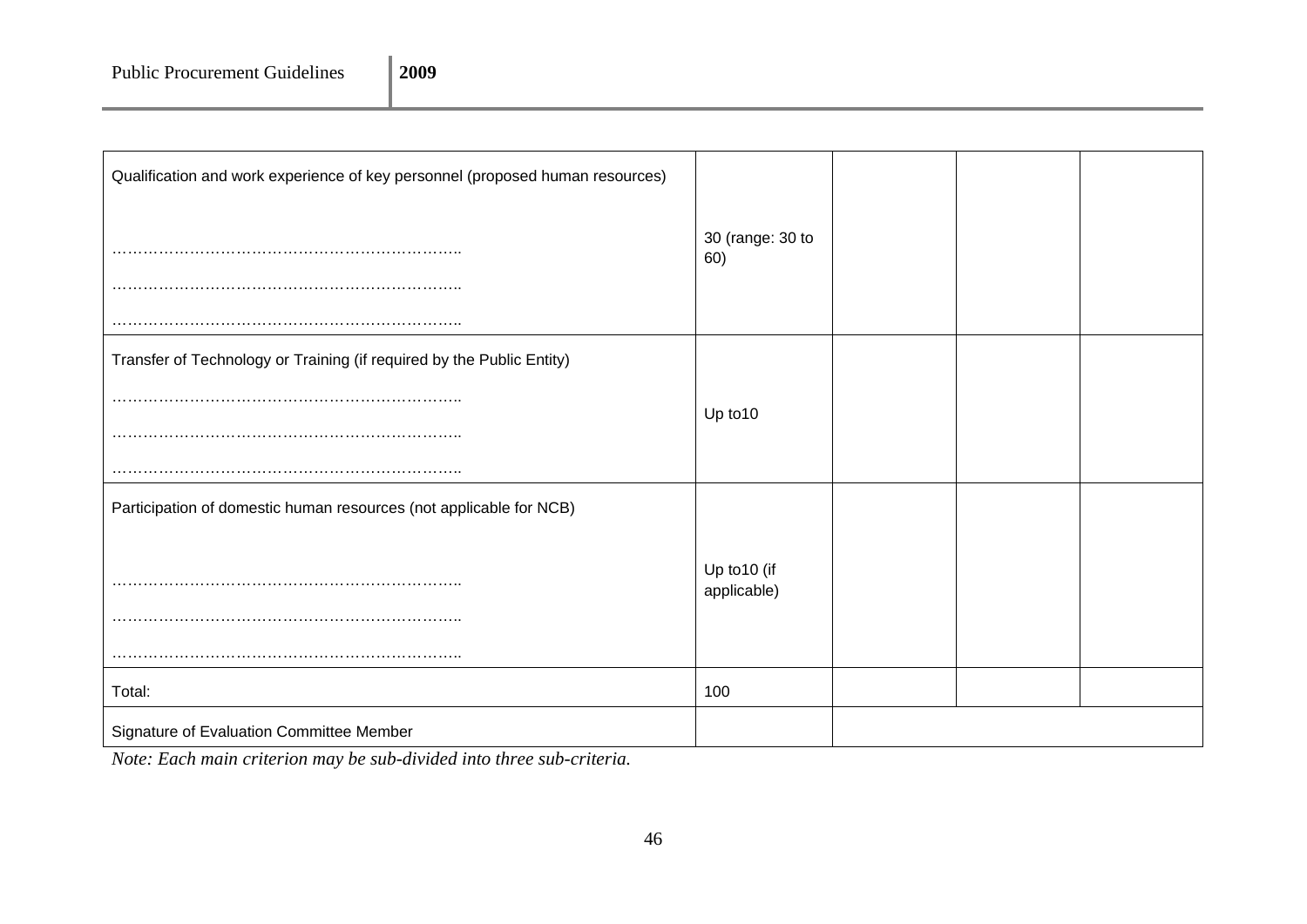# **Form 11: Financial Proposal Form**

Name of Office:

Title of Work:

Total weight for Financial Proposal: 30% – 10%

| Description                                                                                   | Amount (NRs.) |
|-----------------------------------------------------------------------------------------------|---------------|
| <b>Budget of Proposed Assessment</b>                                                          |               |
| (a)                                                                                           |               |
| (b)                                                                                           |               |
| (c)                                                                                           |               |
| (d)                                                                                           |               |
| (e)                                                                                           |               |
| <b>VAT</b>                                                                                    |               |
| Total Amount:                                                                                 |               |
| In Words : $(\ldots, \ldots, \ldots, \ldots, \ldots, \ldots, \ldots, \ldots, \ldots, \ldots)$ |               |
|                                                                                               |               |
|                                                                                               |               |
|                                                                                               |               |